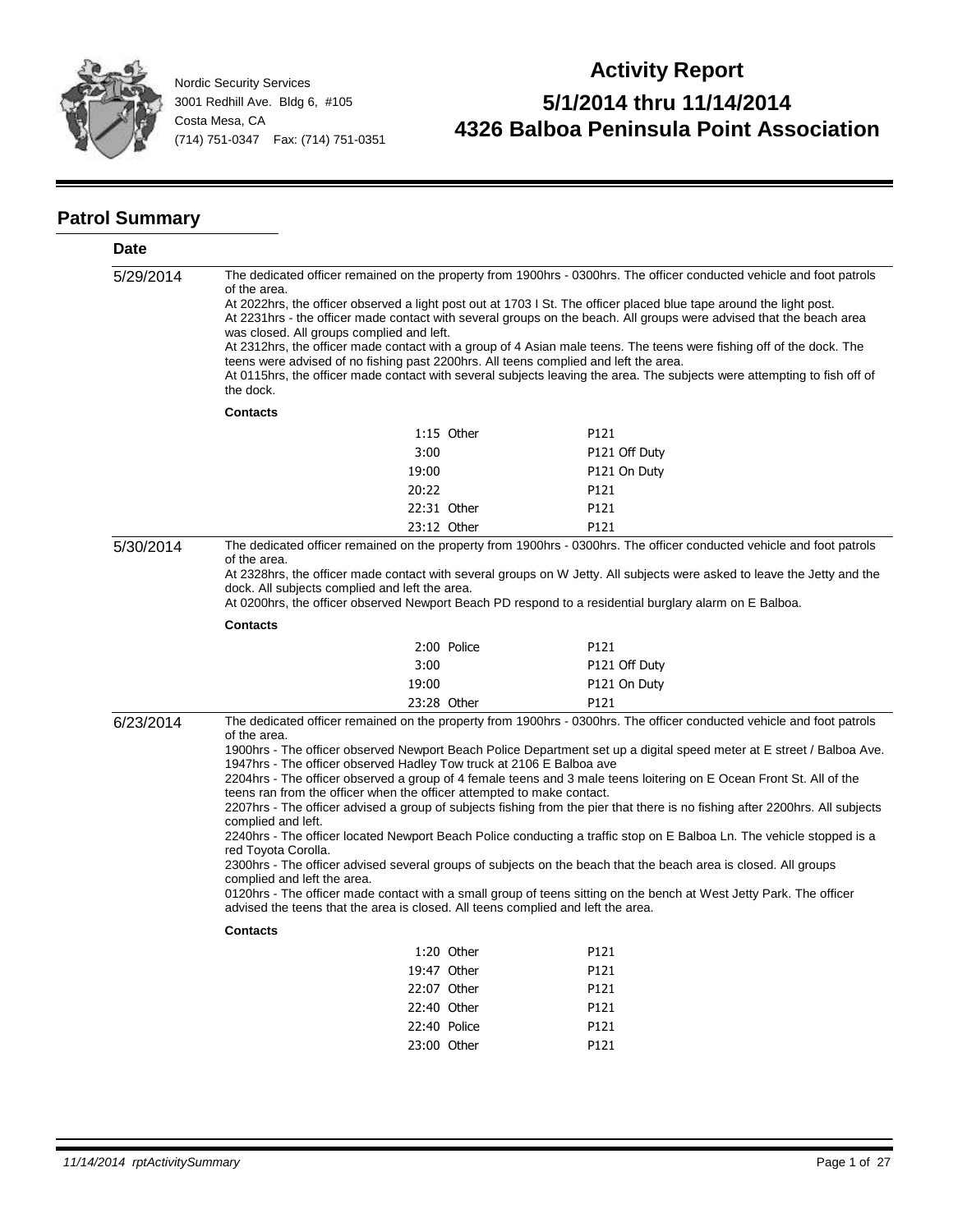

| 6/26/2014 |                                                                                                                                                                                                                                                                                                                                                                                                                                                                                                                                                                                                                                                                                                                                                                                                                                                                                                                                                                                                                                                                                                                                                                                                                                                                                                                                                                                                                                                 |              | The officer remained on the property from 1900hrs - 0300hrs. The officer conducted vehicle and foot patrols of the                                                                                                                                                                                                                                                                                                                                                                                                                                                                                                                                                                                                                                                                                                                                                                                                                                                         |
|-----------|-------------------------------------------------------------------------------------------------------------------------------------------------------------------------------------------------------------------------------------------------------------------------------------------------------------------------------------------------------------------------------------------------------------------------------------------------------------------------------------------------------------------------------------------------------------------------------------------------------------------------------------------------------------------------------------------------------------------------------------------------------------------------------------------------------------------------------------------------------------------------------------------------------------------------------------------------------------------------------------------------------------------------------------------------------------------------------------------------------------------------------------------------------------------------------------------------------------------------------------------------------------------------------------------------------------------------------------------------------------------------------------------------------------------------------------------------|--------------|----------------------------------------------------------------------------------------------------------------------------------------------------------------------------------------------------------------------------------------------------------------------------------------------------------------------------------------------------------------------------------------------------------------------------------------------------------------------------------------------------------------------------------------------------------------------------------------------------------------------------------------------------------------------------------------------------------------------------------------------------------------------------------------------------------------------------------------------------------------------------------------------------------------------------------------------------------------------------|
|           | area.                                                                                                                                                                                                                                                                                                                                                                                                                                                                                                                                                                                                                                                                                                                                                                                                                                                                                                                                                                                                                                                                                                                                                                                                                                                                                                                                                                                                                                           |              |                                                                                                                                                                                                                                                                                                                                                                                                                                                                                                                                                                                                                                                                                                                                                                                                                                                                                                                                                                            |
|           | At 2100hrs, the officer escorted 2 male subjects off of the beach after receiving a noise complaint regarding the<br>subjects.                                                                                                                                                                                                                                                                                                                                                                                                                                                                                                                                                                                                                                                                                                                                                                                                                                                                                                                                                                                                                                                                                                                                                                                                                                                                                                                  |              |                                                                                                                                                                                                                                                                                                                                                                                                                                                                                                                                                                                                                                                                                                                                                                                                                                                                                                                                                                            |
|           | At 0040hrs, the officer made contact with 2 groups at West Jetty Park. The subjects were advised that the area is                                                                                                                                                                                                                                                                                                                                                                                                                                                                                                                                                                                                                                                                                                                                                                                                                                                                                                                                                                                                                                                                                                                                                                                                                                                                                                                               |              |                                                                                                                                                                                                                                                                                                                                                                                                                                                                                                                                                                                                                                                                                                                                                                                                                                                                                                                                                                            |
|           | closed. All subjects complied and left the area.                                                                                                                                                                                                                                                                                                                                                                                                                                                                                                                                                                                                                                                                                                                                                                                                                                                                                                                                                                                                                                                                                                                                                                                                                                                                                                                                                                                                |              |                                                                                                                                                                                                                                                                                                                                                                                                                                                                                                                                                                                                                                                                                                                                                                                                                                                                                                                                                                            |
|           | All subjects complied and left the area.                                                                                                                                                                                                                                                                                                                                                                                                                                                                                                                                                                                                                                                                                                                                                                                                                                                                                                                                                                                                                                                                                                                                                                                                                                                                                                                                                                                                        |              | At 0128hrs, the officer made contact with a group on the beach. The officer advised the group that the beach is closed.                                                                                                                                                                                                                                                                                                                                                                                                                                                                                                                                                                                                                                                                                                                                                                                                                                                    |
|           | <b>Contacts</b>                                                                                                                                                                                                                                                                                                                                                                                                                                                                                                                                                                                                                                                                                                                                                                                                                                                                                                                                                                                                                                                                                                                                                                                                                                                                                                                                                                                                                                 |              |                                                                                                                                                                                                                                                                                                                                                                                                                                                                                                                                                                                                                                                                                                                                                                                                                                                                                                                                                                            |
|           | 3:00                                                                                                                                                                                                                                                                                                                                                                                                                                                                                                                                                                                                                                                                                                                                                                                                                                                                                                                                                                                                                                                                                                                                                                                                                                                                                                                                                                                                                                            |              | P121 Off Duty                                                                                                                                                                                                                                                                                                                                                                                                                                                                                                                                                                                                                                                                                                                                                                                                                                                                                                                                                              |
|           | 19:00                                                                                                                                                                                                                                                                                                                                                                                                                                                                                                                                                                                                                                                                                                                                                                                                                                                                                                                                                                                                                                                                                                                                                                                                                                                                                                                                                                                                                                           |              | P121 On Duty                                                                                                                                                                                                                                                                                                                                                                                                                                                                                                                                                                                                                                                                                                                                                                                                                                                                                                                                                               |
| 6/27/2014 |                                                                                                                                                                                                                                                                                                                                                                                                                                                                                                                                                                                                                                                                                                                                                                                                                                                                                                                                                                                                                                                                                                                                                                                                                                                                                                                                                                                                                                                 |              | The officer remained on the property from 1900hrs -0300hrs. The officer conducted vehicle and foot patrols of the area.                                                                                                                                                                                                                                                                                                                                                                                                                                                                                                                                                                                                                                                                                                                                                                                                                                                    |
|           | advised to leave. The subjects complied and left. The officer disposed of the alochol.                                                                                                                                                                                                                                                                                                                                                                                                                                                                                                                                                                                                                                                                                                                                                                                                                                                                                                                                                                                                                                                                                                                                                                                                                                                                                                                                                          |              | At 2205hrs, the officer made contact with several groups at the West Jetty beach area. The officer advised all groups<br>of the beach hours. All groups complied and left. At 2218hrs, the officer made contact with 2 groups of subjects on the<br>dock. Both groups were advised of the hours and requested to leave. Both groups complied and left the area. At<br>2230hrs, the officer observed Newport Beach Police Officers conducting an extra patrol of the beach area. No<br>problems were observed. At 2300hrs, the officer made contact with 4 groups of subjects on the beach. The groups<br>were all advised of the beach hours. All groups complied and left the area. At 2308hrs, the officer located 1 container<br>and 2 black backpacks in the West Jetty Park. The blue container contained alcohol. 7 male subjects and 7 female<br>subjects arrived at the park. The subjects claimed the backpacks, but did not claim the alcohol. The subjects were |
|           | <b>Contacts</b>                                                                                                                                                                                                                                                                                                                                                                                                                                                                                                                                                                                                                                                                                                                                                                                                                                                                                                                                                                                                                                                                                                                                                                                                                                                                                                                                                                                                                                 |              |                                                                                                                                                                                                                                                                                                                                                                                                                                                                                                                                                                                                                                                                                                                                                                                                                                                                                                                                                                            |
|           | 3:00                                                                                                                                                                                                                                                                                                                                                                                                                                                                                                                                                                                                                                                                                                                                                                                                                                                                                                                                                                                                                                                                                                                                                                                                                                                                                                                                                                                                                                            |              | P121 Off Duty                                                                                                                                                                                                                                                                                                                                                                                                                                                                                                                                                                                                                                                                                                                                                                                                                                                                                                                                                              |
|           | 19:00                                                                                                                                                                                                                                                                                                                                                                                                                                                                                                                                                                                                                                                                                                                                                                                                                                                                                                                                                                                                                                                                                                                                                                                                                                                                                                                                                                                                                                           |              | P121 On Duty                                                                                                                                                                                                                                                                                                                                                                                                                                                                                                                                                                                                                                                                                                                                                                                                                                                                                                                                                               |
|           |                                                                                                                                                                                                                                                                                                                                                                                                                                                                                                                                                                                                                                                                                                                                                                                                                                                                                                                                                                                                                                                                                                                                                                                                                                                                                                                                                                                                                                                 | 22:05 Other  | P121                                                                                                                                                                                                                                                                                                                                                                                                                                                                                                                                                                                                                                                                                                                                                                                                                                                                                                                                                                       |
|           |                                                                                                                                                                                                                                                                                                                                                                                                                                                                                                                                                                                                                                                                                                                                                                                                                                                                                                                                                                                                                                                                                                                                                                                                                                                                                                                                                                                                                                                 | 22:18 Other  | P121                                                                                                                                                                                                                                                                                                                                                                                                                                                                                                                                                                                                                                                                                                                                                                                                                                                                                                                                                                       |
|           |                                                                                                                                                                                                                                                                                                                                                                                                                                                                                                                                                                                                                                                                                                                                                                                                                                                                                                                                                                                                                                                                                                                                                                                                                                                                                                                                                                                                                                                 | 22:30 Police | P121                                                                                                                                                                                                                                                                                                                                                                                                                                                                                                                                                                                                                                                                                                                                                                                                                                                                                                                                                                       |
|           |                                                                                                                                                                                                                                                                                                                                                                                                                                                                                                                                                                                                                                                                                                                                                                                                                                                                                                                                                                                                                                                                                                                                                                                                                                                                                                                                                                                                                                                 | 23:00 Other  | P121                                                                                                                                                                                                                                                                                                                                                                                                                                                                                                                                                                                                                                                                                                                                                                                                                                                                                                                                                                       |
|           |                                                                                                                                                                                                                                                                                                                                                                                                                                                                                                                                                                                                                                                                                                                                                                                                                                                                                                                                                                                                                                                                                                                                                                                                                                                                                                                                                                                                                                                 | 23:08 Other  | P121                                                                                                                                                                                                                                                                                                                                                                                                                                                                                                                                                                                                                                                                                                                                                                                                                                                                                                                                                                       |
| 6/28/2014 | The officer patrolled the property from 1600hrs - 0300hrs. At 2202hrs, the officer started a foot patrol of the beach<br>starting at G street. The officer made contact with 2 groups on the beach. Both groups were advised of the beach<br>hours. Both groups complied and left the beach area. At 2340hrs, the officer made contact with a large group at the<br>West Jetty Park. The subjects had their vehicles parked in red zones and were making loud noise. The officer advised<br>all subjects of the hours, noise complaint and fire zone violations. All subjects complied and left the area. At 2355hrs,<br>the officer made contact with 2 fisherman. Both subjects were advised of the hours and left the area. At 0028hrs, the<br>officer observed a large group walking towards the West Jetty Park. The officer advised all of the subjects of the hours.<br>All subjects left the area. At 0138hrs, the officer made contact with 1 male and 4 female's on G St. The subjects asked<br>the Nordic officer for a ride. The officer advised the subjects he cannot give rides, that the area is closed and all<br>subjects need to leave the area. All subjects complied and left. At 0000hrs, the officer observed the back gate left open<br>on E. Ocean Front. At 0157hrs, the officer observed a speeding vehicle in the area of 2017 Ocean Blvd. The vehicle is<br>a white/red striped Dodge Challenger license# CALMPLT. |              |                                                                                                                                                                                                                                                                                                                                                                                                                                                                                                                                                                                                                                                                                                                                                                                                                                                                                                                                                                            |
|           | <b>Contacts</b>                                                                                                                                                                                                                                                                                                                                                                                                                                                                                                                                                                                                                                                                                                                                                                                                                                                                                                                                                                                                                                                                                                                                                                                                                                                                                                                                                                                                                                 |              |                                                                                                                                                                                                                                                                                                                                                                                                                                                                                                                                                                                                                                                                                                                                                                                                                                                                                                                                                                            |
|           |                                                                                                                                                                                                                                                                                                                                                                                                                                                                                                                                                                                                                                                                                                                                                                                                                                                                                                                                                                                                                                                                                                                                                                                                                                                                                                                                                                                                                                                 | 0:00 Other   | P121                                                                                                                                                                                                                                                                                                                                                                                                                                                                                                                                                                                                                                                                                                                                                                                                                                                                                                                                                                       |
|           |                                                                                                                                                                                                                                                                                                                                                                                                                                                                                                                                                                                                                                                                                                                                                                                                                                                                                                                                                                                                                                                                                                                                                                                                                                                                                                                                                                                                                                                 | 0:28 Other   | P121                                                                                                                                                                                                                                                                                                                                                                                                                                                                                                                                                                                                                                                                                                                                                                                                                                                                                                                                                                       |
|           |                                                                                                                                                                                                                                                                                                                                                                                                                                                                                                                                                                                                                                                                                                                                                                                                                                                                                                                                                                                                                                                                                                                                                                                                                                                                                                                                                                                                                                                 | 1:57 Other   | P121                                                                                                                                                                                                                                                                                                                                                                                                                                                                                                                                                                                                                                                                                                                                                                                                                                                                                                                                                                       |
|           | 16:00                                                                                                                                                                                                                                                                                                                                                                                                                                                                                                                                                                                                                                                                                                                                                                                                                                                                                                                                                                                                                                                                                                                                                                                                                                                                                                                                                                                                                                           |              | P121 On Duty                                                                                                                                                                                                                                                                                                                                                                                                                                                                                                                                                                                                                                                                                                                                                                                                                                                                                                                                                               |
|           |                                                                                                                                                                                                                                                                                                                                                                                                                                                                                                                                                                                                                                                                                                                                                                                                                                                                                                                                                                                                                                                                                                                                                                                                                                                                                                                                                                                                                                                 | 22:02 Other  | P121                                                                                                                                                                                                                                                                                                                                                                                                                                                                                                                                                                                                                                                                                                                                                                                                                                                                                                                                                                       |
|           |                                                                                                                                                                                                                                                                                                                                                                                                                                                                                                                                                                                                                                                                                                                                                                                                                                                                                                                                                                                                                                                                                                                                                                                                                                                                                                                                                                                                                                                 | 23:40 Other  | P121                                                                                                                                                                                                                                                                                                                                                                                                                                                                                                                                                                                                                                                                                                                                                                                                                                                                                                                                                                       |
|           |                                                                                                                                                                                                                                                                                                                                                                                                                                                                                                                                                                                                                                                                                                                                                                                                                                                                                                                                                                                                                                                                                                                                                                                                                                                                                                                                                                                                                                                 | 23:55 Other  | P121                                                                                                                                                                                                                                                                                                                                                                                                                                                                                                                                                                                                                                                                                                                                                                                                                                                                                                                                                                       |
|           |                                                                                                                                                                                                                                                                                                                                                                                                                                                                                                                                                                                                                                                                                                                                                                                                                                                                                                                                                                                                                                                                                                                                                                                                                                                                                                                                                                                                                                                 |              |                                                                                                                                                                                                                                                                                                                                                                                                                                                                                                                                                                                                                                                                                                                                                                                                                                                                                                                                                                            |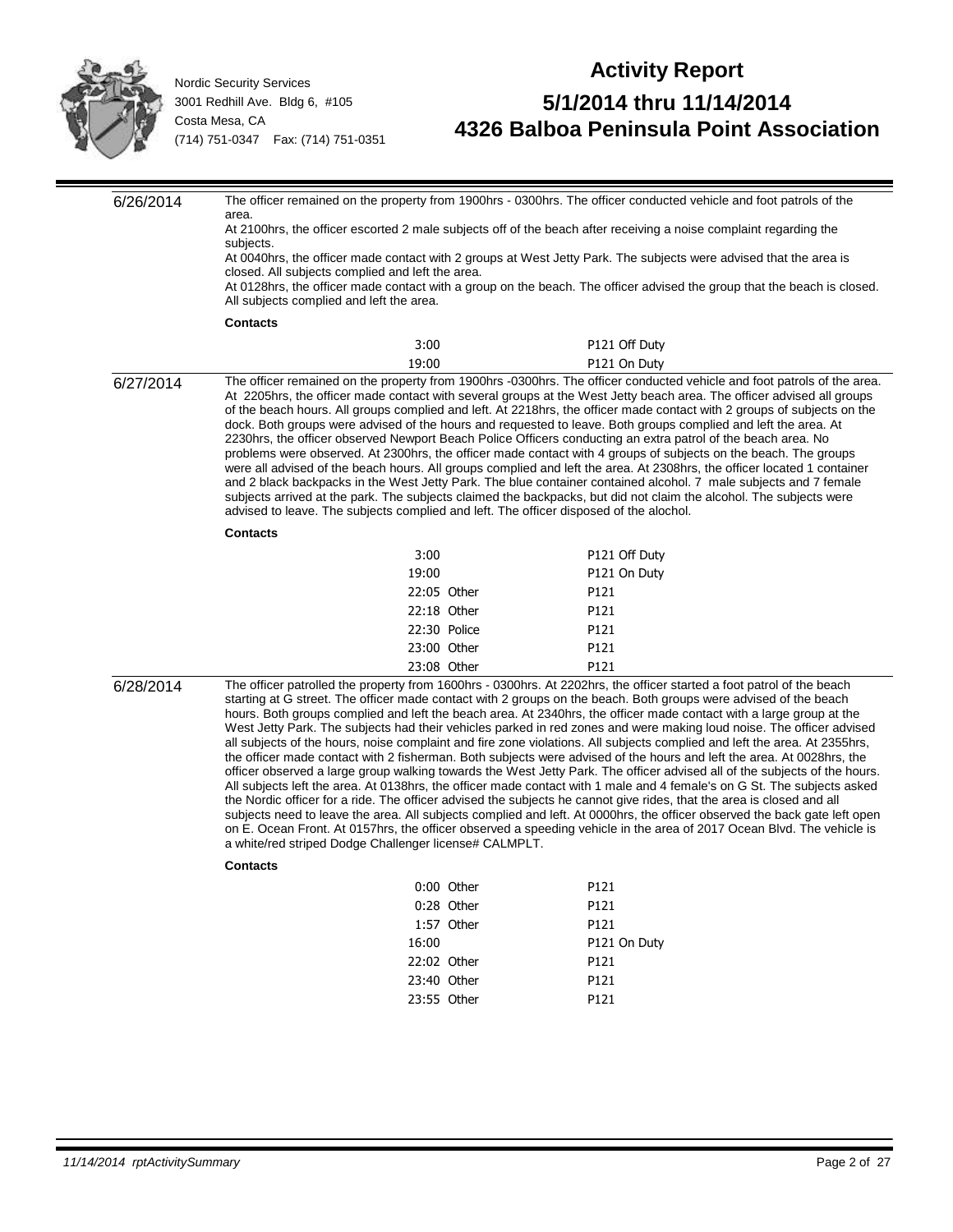

| 6/30/2014 | 0000-Conducted vehicle patrol of the alleys and streets checked peninsula private racquet club all code 4 clear<br>conducted vehicle patrol of L Street and M street parks all code 4 nobody in parks after hours conducted foot patrol<br>of Jetty kicked several subjects off the beach an Jetty conducted foot patrol of the public beach near G street escorted<br>several subjects off property all complied field observation out light between 1526-1528 e ocean front is out<br>0100- conducted foot patrol of jetty and surrounding area escorted two subjects off the beach per curfew complied<br>conducted foot patrol of the private beach and boat launch area nobody on beach after hours code 4 clear conducted<br>patrol of the public beach from G street nobody on beach curfew code 4<br>0200 conducted vehicle patrol of L street and M street parks all code 4 clear conducted foot patrol on public and<br>private beaches as well as boat launch area and the wedge all code 4 clear conducted vehicle patrol of alleys and<br>streets all is clear<br>0300- officer is 10-7 from 4326 balboa while on duty no suspicious activity or property damage was observed property<br>is code 4 |       |                                                                                                                                                                                                                                                                                                                                                                                                                                                                                                                                                                                                                                                                                                                                                                                                                                                                                                                                                                                                                                                          |
|-----------|------------------------------------------------------------------------------------------------------------------------------------------------------------------------------------------------------------------------------------------------------------------------------------------------------------------------------------------------------------------------------------------------------------------------------------------------------------------------------------------------------------------------------------------------------------------------------------------------------------------------------------------------------------------------------------------------------------------------------------------------------------------------------------------------------------------------------------------------------------------------------------------------------------------------------------------------------------------------------------------------------------------------------------------------------------------------------------------------------------------------------------------------------------------------------------------------------------------|-------|----------------------------------------------------------------------------------------------------------------------------------------------------------------------------------------------------------------------------------------------------------------------------------------------------------------------------------------------------------------------------------------------------------------------------------------------------------------------------------------------------------------------------------------------------------------------------------------------------------------------------------------------------------------------------------------------------------------------------------------------------------------------------------------------------------------------------------------------------------------------------------------------------------------------------------------------------------------------------------------------------------------------------------------------------------|
|           | <b>Contacts</b>                                                                                                                                                                                                                                                                                                                                                                                                                                                                                                                                                                                                                                                                                                                                                                                                                                                                                                                                                                                                                                                                                                                                                                                                  |       |                                                                                                                                                                                                                                                                                                                                                                                                                                                                                                                                                                                                                                                                                                                                                                                                                                                                                                                                                                                                                                                          |
|           |                                                                                                                                                                                                                                                                                                                                                                                                                                                                                                                                                                                                                                                                                                                                                                                                                                                                                                                                                                                                                                                                                                                                                                                                                  | 0:00  | 032                                                                                                                                                                                                                                                                                                                                                                                                                                                                                                                                                                                                                                                                                                                                                                                                                                                                                                                                                                                                                                                      |
|           |                                                                                                                                                                                                                                                                                                                                                                                                                                                                                                                                                                                                                                                                                                                                                                                                                                                                                                                                                                                                                                                                                                                                                                                                                  | 3:00  | 032                                                                                                                                                                                                                                                                                                                                                                                                                                                                                                                                                                                                                                                                                                                                                                                                                                                                                                                                                                                                                                                      |
| 6/30/2014 | patrol of the peninsula park no suspicious activity observed all clear<br>clear<br>this time asked several subjects to leave the beach for curfew all complied<br><b>Contacts</b>                                                                                                                                                                                                                                                                                                                                                                                                                                                                                                                                                                                                                                                                                                                                                                                                                                                                                                                                                                                                                                |       | 1900-officer 10-8 on duty at balboa conducted vehicle patrol of peninsula park and surroundings area conducted<br>vehicle patrol of the alleys E Ocean front ocean Blvd. Miramar E Bay ave all is clear<br>2000- conducted vehicle patrol of both L Street and M street parks all is code 4 no suspicious activity conducted<br>vehicle patrol of the alleys and streets no suspicious activity observed light is out 2041 E ocean<br>2100-conducted vehicle patrol of the alleys E ocean front ocean Blvd. Miramar Bellevue lane E bat ave all code 4<br>field observation on ocean Blvd. in front of 1525 resident the street light it going out intermittently conducted vehicle<br>2200-escorted several subjects groups off the public beach and jetty all compliant conducted foot patrol of jetty and<br>wedge asked many subjects to leave the beach of L street and M street parks no subjects spotted in park area all<br>2300- conducted foot patrol of the jetty area private beach area and public beach no suspicious activity observed at |
|           |                                                                                                                                                                                                                                                                                                                                                                                                                                                                                                                                                                                                                                                                                                                                                                                                                                                                                                                                                                                                                                                                                                                                                                                                                  | 19:00 | 032                                                                                                                                                                                                                                                                                                                                                                                                                                                                                                                                                                                                                                                                                                                                                                                                                                                                                                                                                                                                                                                      |
|           |                                                                                                                                                                                                                                                                                                                                                                                                                                                                                                                                                                                                                                                                                                                                                                                                                                                                                                                                                                                                                                                                                                                                                                                                                  | 23:00 | 032                                                                                                                                                                                                                                                                                                                                                                                                                                                                                                                                                                                                                                                                                                                                                                                                                                                                                                                                                                                                                                                      |
| 7/3/2014  | At 0000hrs, the officer observed the street light out in front of 1554 Miramar.                                                                                                                                                                                                                                                                                                                                                                                                                                                                                                                                                                                                                                                                                                                                                                                                                                                                                                                                                                                                                                                                                                                                  |       | The officer remained on the property from 1900hrs-0300hrs. The officer conducted vehicle and foot patrols checking<br>all streets and alleys. The officer conducted foot patrols of the beach, Jetty and West Jetty Park.<br>At 2200hrs, the officer escorted several individuals off of the public beach, wedge and Jetty.<br>At 2300hrs, the officer escorted individuals off of the public beach and the wedge.<br>At 0000hrs, the officer found the water fountain next to West Jetty Park is clogged and overflowing.<br>At 0000hrs, the officer escorted individuals off of the public beach and the wedge.<br>At 0100hrs, the officer escorted individuals off of the public beach and the wedge.                                                                                                                                                                                                                                                                                                                                                 |
|           | <b>Contacts</b>                                                                                                                                                                                                                                                                                                                                                                                                                                                                                                                                                                                                                                                                                                                                                                                                                                                                                                                                                                                                                                                                                                                                                                                                  |       |                                                                                                                                                                                                                                                                                                                                                                                                                                                                                                                                                                                                                                                                                                                                                                                                                                                                                                                                                                                                                                                          |
|           |                                                                                                                                                                                                                                                                                                                                                                                                                                                                                                                                                                                                                                                                                                                                                                                                                                                                                                                                                                                                                                                                                                                                                                                                                  | 3:00  | Officer Off Duty                                                                                                                                                                                                                                                                                                                                                                                                                                                                                                                                                                                                                                                                                                                                                                                                                                                                                                                                                                                                                                         |
|           |                                                                                                                                                                                                                                                                                                                                                                                                                                                                                                                                                                                                                                                                                                                                                                                                                                                                                                                                                                                                                                                                                                                                                                                                                  | 19:00 | Officer On Duty                                                                                                                                                                                                                                                                                                                                                                                                                                                                                                                                                                                                                                                                                                                                                                                                                                                                                                                                                                                                                                          |
| 7/4/2014  | At 0000hrs, the officer escorted several individuals off of the beach area.<br>At 0100hrs, the officer observed a street sign down at L Street / E Ocean Front<br>At 0100hrs, the officer observed the street lamp out in front of 2149 Seville.                                                                                                                                                                                                                                                                                                                                                                                                                                                                                                                                                                                                                                                                                                                                                                                                                                                                                                                                                                 |       | The officer remained on the property from 1900hrs-0300hrs. The officer conducted vehicle and foot patrols checking<br>all streets and alleys. The officer conducted foot patrols of the beach, Jetty and West Jetty Park.<br>At 2300hrs, the officer escorted several individuals out of the boat launch area and public beach.<br>At 0100hrs, the officer observed the street lights at 1521 and 1501 Ocean Blvd are flickering off and on.<br>At 0200hrs, the officer escorted several individuals off of the public beach and Jetty.                                                                                                                                                                                                                                                                                                                                                                                                                                                                                                                  |
|           | <b>Contacts</b>                                                                                                                                                                                                                                                                                                                                                                                                                                                                                                                                                                                                                                                                                                                                                                                                                                                                                                                                                                                                                                                                                                                                                                                                  |       |                                                                                                                                                                                                                                                                                                                                                                                                                                                                                                                                                                                                                                                                                                                                                                                                                                                                                                                                                                                                                                                          |
|           |                                                                                                                                                                                                                                                                                                                                                                                                                                                                                                                                                                                                                                                                                                                                                                                                                                                                                                                                                                                                                                                                                                                                                                                                                  | 3:00  | Off Duty                                                                                                                                                                                                                                                                                                                                                                                                                                                                                                                                                                                                                                                                                                                                                                                                                                                                                                                                                                                                                                                 |
|           |                                                                                                                                                                                                                                                                                                                                                                                                                                                                                                                                                                                                                                                                                                                                                                                                                                                                                                                                                                                                                                                                                                                                                                                                                  | 19:00 | On Duty                                                                                                                                                                                                                                                                                                                                                                                                                                                                                                                                                                                                                                                                                                                                                                                                                                                                                                                                                                                                                                                  |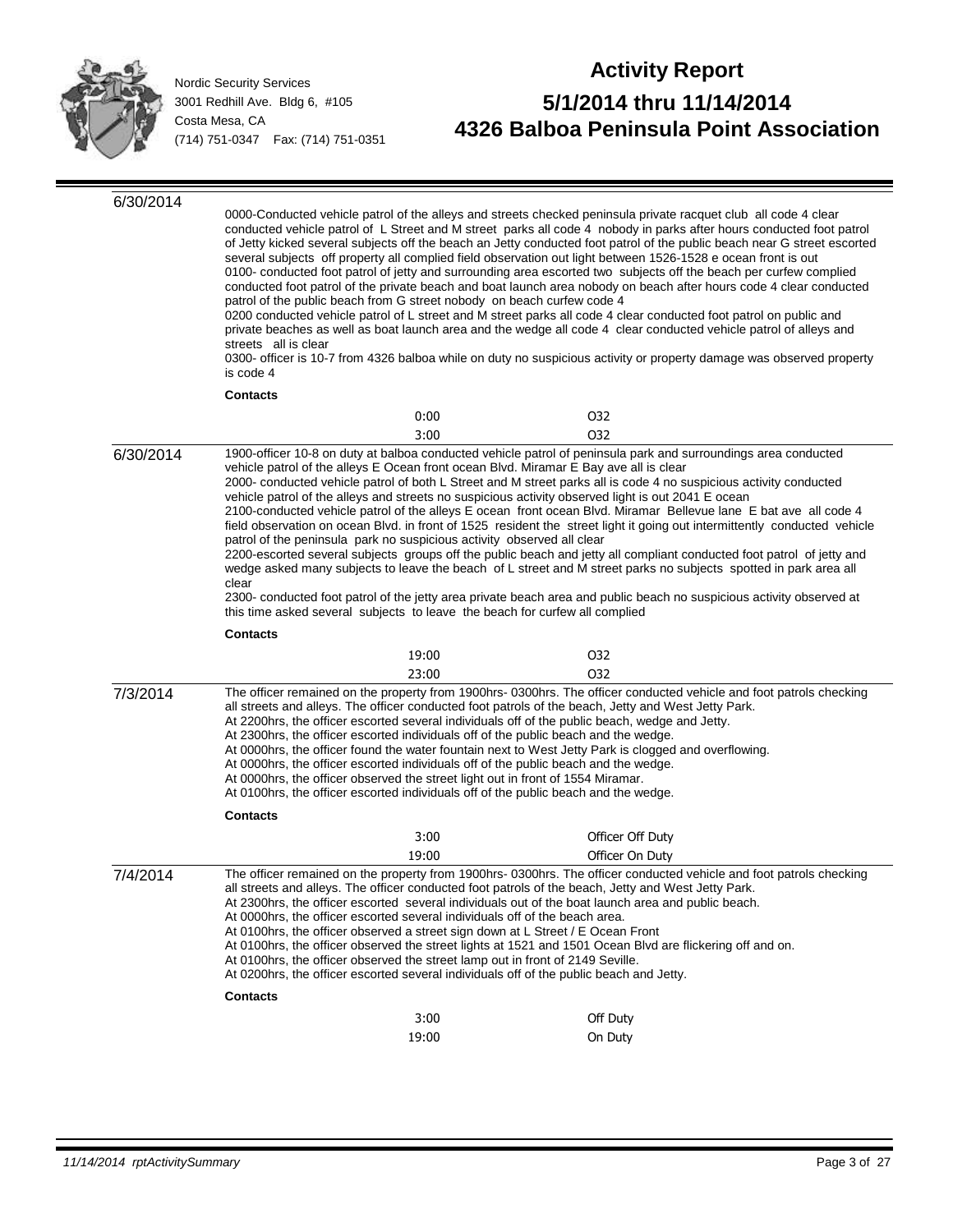

| 7/5/2014  | The dedicated officer remained on the property from 1900hrs - 0300hrs. The officer checked all major streets, alleys,<br>parks, boat launch area and public beach area.<br>At 2000hrs, the officer observed the street sign down at L Street / E Ocean Front.<br>At 2000hrs, the officer observed Newport Beach PD citing a vehicle parked in the alley between Belvue and M St. The<br>police officer informed the Nordic guard that a resident called the police department regarding the vehicle. It is<br>unknown what the vehicle was being cited for.<br>At 2100hrs, the officer observed the street light out in front of 1521 E Ocean Blvd and in front of 1501 E. Ocean Blvd.<br>At 2140hrs, the officer observed Newport Beach Police officers arrive on the property with lights and sirens. Newport<br>Beach Police officers and Newport Beach lifeguards rescued a swimmer who fell off of the Jetty. The area was clear by<br>2200hrs.<br>At 2200hrs, the officer escorted several individuals and groups out of the public beach area.<br>At 2300hrs, the officer escorted several individuals out of the Jetty area and boat launch area.<br>At 0000hrs, the officer escorted several subjects out of the beach area. |                                                                                                                                                                                                                                                                                                                              |                                                                                                                                                                                                                                                                                                                                                                                                                                                                                                                                                                                                                                                                                                                                                                                                                                                                                                       |  |  |
|-----------|---------------------------------------------------------------------------------------------------------------------------------------------------------------------------------------------------------------------------------------------------------------------------------------------------------------------------------------------------------------------------------------------------------------------------------------------------------------------------------------------------------------------------------------------------------------------------------------------------------------------------------------------------------------------------------------------------------------------------------------------------------------------------------------------------------------------------------------------------------------------------------------------------------------------------------------------------------------------------------------------------------------------------------------------------------------------------------------------------------------------------------------------------------------------------------------------------------------------------------------|------------------------------------------------------------------------------------------------------------------------------------------------------------------------------------------------------------------------------------------------------------------------------------------------------------------------------|-------------------------------------------------------------------------------------------------------------------------------------------------------------------------------------------------------------------------------------------------------------------------------------------------------------------------------------------------------------------------------------------------------------------------------------------------------------------------------------------------------------------------------------------------------------------------------------------------------------------------------------------------------------------------------------------------------------------------------------------------------------------------------------------------------------------------------------------------------------------------------------------------------|--|--|
|           | <b>Contacts</b>                                                                                                                                                                                                                                                                                                                                                                                                                                                                                                                                                                                                                                                                                                                                                                                                                                                                                                                                                                                                                                                                                                                                                                                                                       |                                                                                                                                                                                                                                                                                                                              |                                                                                                                                                                                                                                                                                                                                                                                                                                                                                                                                                                                                                                                                                                                                                                                                                                                                                                       |  |  |
|           |                                                                                                                                                                                                                                                                                                                                                                                                                                                                                                                                                                                                                                                                                                                                                                                                                                                                                                                                                                                                                                                                                                                                                                                                                                       | 3:00                                                                                                                                                                                                                                                                                                                         | 032 Off Duty                                                                                                                                                                                                                                                                                                                                                                                                                                                                                                                                                                                                                                                                                                                                                                                                                                                                                          |  |  |
|           |                                                                                                                                                                                                                                                                                                                                                                                                                                                                                                                                                                                                                                                                                                                                                                                                                                                                                                                                                                                                                                                                                                                                                                                                                                       | 19:00                                                                                                                                                                                                                                                                                                                        | 032 On Duty                                                                                                                                                                                                                                                                                                                                                                                                                                                                                                                                                                                                                                                                                                                                                                                                                                                                                           |  |  |
| 7/6/2014  | parks, boat launch area and public beach area.<br>Ocean Front.<br>signs of property damage was found.<br><b>Contacts</b>                                                                                                                                                                                                                                                                                                                                                                                                                                                                                                                                                                                                                                                                                                                                                                                                                                                                                                                                                                                                                                                                                                              | At 2200hrs, the officer escorted several subjects off of the public beach area.<br>At 2200hrs, the officer observed the street light out in front of 1761 L. Street<br>At 2300hrs, the officer escorted several subjects off of the public beach area.<br>At 0200hrs, the officer escorted several subjects off of the pier. | The dedicated officer remained on the property from 1900hrs - 0300hrs. The officer checked all major streets, alleys,<br>At 1920hrs, the officer observed Newport Beach Fire Department and paramedics arrive with lights and sires to the<br>Wedge for the drowning of a lifeguard. All emergency vehicles left the property at 2000hrs.<br>At 2000hrs, the officer observed a lot of public and private trash cans overflowing.<br>At 2100hrs, the officer observed the outside garage lights out at 2161 E Ocean Front, 2148 E Ocean Front and 2140 E<br>At 2200hrs, the officer observed the mailbox pulled out of the ground at 1409 E. Bay Ave.<br>At 0000hrs, the officer escorted several subjects off of the public beach area and out of the life guard towers.<br>At 0100hrs, the officer escorted several subjects off of the public beach. Four of the subjects ran from the officer. No |  |  |
|           |                                                                                                                                                                                                                                                                                                                                                                                                                                                                                                                                                                                                                                                                                                                                                                                                                                                                                                                                                                                                                                                                                                                                                                                                                                       | 3:00                                                                                                                                                                                                                                                                                                                         | 032 Off Duty                                                                                                                                                                                                                                                                                                                                                                                                                                                                                                                                                                                                                                                                                                                                                                                                                                                                                          |  |  |
|           |                                                                                                                                                                                                                                                                                                                                                                                                                                                                                                                                                                                                                                                                                                                                                                                                                                                                                                                                                                                                                                                                                                                                                                                                                                       | 19:00                                                                                                                                                                                                                                                                                                                        | 032 On Duty                                                                                                                                                                                                                                                                                                                                                                                                                                                                                                                                                                                                                                                                                                                                                                                                                                                                                           |  |  |
| 7/7/2014  | The dedicated officer remained on the property from 1900hrs - 0300hrs. The officer checked all major streets, alleys,<br>parks, boat launch area and public beach area.<br>At 2000hrs, the officer observed the outside garage light out at 1911 E. Bay Ave and 1403 E Bay Ave.<br>At 2200hrs, the officer escorted several beach visitors off of the public beach.<br>At 0000hrs, the officer escorted several subjects off of the public beach.<br>At 0000hrs, the officer observed the side yard spotlight out at 1607 E. Bay.<br>At 0100hrs, the officer escorted several subjects off of the pier.                                                                                                                                                                                                                                                                                                                                                                                                                                                                                                                                                                                                                               |                                                                                                                                                                                                                                                                                                                              |                                                                                                                                                                                                                                                                                                                                                                                                                                                                                                                                                                                                                                                                                                                                                                                                                                                                                                       |  |  |
|           | <b>Contacts</b>                                                                                                                                                                                                                                                                                                                                                                                                                                                                                                                                                                                                                                                                                                                                                                                                                                                                                                                                                                                                                                                                                                                                                                                                                       |                                                                                                                                                                                                                                                                                                                              |                                                                                                                                                                                                                                                                                                                                                                                                                                                                                                                                                                                                                                                                                                                                                                                                                                                                                                       |  |  |
|           |                                                                                                                                                                                                                                                                                                                                                                                                                                                                                                                                                                                                                                                                                                                                                                                                                                                                                                                                                                                                                                                                                                                                                                                                                                       | 3:00                                                                                                                                                                                                                                                                                                                         | 032 Off Duty                                                                                                                                                                                                                                                                                                                                                                                                                                                                                                                                                                                                                                                                                                                                                                                                                                                                                          |  |  |
|           |                                                                                                                                                                                                                                                                                                                                                                                                                                                                                                                                                                                                                                                                                                                                                                                                                                                                                                                                                                                                                                                                                                                                                                                                                                       | 19:00                                                                                                                                                                                                                                                                                                                        | 032 On Duty                                                                                                                                                                                                                                                                                                                                                                                                                                                                                                                                                                                                                                                                                                                                                                                                                                                                                           |  |  |
| 7/10/2014 | parks, boat launch area and public beach area.                                                                                                                                                                                                                                                                                                                                                                                                                                                                                                                                                                                                                                                                                                                                                                                                                                                                                                                                                                                                                                                                                                                                                                                        |                                                                                                                                                                                                                                                                                                                              | The dedicated officer remained on the property from 1900hrs - 0300hrs. The officer checked all major streets, alleys,                                                                                                                                                                                                                                                                                                                                                                                                                                                                                                                                                                                                                                                                                                                                                                                 |  |  |
|           |                                                                                                                                                                                                                                                                                                                                                                                                                                                                                                                                                                                                                                                                                                                                                                                                                                                                                                                                                                                                                                                                                                                                                                                                                                       | At 2200hrs, the officer cleared out the beach area due to curfew. All subjects complied and left the area.<br>At 2300hrs, the officer escorted several subjects off of the beach and towers.                                                                                                                                 |                                                                                                                                                                                                                                                                                                                                                                                                                                                                                                                                                                                                                                                                                                                                                                                                                                                                                                       |  |  |
|           |                                                                                                                                                                                                                                                                                                                                                                                                                                                                                                                                                                                                                                                                                                                                                                                                                                                                                                                                                                                                                                                                                                                                                                                                                                       |                                                                                                                                                                                                                                                                                                                              | At 0000hrs, Two homes had wide open doors in back alley on east bay ave 1410 east bay had side garage door open.<br>Next to 1410 was another house unknowns address which had the garage wide open exposing two vehicles inside side<br>door was left open as well closed the side gate unknown if residents were home.                                                                                                                                                                                                                                                                                                                                                                                                                                                                                                                                                                               |  |  |
|           |                                                                                                                                                                                                                                                                                                                                                                                                                                                                                                                                                                                                                                                                                                                                                                                                                                                                                                                                                                                                                                                                                                                                                                                                                                       |                                                                                                                                                                                                                                                                                                                              | At 0000hrs, the officer observed the street light flickering off and on in front of 2201 Channel St.                                                                                                                                                                                                                                                                                                                                                                                                                                                                                                                                                                                                                                                                                                                                                                                                  |  |  |
|           |                                                                                                                                                                                                                                                                                                                                                                                                                                                                                                                                                                                                                                                                                                                                                                                                                                                                                                                                                                                                                                                                                                                                                                                                                                       |                                                                                                                                                                                                                                                                                                                              | At 0100hrs, the officer observed an open garage door at 2001 E. Ocean Front. No signs of damage or tampering.                                                                                                                                                                                                                                                                                                                                                                                                                                                                                                                                                                                                                                                                                                                                                                                         |  |  |
|           | <b>Contacts</b>                                                                                                                                                                                                                                                                                                                                                                                                                                                                                                                                                                                                                                                                                                                                                                                                                                                                                                                                                                                                                                                                                                                                                                                                                       |                                                                                                                                                                                                                                                                                                                              |                                                                                                                                                                                                                                                                                                                                                                                                                                                                                                                                                                                                                                                                                                                                                                                                                                                                                                       |  |  |
|           |                                                                                                                                                                                                                                                                                                                                                                                                                                                                                                                                                                                                                                                                                                                                                                                                                                                                                                                                                                                                                                                                                                                                                                                                                                       | 3:00                                                                                                                                                                                                                                                                                                                         | Off Duty                                                                                                                                                                                                                                                                                                                                                                                                                                                                                                                                                                                                                                                                                                                                                                                                                                                                                              |  |  |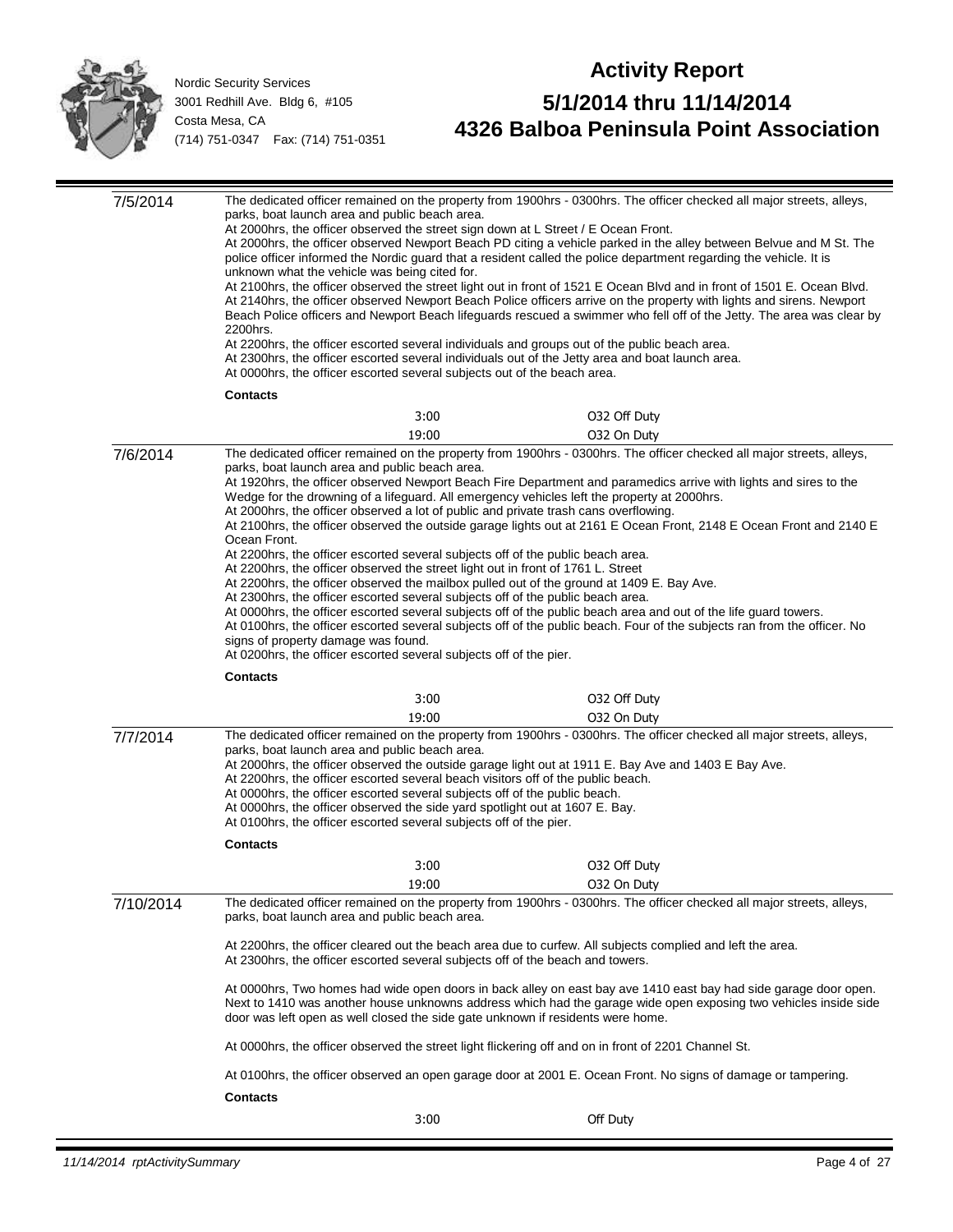

| 19:00                                                                                                                                                | On Duty                                                                                                                                                                                                                                                                                                                                                                                                                                                                                                                                                                                                                                                                                                                                                                                                                                                                                                                                                                                                                                                                                                                                                                                                                                                                                                                |
|------------------------------------------------------------------------------------------------------------------------------------------------------|------------------------------------------------------------------------------------------------------------------------------------------------------------------------------------------------------------------------------------------------------------------------------------------------------------------------------------------------------------------------------------------------------------------------------------------------------------------------------------------------------------------------------------------------------------------------------------------------------------------------------------------------------------------------------------------------------------------------------------------------------------------------------------------------------------------------------------------------------------------------------------------------------------------------------------------------------------------------------------------------------------------------------------------------------------------------------------------------------------------------------------------------------------------------------------------------------------------------------------------------------------------------------------------------------------------------|
| parks, boat launch area and public beach area.<br>Unknown if the resident is home.<br>complied.                                                      | The dedicated officer remained on the property from 1900hrs - 0300hrs. The officer checked all major streets, alleys,<br>At 2000hrs, the officer observed the side garage door open at 1410 E. Bay. No signs of damage or tampering.<br>At 2200hrs, the officer asked several subjects to leave the Wedge due to curfew. All subjects complied and left. At<br>2208hrs, the officer made contact with a group of fisherman. The officer asked all subject to leave due to curfew. The<br>At 2300hrs, the officer asked several subjects to leave the pier due to curfew. All subjects complied and left.<br>At 0000hrs, the officer observed the exterior garage light out at 1403 E. Bay. The officer escorted several subjects off<br>At 0000hrs, the officer observed the side gate left open at 1752 Ocean Front. The officer closed the gate. The officer<br>At 0100hrs, the officer escorted several subjects off of the beach area due to curfew. All subjects were cooperative and<br>At 0200hrs, the officer escorted several subjects off of the beach area due to curfew. All subjects were cooperative and                                                                                                                                                                                                 |
|                                                                                                                                                      |                                                                                                                                                                                                                                                                                                                                                                                                                                                                                                                                                                                                                                                                                                                                                                                                                                                                                                                                                                                                                                                                                                                                                                                                                                                                                                                        |
|                                                                                                                                                      | 032 Off Duty                                                                                                                                                                                                                                                                                                                                                                                                                                                                                                                                                                                                                                                                                                                                                                                                                                                                                                                                                                                                                                                                                                                                                                                                                                                                                                           |
| 19:00                                                                                                                                                | 032 On Duty                                                                                                                                                                                                                                                                                                                                                                                                                                                                                                                                                                                                                                                                                                                                                                                                                                                                                                                                                                                                                                                                                                                                                                                                                                                                                                            |
| parks, boat launch area and public beach area.<br>sign posted on it.<br>garage light out at 1513 L. Street                                           | At 2100hrs, the officer observed the street light out at Plaza Del Sur / L Street. The light pole has the "Plaza Del Sur"<br>At 0000hrs, the officer escorted several subjects off of the beach due to curfew. The officer observed the outside<br>At 0200hrs, the officer escorted several subjects off of the beach due to curfew. The officer observed an open and                                                                                                                                                                                                                                                                                                                                                                                                                                                                                                                                                                                                                                                                                                                                                                                                                                                                                                                                                  |
| <b>Contacts</b>                                                                                                                                      |                                                                                                                                                                                                                                                                                                                                                                                                                                                                                                                                                                                                                                                                                                                                                                                                                                                                                                                                                                                                                                                                                                                                                                                                                                                                                                                        |
|                                                                                                                                                      | P32 Off Duty                                                                                                                                                                                                                                                                                                                                                                                                                                                                                                                                                                                                                                                                                                                                                                                                                                                                                                                                                                                                                                                                                                                                                                                                                                                                                                           |
| parks, boat launch area and public beach area.<br>garage light out at 2004 E. Ocean Front.<br>medical aid for resident, Margaret.<br><b>Contacts</b> | 032 On Duty<br>The dedicated officer remained on the property from 1900hrs - 0300hrs. The officer checked all major streets, alleys,<br>At 2100hrs, the officer observed the trash can overflowing at 1570 E. Ocean Front. The officer observed the outside<br>At 2300hrs, the officer observed paramedics at 2038 E. Ocean Front. The paramedics were at the residence for a<br>At 2330hrs, the officer made contact with 4 minors drinking alcohol on the beach after hours. 2 of the 4 minors ran<br>from the officer. Newport Beach PD responded and made contact with 2 minors who remained behind. One 17yr minor<br>is on probation and is a possible resident at an unknown address on Seville St. Newport Beach PD officers recovered                                                                                                                                                                                                                                                                                                                                                                                                                                                                                                                                                                         |
|                                                                                                                                                      | fishermen refused. Newport Beach PD was called. Newport Beach Police did not respond.<br>of the beach. All subjects were cooperative and complied.<br>observed 2 garage doors left open; 1711 E. Bay and 1813 E. Bay. No signs of damage or tampering.<br>complied.<br><b>Contacts</b><br>3:00<br>The dedicated officer remained on the property from 1900hrs - 0300hrs. The officer checked all major streets, alleys,<br>At 1900hrs, the officer observed the outside garage light out at 2148 E Ocean Front.<br>At 2200hrs, the officer escorted several subjects off of the beach due to curfew.<br>At 2300hrs, the officer escorted several subjects off of the beach due to curfew.<br>At 0100hrs, the officer escorted several subjects off of the beach due to curfew.<br>unattended garage door at 1724 E. Ocean Front. It is unknown if the residents are home.<br>3:00<br>19:00<br>At 2200hrs, the officer escorted several groups of subjects off of the beach due to curfew.<br>alcohol at lifeguard tower L. The alcohol was disposed of.<br>At 0000hrs, the officer escorted several subjects off of the beach due to curfew.<br>At 0100hrs, the officer escorted several subjects off of the beach due to curfew.<br>At 0200hrs, the officer escorted several subjects off of the beach due to curfew. |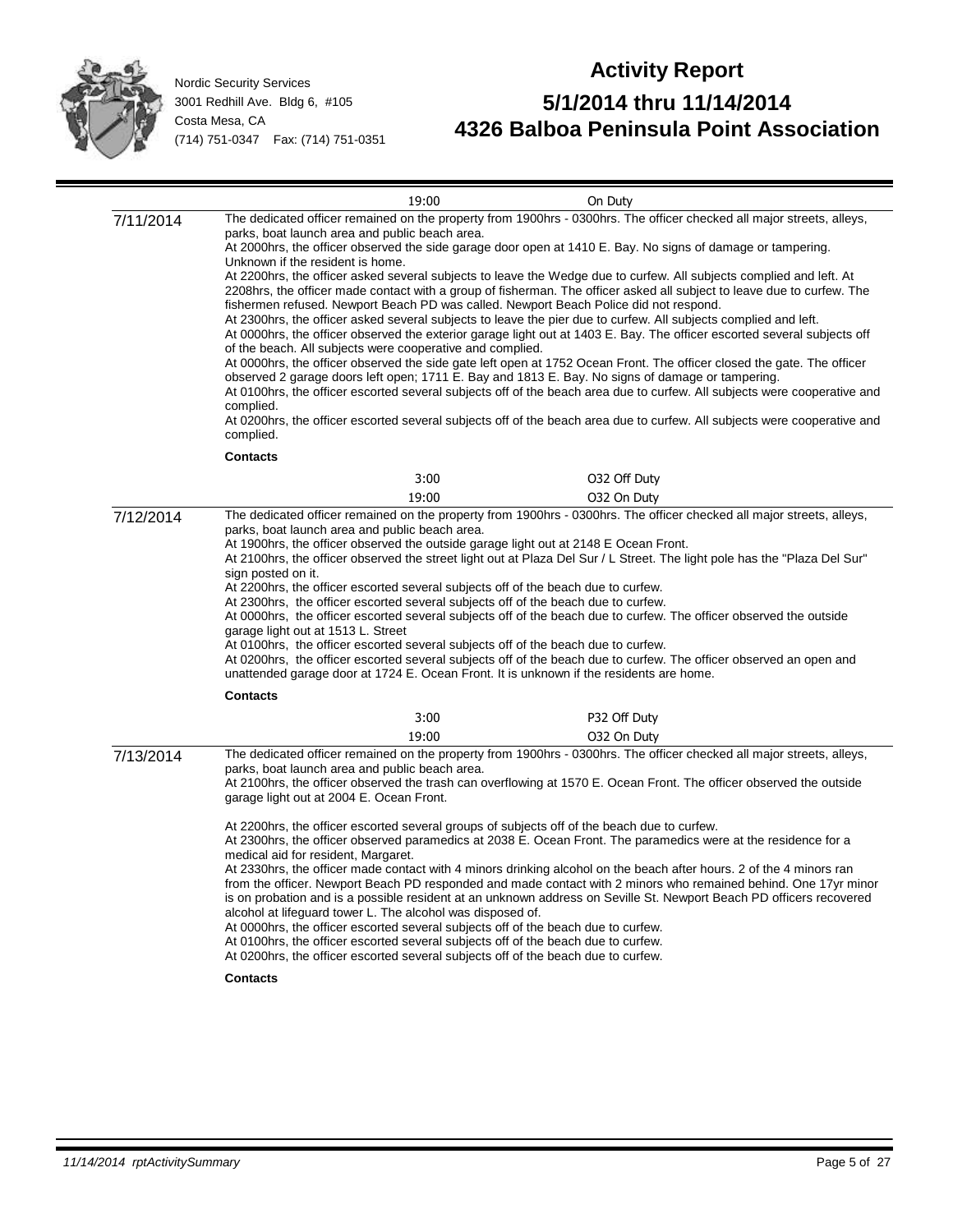

| 7/14/2014 | parks, boat launch area and public beach area.<br>At 2000hrs, the officer observed the outside light out at 1526 E Ocean Front.<br>At 2100hrs, the officer observed the outside garage light out at 422 Seville<br>complied.<br>a package slip left left on the side door for the last 2 days.<br>At 0000hrs, the officer escorted several subjects off of the beach due to curfew.<br>At 0100hrs, the officer escorted several subjects off of the beach due to curfew.                     |               | The dedicated officer remained on the property from 1900hrs - 0300hrs. The officer checked all major streets, alleys,<br>At 2200hrs, the officer advised several groups on the beach of curfew hours and requested they leave. All groups<br>At 0000hrs, the officer boserved the yard spot light out at 1730 E Ocean Front. At 1515 E Bay, the officer has observed                                                                                                                                                                                                                                            |  |  |
|-----------|----------------------------------------------------------------------------------------------------------------------------------------------------------------------------------------------------------------------------------------------------------------------------------------------------------------------------------------------------------------------------------------------------------------------------------------------------------------------------------------------|---------------|-----------------------------------------------------------------------------------------------------------------------------------------------------------------------------------------------------------------------------------------------------------------------------------------------------------------------------------------------------------------------------------------------------------------------------------------------------------------------------------------------------------------------------------------------------------------------------------------------------------------|--|--|
|           | <b>Contacts</b>                                                                                                                                                                                                                                                                                                                                                                                                                                                                              |               |                                                                                                                                                                                                                                                                                                                                                                                                                                                                                                                                                                                                                 |  |  |
|           |                                                                                                                                                                                                                                                                                                                                                                                                                                                                                              | 3:00          | 032 Off Duty                                                                                                                                                                                                                                                                                                                                                                                                                                                                                                                                                                                                    |  |  |
|           |                                                                                                                                                                                                                                                                                                                                                                                                                                                                                              | 19:00         | 032 On Duty                                                                                                                                                                                                                                                                                                                                                                                                                                                                                                                                                                                                     |  |  |
| 7/17/2014 | parks, boat launch area and public beach area.<br>At 2000hrs, the officer observed the outside porch light out at 1752 E. Ocean Front.<br>At 2100hrs, the officer observed a couch left out on the beach front on M. Street.<br>gate open at 1752 E. Ocean Front. The officer closed and secured the gate.<br>At 2300hrs, the officer escorted several subjects off of the beach area due to curfew.<br>hanging. The 2nd story doors were left wide open.<br>the side door at 334 L. Street. |               | The dedicated officer remained on the property from 1900hrs - 0300hrs. The officer checked all major streets, alleys,<br>At 2200hrs, the officer escorted several subjects off of the beach area due to curfew. The officer observed the side<br>At 0000hrs, the officer escorted several subjects off of the beach area due to curfew. The officer observed the<br>residence at 322 L. Street under construction. The electrical breaker in the alley way is open and there are wires<br>At 0100hrs, the officer escorted several subjects off of the beach area due to curfew. The officer observed damage to |  |  |
|           | At 0200hrs, the officer escorted several subjects off of the beach area due to curfew.                                                                                                                                                                                                                                                                                                                                                                                                       |               |                                                                                                                                                                                                                                                                                                                                                                                                                                                                                                                                                                                                                 |  |  |
|           | <b>Contacts</b>                                                                                                                                                                                                                                                                                                                                                                                                                                                                              |               |                                                                                                                                                                                                                                                                                                                                                                                                                                                                                                                                                                                                                 |  |  |
|           |                                                                                                                                                                                                                                                                                                                                                                                                                                                                                              | 3:00<br>19:00 | 032 Off Duty                                                                                                                                                                                                                                                                                                                                                                                                                                                                                                                                                                                                    |  |  |
| 7/18/2014 |                                                                                                                                                                                                                                                                                                                                                                                                                                                                                              |               | 032 On Duty<br>The dedicated officer remained on the property from 1900hrs - 0300hrs. The officer checked all major streets, alleys,                                                                                                                                                                                                                                                                                                                                                                                                                                                                            |  |  |
|           | parks, boat launch area and public beach area.                                                                                                                                                                                                                                                                                                                                                                                                                                               |               |                                                                                                                                                                                                                                                                                                                                                                                                                                                                                                                                                                                                                 |  |  |
|           | At 2000hrs, the officer observed an open garage door at 1621 E. Balboa Ave. No signs of damage or tampering was<br>observed. The officer is advising that the garage doors is left open often.                                                                                                                                                                                                                                                                                               |               |                                                                                                                                                                                                                                                                                                                                                                                                                                                                                                                                                                                                                 |  |  |
|           | At 2100hrs, the officer observed the outside garage light out at 2161 E. Ocean Front.                                                                                                                                                                                                                                                                                                                                                                                                        |               |                                                                                                                                                                                                                                                                                                                                                                                                                                                                                                                                                                                                                 |  |  |
|           | At 2200hrs, the officer observed the outside garage light out at 2169 E. Ocean Front.                                                                                                                                                                                                                                                                                                                                                                                                        |               |                                                                                                                                                                                                                                                                                                                                                                                                                                                                                                                                                                                                                 |  |  |
|           | At 2200hrs, the officer escorted several groups of subjects off of the beach area due to curfew. All subjects were<br>compliant and left without incident.                                                                                                                                                                                                                                                                                                                                   |               |                                                                                                                                                                                                                                                                                                                                                                                                                                                                                                                                                                                                                 |  |  |
|           | At 2300hrs, the officer escorted several groups of subjects off of the beach area due to curfew. All subjects were<br>compliant and left without incident.                                                                                                                                                                                                                                                                                                                                   |               |                                                                                                                                                                                                                                                                                                                                                                                                                                                                                                                                                                                                                 |  |  |
|           | At 0000hrs, the officer escorted several groups of subjects off of the beach area due to curfew. All subjects were<br>compliant and left without incident.                                                                                                                                                                                                                                                                                                                                   |               |                                                                                                                                                                                                                                                                                                                                                                                                                                                                                                                                                                                                                 |  |  |
|           | 0100hrs, the officer escorted several groups of subjects off of the beach area due to curfew. All subjects were<br>compliant and left without incident.                                                                                                                                                                                                                                                                                                                                      |               |                                                                                                                                                                                                                                                                                                                                                                                                                                                                                                                                                                                                                 |  |  |
|           | compliant and left without incident.                                                                                                                                                                                                                                                                                                                                                                                                                                                         |               | At 0200hrs, the officer escorted several groups of subjects off of the beach area due to curfew. All subjects were                                                                                                                                                                                                                                                                                                                                                                                                                                                                                              |  |  |
|           | At 0200hrs, the officer observed the street light out in front of 2419 Seville.                                                                                                                                                                                                                                                                                                                                                                                                              |               |                                                                                                                                                                                                                                                                                                                                                                                                                                                                                                                                                                                                                 |  |  |
|           | <b>Contacts</b>                                                                                                                                                                                                                                                                                                                                                                                                                                                                              |               |                                                                                                                                                                                                                                                                                                                                                                                                                                                                                                                                                                                                                 |  |  |
|           |                                                                                                                                                                                                                                                                                                                                                                                                                                                                                              | 3:00<br>19:00 | 032 Off Duty<br>032 On Duty                                                                                                                                                                                                                                                                                                                                                                                                                                                                                                                                                                                     |  |  |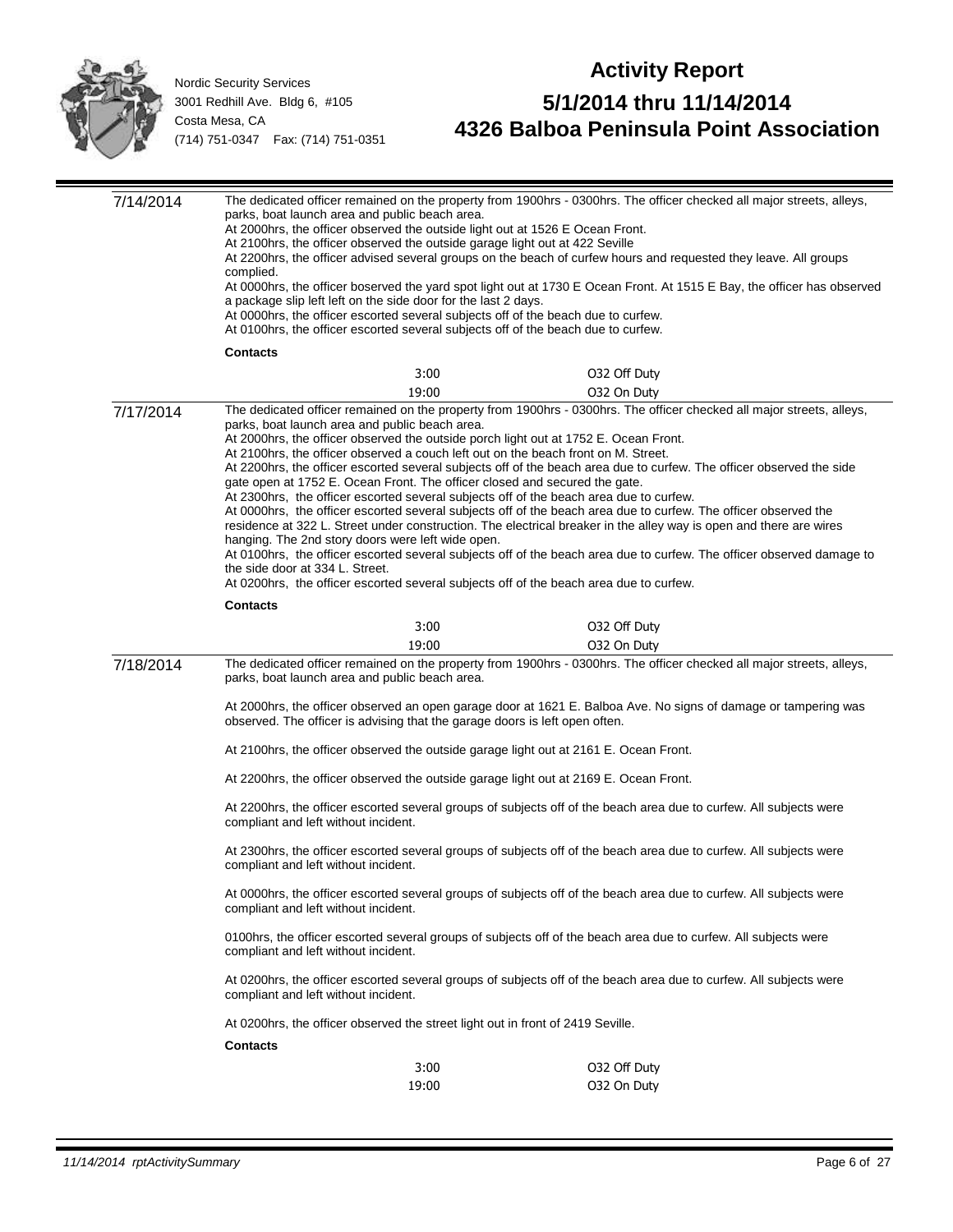

#### **Activity Report 5/1/2014 thru 11/14/2014 4326 Balboa Peninsula Point Association**

7/20/2014 The dedicated officer remained on the property from 1900hrs - 0300hrs. The officer checked all major streets, alleys, parks, boat launch area and public beach area. At 2000hrs, the officer observed the side yard spot light out at 1607 E. Bay. At 2100hrs, the officer observed the garage light out at 2140 E. Ocean Front. At 2200hrs, the officer asked several subjects to leave the beach area due to curfew. All subjects complied and left the area without incident. At 2300hrs, the officer asked several subjects to leave the beach area due to curfew. All subjects complied and left the area without incident. At 0000hrs, the officer asked several subjects to leave the beach area due to curfew. All subjects complied and left the area without incident. At 0000hrs, the officer observed the side gate open at 1724 E. Ocean Front. No suspicious activity was observed. The officer closed and secured the gate. At 0130hrs, the officer made contact with a resident walking his dog without a leash. The resident was walking on the beach near M. Street. The officer followed the resident and tried to make contact, however the subject continued to walk away and ignore the officer. The officer followed the resident from M. Street to L. Street. The officer evaded the officer and refused to acknowledge the officer. The subject walked into the residence at 2045 Ocean Blvd. **Contacts** 3:00 O32 Off Duty 19:00 O32 On Duty 7/21/2014 The dedicated officer remained on the property from 1900hrs - 0300hrs. The officer checked all major streets, alleys, parks, boat launch area and public beach area. At 2200hrs, the officer escorted several subjects off of the public beach due to curfew. All subjects complied and left without incident. At 2300hrs, while on foot patrol on the wedge, the officer observed 3 aerial fireworks shoot up close to the officers location. The officer conducted a foot patrol in the area of Ocean Front and I Street. The officer observed a gray GMC truck license# 5ESM505 drive by eastbound on Ocean Blvd. The officer observed a male passenger in the truck throw a firework out of the vehicle, while the vehicle was in motion. The officer followed the vehicle at a safe distance. The officer pulled over the vehicle at Balboa Blvd / Miramar. The officer requested assistance from Newport Beach Police. Newport Beach Police officers arrived and took over. The vehicle was occupied by 5 teenagers. The driver of the vehicle is resident Kellie Rose Melendres from 117 G. Street. The passenger throwing fireworks out of the vehicle was identified as Mathew Stephen Melendres 1171 Ruth Dr, San Jose. At 0000hrs, the officer observed blue paint on the garage at 417 Belvue. It is unknown if the paint is vandalism. At 0100hrs, the officer escorted several subjects off of the public beach due to curfew. All subjects complied and left without incident. At 0200hrs, the officer escorted several subjects off of the public beach due to curfew. All subjects complied and left without incident. **Contacts**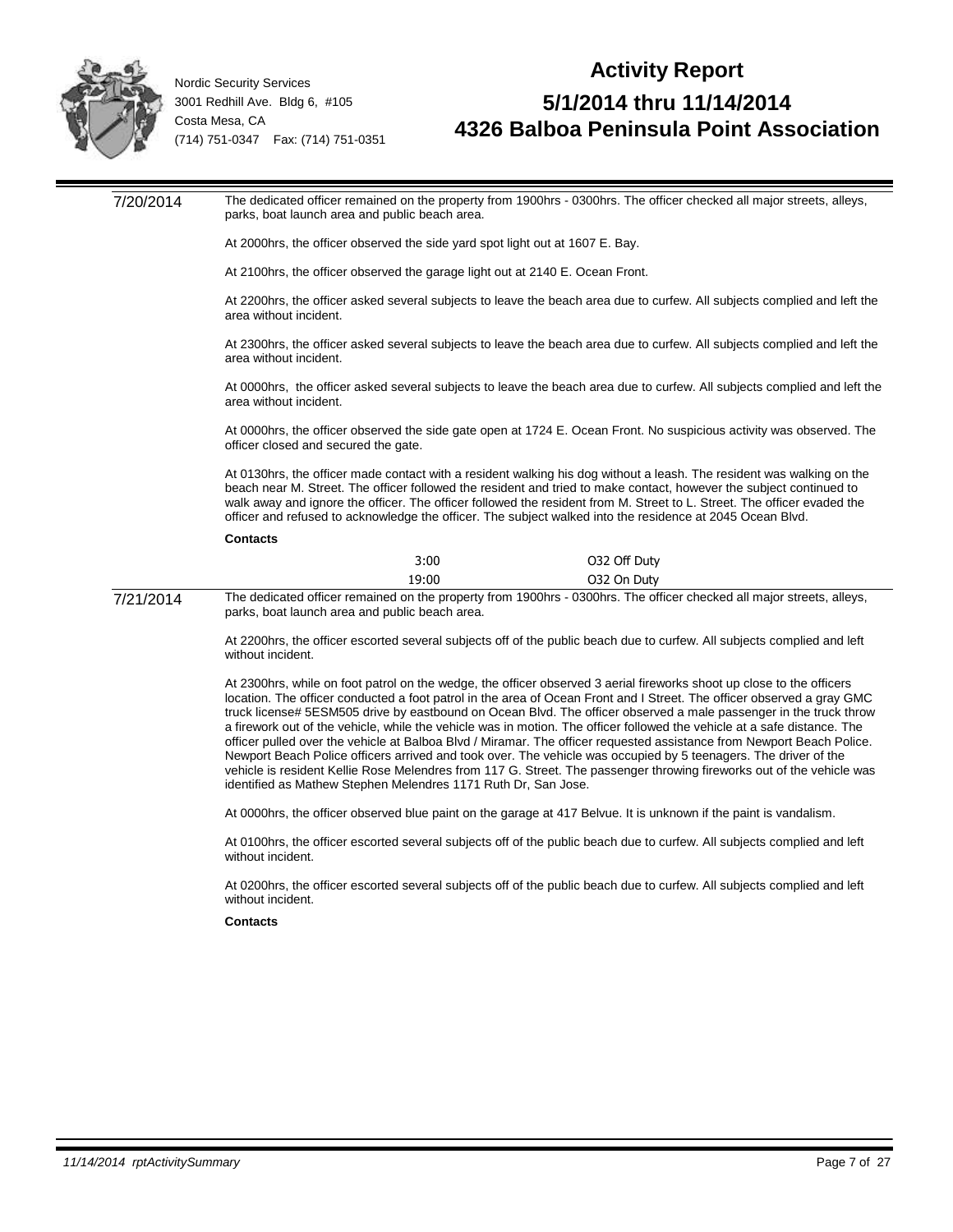

| 7/25/2014 | The officer remained on the property from 1900hrs - 0300hrs. The officer conducted vehicle patrols of all major streets<br>and alleys. The officer conducted foot patrols of the beach, Wedge, Jetty and Lifeguard towers. There are light poles<br>out at the following locations: Wedge on the Jetty side; the second light post closest to the beach. No pole#, in front of<br>1761 Miramar Dr, 1501 Ocean Blvd, 1515 Ocean Blvd and 318 L. St. |  |  |
|-----------|----------------------------------------------------------------------------------------------------------------------------------------------------------------------------------------------------------------------------------------------------------------------------------------------------------------------------------------------------------------------------------------------------------------------------------------------------|--|--|
|           | At 2000hrs, the officer observed Gas Company vehicles arrived on the property; it is unknown what work was being<br>done.                                                                                                                                                                                                                                                                                                                          |  |  |
|           | At 2200hrs, the officer escorted several subjects from the Jetty and the beach area due to curfew. All subject were<br>compliant.                                                                                                                                                                                                                                                                                                                  |  |  |
|           | At 2300hrs, the officer escorted several subjects from the beach area due to curfew. All subject were compliant.                                                                                                                                                                                                                                                                                                                                   |  |  |
|           | At 0000hrs, the officer escorted several subjects from the Wedge due to curfew. All subject were compliant.                                                                                                                                                                                                                                                                                                                                        |  |  |
|           | 0100hrs, the officer escorted several subjects from the beach area due to curfew. All subject were compliant.                                                                                                                                                                                                                                                                                                                                      |  |  |
|           | <b>Contacts</b>                                                                                                                                                                                                                                                                                                                                                                                                                                    |  |  |
|           | 3:00<br>R122 Off Duty                                                                                                                                                                                                                                                                                                                                                                                                                              |  |  |
|           | 19:00<br>R122 On Duty                                                                                                                                                                                                                                                                                                                                                                                                                              |  |  |
| 7/28/2014 | The dedicated officer remained on the property from 1900hrs - 0300hrs. The officer checked all major streets, alleys,<br>parks, boat launch area and public beach area.                                                                                                                                                                                                                                                                            |  |  |
|           | At 2200hrs, the officer escorted several subjects from the beach area due to curfew. All subject were compliant.                                                                                                                                                                                                                                                                                                                                   |  |  |
|           | At 2300hrs, the officer escorted several subjects from the beach area due to curfew. All subject were compliant.                                                                                                                                                                                                                                                                                                                                   |  |  |
|           | At 0100hrs, the officer escorted several subjects from the Wedge area due to curfew. All subject were compliant.                                                                                                                                                                                                                                                                                                                                   |  |  |
|           | <b>Contacts</b>                                                                                                                                                                                                                                                                                                                                                                                                                                    |  |  |
| 7/31/2014 | The dedicated officer remained on the property from 1900hrs - 0300hrs. The officer checked all major streets, alleys,<br>parks, boat launch area and public beach area.<br>At 2200hrs, the officer made contact with Jeff Doyle. Mr. Doyle advised the officer of the property theft that occurred                                                                                                                                                 |  |  |
|           | on the property last week.<br>At 2300hrs, the officer made contact with the resident at 2060 Ocean Blvd. The resident, Jake was having a party. The                                                                                                                                                                                                                                                                                                |  |  |
|           | officer advised Jake to please keep the noise level down. Jake advised he would comply.<br>At 2300hrs, the officer made contact with several subjects on the beach. All subjects were advised to leave the beach                                                                                                                                                                                                                                   |  |  |
|           | area due to curfew. All subjects complied. Some subjects ran from the officer.<br>At 0000hrs, the officer observed the side door open at 1560 E Ocean Front. No signs of forced entry, suspicious                                                                                                                                                                                                                                                  |  |  |
|           | activity, damage or tampering. The officer closed the door.                                                                                                                                                                                                                                                                                                                                                                                        |  |  |
|           | At 0000hrs, the officer made contact with several subjects on the beach. All subjects were advised to leave the beach<br>area due to curfew. All subjects complied.                                                                                                                                                                                                                                                                                |  |  |
|           | At 0100hrs, the officer made contact with several subjects on the beach. All subjects were advised to leave the beach                                                                                                                                                                                                                                                                                                                              |  |  |
|           | area due to curfew. All subjects complied. Some subjects ran from the officer.<br>At 0200hrs, the officer made contact with several subjects on the beach. All subjects were advised to leave the beach<br>area due to curfew. All subjects complied. Some subjects ran from the officer.                                                                                                                                                          |  |  |
|           | <b>Contacts</b>                                                                                                                                                                                                                                                                                                                                                                                                                                    |  |  |
|           | 3:00<br>032 Off Duty                                                                                                                                                                                                                                                                                                                                                                                                                               |  |  |
|           | 19:00<br>032 On Duty                                                                                                                                                                                                                                                                                                                                                                                                                               |  |  |
|           |                                                                                                                                                                                                                                                                                                                                                                                                                                                    |  |  |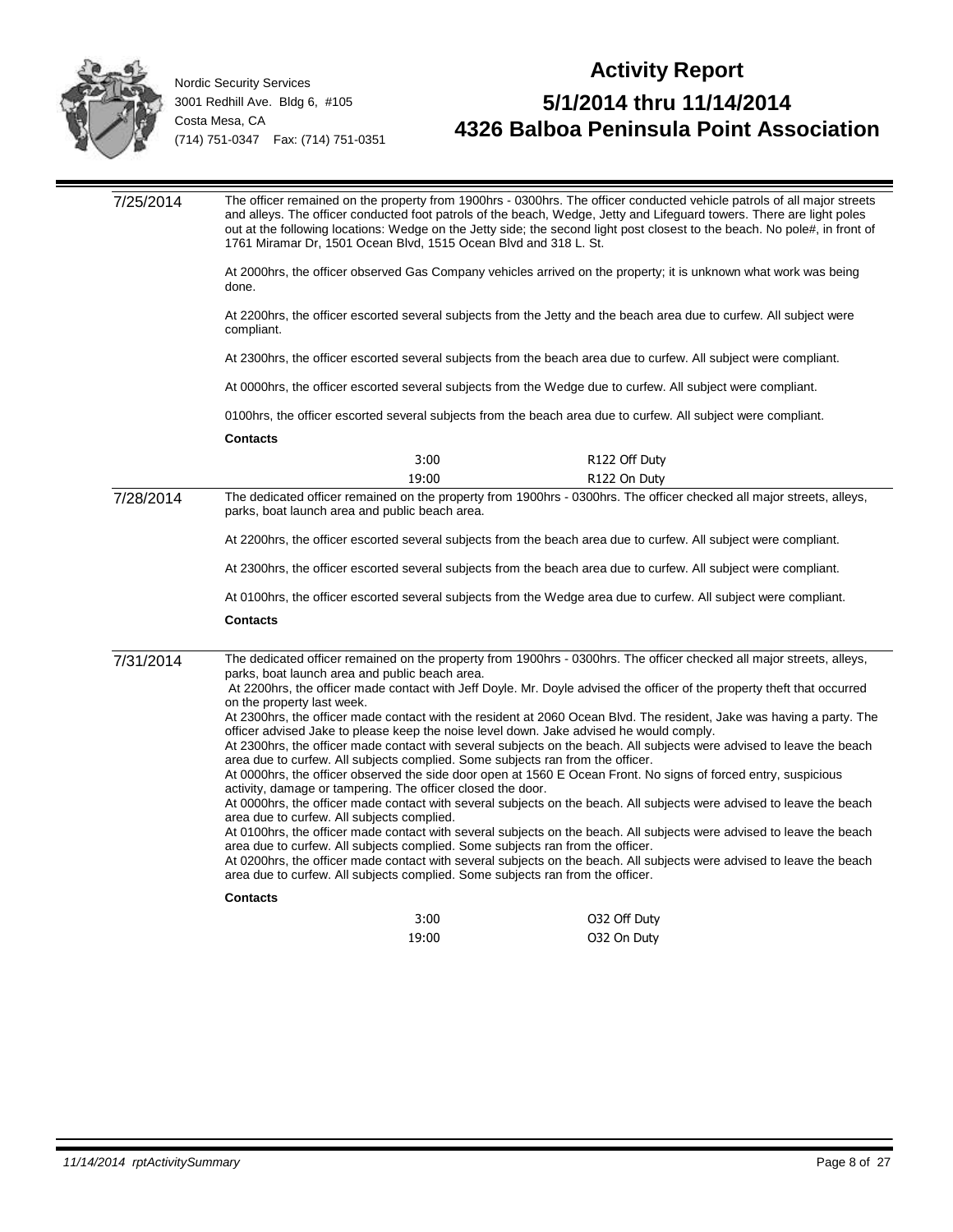

## **Activity Report 5/1/2014 thru 11/14/2014 4326 Balboa Peninsula Point Association**

8/1/2014 The dedicated officer remained on the property from 1900hrs - 0300hrs. The officer checked all major streets, alleys, parks, boat launch area and public beach area. At 2200hrs, the officer made contact with several subjects on the beach. All subjects were advised to leave the beach area due to curfew. All subjects complied. At 2300hrs, the officer made contact with several subjects on the beach. All subjects were advised to leave the beach area due to curfew. All subjects complied. At 2300hrs, the officer observed the resident garage door open at 1514 Ocean Front. No vehicles were parked in the garage. No signs of damage, tampering or forced entry were observed. At 0000hrs, the officer made contact with several subjects on the beach and the pier. All subjects were advised to leave the beach area due to curfew. All subjects complied. At 0100hrs, the officer made contact with several subjects on the beach. All subjects were advised to leave the beach area due to curfew. All subjects complied. At 0200hrs, the officer made contact with several subjects on the beach. All subjects were advised to leave the beach area due to curfew. All subjects complied. **Contacts** 3:00 O32 Off Duty 19:00 O32 On Duty 8/3/2014 The dedicated officer remained on the property from 1900hrs - 0300hrs. The officer checked all major streets, alleys, parks, boat launch area and public beach area. At 2000hrs, the officer observed the side gate open at 2120 Seville. No signs of damage, tampering or suspicious activity was observed. The officer closed and secured the gate. At 2100hrs, the officer observed the outside garage light out at 422 Belvue. At 2200hrs, the officer escorted several subjects off of beach area due to beach curfew. At 2300hrs, the officer escorted several subjects off of beach area due to beach curfew. All subjects were compliant and left the area. At 0000hrs, the officer escorted several subjects off of beach area due to beach curfew. At 0000hrs, the officer observed the gas light box out at 1752 E Ocean Front. It is unknown if the gas is off at the residence. At 0100hrs, the officer escorted several subjects off of beach area due to beach curfew. All subjects complied and left the area without incident. At 0200hrs, the officer attempted to make contact with several subjects on the beach adjacent to M. Street. All subjects ran from the officer when the officer arrived. The subjects left behind empty beer cans and a box of beer in the sand on the hill. **Contacts** 3:00 O32 Off Duty 19:00 O32 On Duty 8/4/2014 The dedicated officer remained on the property from 1900hrs - 0300hrs. The officer checked all major streets, alleys, parks, boat launch area and public beach area. At 2200hrs, the officer escorted several subjects off of beach area due to beach curfew. All subjects complied and left the area. At 2300hrs, the officer escorted several subjects off of beach area due to beach curfew. All subjects complied and left the area. At 2300hrs, the officer observed Newport Beach PD officers on I St. The officers were checked a white Toyota Tacoma. No other information was released to the Nordic officer. At 0000hrs, the officer escorted several subjects off of beach area due to beach curfew. All subjects complied and left the area without incident. At 0100hrs, the officer escorted several subjects off of beach area due to beach curfew. All subjects complied and left the area. **Contacts**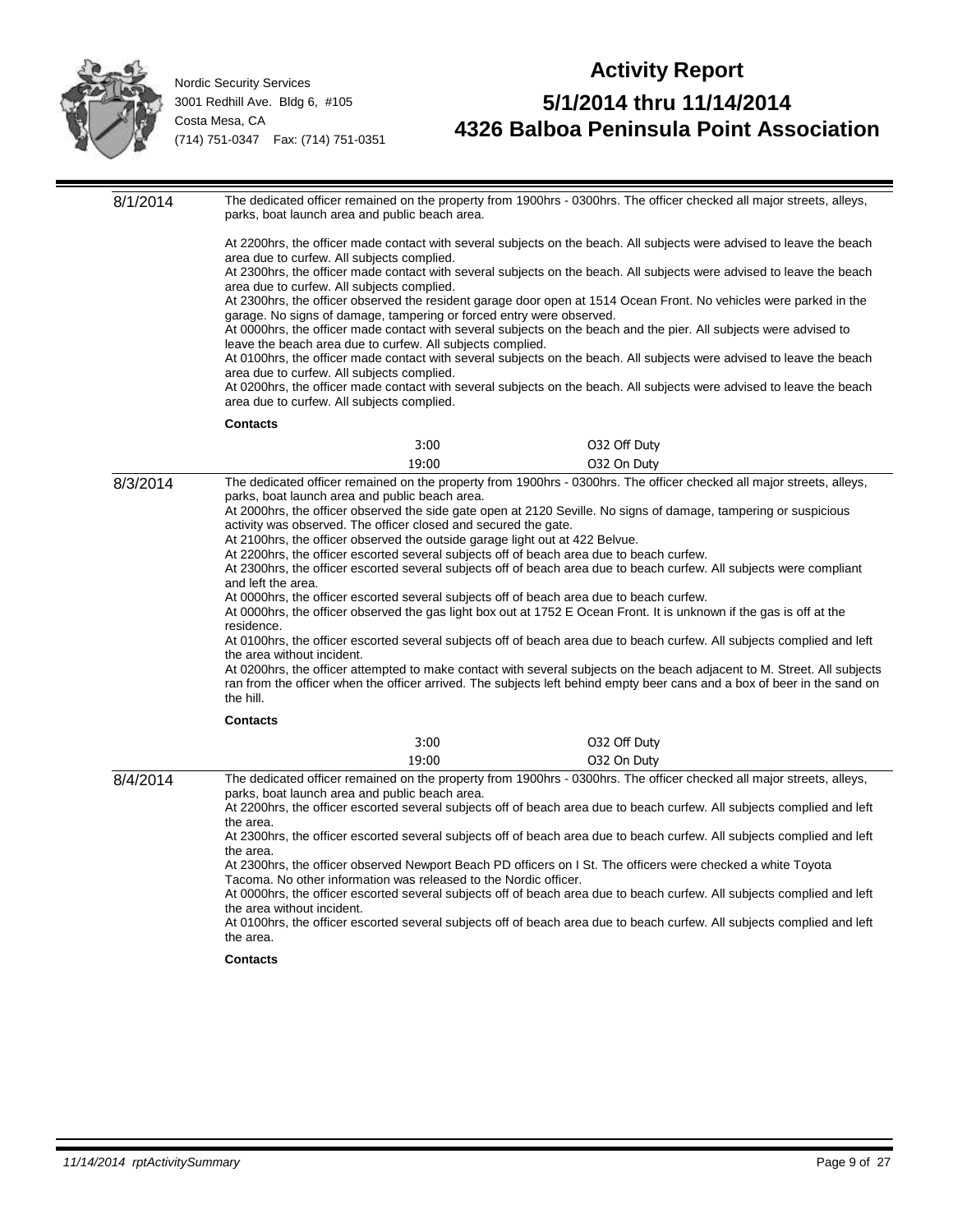

| 8/6/2014 | signs of vandalism                                                                                                                                                                                                                                                                                                                                      |                                                                           | 1900- arrived on property conducted vehicle patrol of the streets alleys and mini alley<br>2000- conducted on foot patrol of all the mini alleys as well as on vehicle patrol of the streets no suspicious activity no<br>2100- conducted foot patrol of the alleys in the center of the property no signs of suspicious activity or vandalism<br>2200- conducted foot patrol of the entire beach no signs of suspicious actvity to report<br>2300- conducted vehicle patrol of the streets and alleys escorted a group of teens off the beach all is clear |  |
|----------|---------------------------------------------------------------------------------------------------------------------------------------------------------------------------------------------------------------------------------------------------------------------------------------------------------------------------------------------------------|---------------------------------------------------------------------------|-------------------------------------------------------------------------------------------------------------------------------------------------------------------------------------------------------------------------------------------------------------------------------------------------------------------------------------------------------------------------------------------------------------------------------------------------------------------------------------------------------------------------------------------------------------|--|
|          | to report at this time.                                                                                                                                                                                                                                                                                                                                 | 0000- conducted vehicle patrol of the entire property no issues to report | 0200- conducted a patrol of the property no signs of suspicious activity or vandalism to report. No Maintenance issues                                                                                                                                                                                                                                                                                                                                                                                                                                      |  |
|          | <b>Contacts</b>                                                                                                                                                                                                                                                                                                                                         |                                                                           |                                                                                                                                                                                                                                                                                                                                                                                                                                                                                                                                                             |  |
|          |                                                                                                                                                                                                                                                                                                                                                         | 3:00                                                                      | Off Duty                                                                                                                                                                                                                                                                                                                                                                                                                                                                                                                                                    |  |
|          |                                                                                                                                                                                                                                                                                                                                                         | 19:00                                                                     | On Duty                                                                                                                                                                                                                                                                                                                                                                                                                                                                                                                                                     |  |
| 8/7/2014 |                                                                                                                                                                                                                                                                                                                                                         | parks, boat launch area and public beach area.                            | The dedicated officer remained on the property from 1900hrs - 0300hrs. The officer checked all major streets, alleys,<br>At 2200hrs, the officer escorted several subjects off of beach area due to beach curfew. All subjects complied and left                                                                                                                                                                                                                                                                                                            |  |
|          | the area.                                                                                                                                                                                                                                                                                                                                               | suspicious activity. The officer closed and secured the gate.             | At 2200hrs, the officer observed the side gate open at 1549 Ocean Front. No signs of damage, tampering or                                                                                                                                                                                                                                                                                                                                                                                                                                                   |  |
|          | 081408-24.                                                                                                                                                                                                                                                                                                                                              |                                                                           | At 2300hrs, the officer responded to a call for service regarding loud teens playing basketball on Miramar. The officer<br>arrived on scene and made contact with resident teens. The teens were throwing around a football. The officer advised<br>the teens of the noise complaint. The teens apologized and advised they would keep the noise level down. CR#                                                                                                                                                                                            |  |
|          | At 2300hrs, the officer escorted several subjects off of beach area due to beach curfew. On group of subjects ran from<br>the officer and left beer bottles at lifeguard tower L.<br>At 0000hrs, the officer escorted several subjects off of beach area due to beach curfew. All subjects were complied                                                |                                                                           |                                                                                                                                                                                                                                                                                                                                                                                                                                                                                                                                                             |  |
|          | and left the area without incident.<br>the area.                                                                                                                                                                                                                                                                                                        |                                                                           | At 0000hrs, the officer escorted several subjects off of beach area due to beach curfew. All subjects complied and left<br>At 0100hrs, the officer escorted several subjects off of beach area due to beach curfew. All subjects left the area                                                                                                                                                                                                                                                                                                              |  |
|          | without incident.                                                                                                                                                                                                                                                                                                                                       |                                                                           |                                                                                                                                                                                                                                                                                                                                                                                                                                                                                                                                                             |  |
|          | <b>Contacts</b>                                                                                                                                                                                                                                                                                                                                         |                                                                           |                                                                                                                                                                                                                                                                                                                                                                                                                                                                                                                                                             |  |
|          |                                                                                                                                                                                                                                                                                                                                                         | 3:00                                                                      | 032 Off Duty                                                                                                                                                                                                                                                                                                                                                                                                                                                                                                                                                |  |
|          |                                                                                                                                                                                                                                                                                                                                                         | 19:00                                                                     | 032 On Duty                                                                                                                                                                                                                                                                                                                                                                                                                                                                                                                                                 |  |
| 8/8/2014 |                                                                                                                                                                                                                                                                                                                                                         |                                                                           | The officer remained on the property from 1900hrs - 0300hrs. The officer conducted vehicle patrols of all major streets<br>and alleys. The officer conducted foot patrols of the beach, Wedge, Jetty and Lifeguard towers.                                                                                                                                                                                                                                                                                                                                  |  |
|          | At 2200hrs, the officer escorted several subjects off of the beach due to curfew.<br>At 2200hrs, the officer observed the street light on M St / Park is flickering off and on.<br>At 2300hrs, the officer escorted several groups off of the beach due to curfew.<br>At 0000hrs, the officer escorted several subjects off of the beach due to curfew. |                                                                           |                                                                                                                                                                                                                                                                                                                                                                                                                                                                                                                                                             |  |
|          |                                                                                                                                                                                                                                                                                                                                                         | At 0100 hrs, the officer several subjects off of the beach due to curfew. |                                                                                                                                                                                                                                                                                                                                                                                                                                                                                                                                                             |  |
|          | <b>Contacts</b>                                                                                                                                                                                                                                                                                                                                         |                                                                           |                                                                                                                                                                                                                                                                                                                                                                                                                                                                                                                                                             |  |
|          |                                                                                                                                                                                                                                                                                                                                                         | 3:00                                                                      | 032 Off Duty                                                                                                                                                                                                                                                                                                                                                                                                                                                                                                                                                |  |
|          |                                                                                                                                                                                                                                                                                                                                                         | 19:00                                                                     | 032 On Duty                                                                                                                                                                                                                                                                                                                                                                                                                                                                                                                                                 |  |
|          |                                                                                                                                                                                                                                                                                                                                                         |                                                                           |                                                                                                                                                                                                                                                                                                                                                                                                                                                                                                                                                             |  |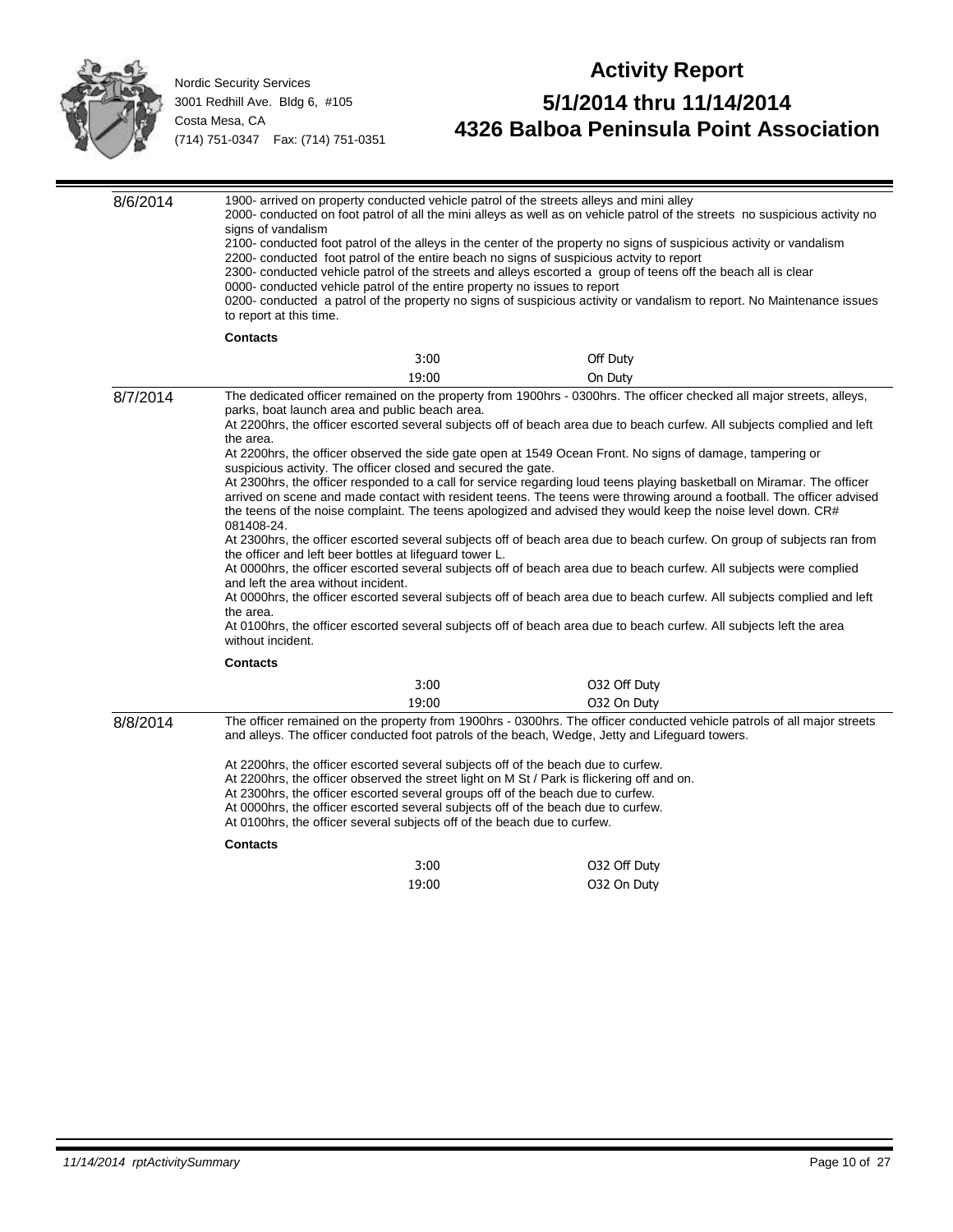

| The officer remained on the property from 1900hrs - 0300hrs. The officer conducted vehicle patrols of all major streets<br>8/9/2014<br>and alleys. The officer conducted foot patrols of the beach, Wedge, Jetty and Lifeguard towers. |                                                                                                                                                                                                                                                                                                                                                                                                                                                                                                                                                                                                                                                                                                                                                                   |       |                                                                                                                                                                                                                                                                                                                                                                                                                                                                    |  |
|----------------------------------------------------------------------------------------------------------------------------------------------------------------------------------------------------------------------------------------|-------------------------------------------------------------------------------------------------------------------------------------------------------------------------------------------------------------------------------------------------------------------------------------------------------------------------------------------------------------------------------------------------------------------------------------------------------------------------------------------------------------------------------------------------------------------------------------------------------------------------------------------------------------------------------------------------------------------------------------------------------------------|-------|--------------------------------------------------------------------------------------------------------------------------------------------------------------------------------------------------------------------------------------------------------------------------------------------------------------------------------------------------------------------------------------------------------------------------------------------------------------------|--|
|                                                                                                                                                                                                                                        | At 2200hrs, the officer escorted several groups off of the beach due to curfew. All subjects were compliant and left<br>without incident.                                                                                                                                                                                                                                                                                                                                                                                                                                                                                                                                                                                                                         |       |                                                                                                                                                                                                                                                                                                                                                                                                                                                                    |  |
|                                                                                                                                                                                                                                        | the area. The area was littered with trash and beer bottles.                                                                                                                                                                                                                                                                                                                                                                                                                                                                                                                                                                                                                                                                                                      |       | At 2300hrs, the officer found a group of 7-8 people drinking and smoking at lifeguard tower L, as well as on I street.<br>The officer requested Newport Beach PD respond. Newport Beach police officers arrived and escorted everyone out of                                                                                                                                                                                                                       |  |
|                                                                                                                                                                                                                                        |                                                                                                                                                                                                                                                                                                                                                                                                                                                                                                                                                                                                                                                                                                                                                                   |       | At 0000hrs, the officer escorted several subjects off of the beach due to curfew. Both park areas are clear.                                                                                                                                                                                                                                                                                                                                                       |  |
|                                                                                                                                                                                                                                        |                                                                                                                                                                                                                                                                                                                                                                                                                                                                                                                                                                                                                                                                                                                                                                   |       | At 0100hrs, the officer observed a loud party at 1740 E. Ocean Front. The officer made contact with the resident and<br>asked them to keep the noise level down. The resident apologized and advised they would comply and quiet down.                                                                                                                                                                                                                             |  |
|                                                                                                                                                                                                                                        | At 0200hrs, the officer escorted several subjects off of the beach due to curfew.                                                                                                                                                                                                                                                                                                                                                                                                                                                                                                                                                                                                                                                                                 |       |                                                                                                                                                                                                                                                                                                                                                                                                                                                                    |  |
|                                                                                                                                                                                                                                        | <b>Contacts</b>                                                                                                                                                                                                                                                                                                                                                                                                                                                                                                                                                                                                                                                                                                                                                   |       |                                                                                                                                                                                                                                                                                                                                                                                                                                                                    |  |
|                                                                                                                                                                                                                                        |                                                                                                                                                                                                                                                                                                                                                                                                                                                                                                                                                                                                                                                                                                                                                                   | 3:00  | 032 Off Duty                                                                                                                                                                                                                                                                                                                                                                                                                                                       |  |
|                                                                                                                                                                                                                                        |                                                                                                                                                                                                                                                                                                                                                                                                                                                                                                                                                                                                                                                                                                                                                                   | 19:00 | 032 On Duty                                                                                                                                                                                                                                                                                                                                                                                                                                                        |  |
| 8/10/2014                                                                                                                                                                                                                              | signs of vandalism                                                                                                                                                                                                                                                                                                                                                                                                                                                                                                                                                                                                                                                                                                                                                |       | 1900- arrived on property conducted vehicle patrol of the streets alleys and mini alley<br>2000- conducted on foot patrol of all the mini alleys as well as on vehicle patrol of the streets no suspicious activity no<br>2100- conducted foot patrol of the alleys in the center of the property no signs of suspicious activity or vandalism<br>2200- conducted foot patrol of the entire beach no signs of suspicious actvity to report                         |  |
|                                                                                                                                                                                                                                        | 0000- conducted vehicle patrol of the entire property no issues to report                                                                                                                                                                                                                                                                                                                                                                                                                                                                                                                                                                                                                                                                                         |       | 2300- conducted vehicle patrol of the streets and alleys escorted a group of teens off the beach all is clear<br>0200- conducted a patrol of the property no signs of suspicious acetify or vandalism to report                                                                                                                                                                                                                                                    |  |
|                                                                                                                                                                                                                                        | <b>Contacts</b>                                                                                                                                                                                                                                                                                                                                                                                                                                                                                                                                                                                                                                                                                                                                                   |       |                                                                                                                                                                                                                                                                                                                                                                                                                                                                    |  |
|                                                                                                                                                                                                                                        |                                                                                                                                                                                                                                                                                                                                                                                                                                                                                                                                                                                                                                                                                                                                                                   | 3:00  | Off Duty                                                                                                                                                                                                                                                                                                                                                                                                                                                           |  |
|                                                                                                                                                                                                                                        |                                                                                                                                                                                                                                                                                                                                                                                                                                                                                                                                                                                                                                                                                                                                                                   | 19:00 | On Duty                                                                                                                                                                                                                                                                                                                                                                                                                                                            |  |
| 8/11/2014                                                                                                                                                                                                                              | The officer remained on the property from 1900hrs - 0300hrs. The officer conducted vehicle patrols of all major streets<br>and alleys. The officer conducted foot patrols of the beach, Wedge, Jetty and Lifeguard towers.                                                                                                                                                                                                                                                                                                                                                                                                                                                                                                                                        |       |                                                                                                                                                                                                                                                                                                                                                                                                                                                                    |  |
|                                                                                                                                                                                                                                        | without incident.<br>At 2300hrs, the officer escorted several subjects off of the beach due to curfew.<br>without incident.<br>At 0100hrs, the officer escorted a few subjects off of the beach due to curfew.<br>without incident.                                                                                                                                                                                                                                                                                                                                                                                                                                                                                                                               |       | At 2200hrs, the officer escorted several subjects off of the beach due to curfew. All subjects were compliant and left<br>At 2200hrs, the officer found a dumpster in front of 504 K Street blocking the alley.<br>At 0000hrs, the officer escorted several subjects off of the beach due to curfew. All subjects were compliant and left<br>At 00200hrs, the officer escorted a few subjects off of the beach due to curfew. All subjects were compliant and left |  |
|                                                                                                                                                                                                                                        | <b>Contacts</b>                                                                                                                                                                                                                                                                                                                                                                                                                                                                                                                                                                                                                                                                                                                                                   |       |                                                                                                                                                                                                                                                                                                                                                                                                                                                                    |  |
|                                                                                                                                                                                                                                        |                                                                                                                                                                                                                                                                                                                                                                                                                                                                                                                                                                                                                                                                                                                                                                   | 3:00  | 032 Off Duty                                                                                                                                                                                                                                                                                                                                                                                                                                                       |  |
|                                                                                                                                                                                                                                        |                                                                                                                                                                                                                                                                                                                                                                                                                                                                                                                                                                                                                                                                                                                                                                   | 19:00 | 032 On Duty                                                                                                                                                                                                                                                                                                                                                                                                                                                        |  |
| 8/13/2014                                                                                                                                                                                                                              | 1900- arrived on property conducted vehicle patrol of the streets alleys and mini alley<br>2000- conducted on foot patrol of all the mini alleys as well as on vehicle patrol of the streets no suspicious activity no<br>signs of vandalism<br>2100- conducted foot patrol of the alleys in the center of the property no signs of suspicious activity or vandalism<br>2200- conducted foot patrol of the entire beach no signs of suspicious actvity to report<br>2300- conducted vehicle patrol of the streets and alleys escorted a group of teens off the beach all is clear<br>0000- conducted vehicle patrol of the entire property no issues to report<br>0200- conducted a patrol of the property no signs of suspicious activity or vandalism to report |       |                                                                                                                                                                                                                                                                                                                                                                                                                                                                    |  |
|                                                                                                                                                                                                                                        | <b>Contacts</b>                                                                                                                                                                                                                                                                                                                                                                                                                                                                                                                                                                                                                                                                                                                                                   |       |                                                                                                                                                                                                                                                                                                                                                                                                                                                                    |  |
|                                                                                                                                                                                                                                        |                                                                                                                                                                                                                                                                                                                                                                                                                                                                                                                                                                                                                                                                                                                                                                   | 3:00  | Off Duty                                                                                                                                                                                                                                                                                                                                                                                                                                                           |  |
|                                                                                                                                                                                                                                        |                                                                                                                                                                                                                                                                                                                                                                                                                                                                                                                                                                                                                                                                                                                                                                   | 19:00 | On Duty                                                                                                                                                                                                                                                                                                                                                                                                                                                            |  |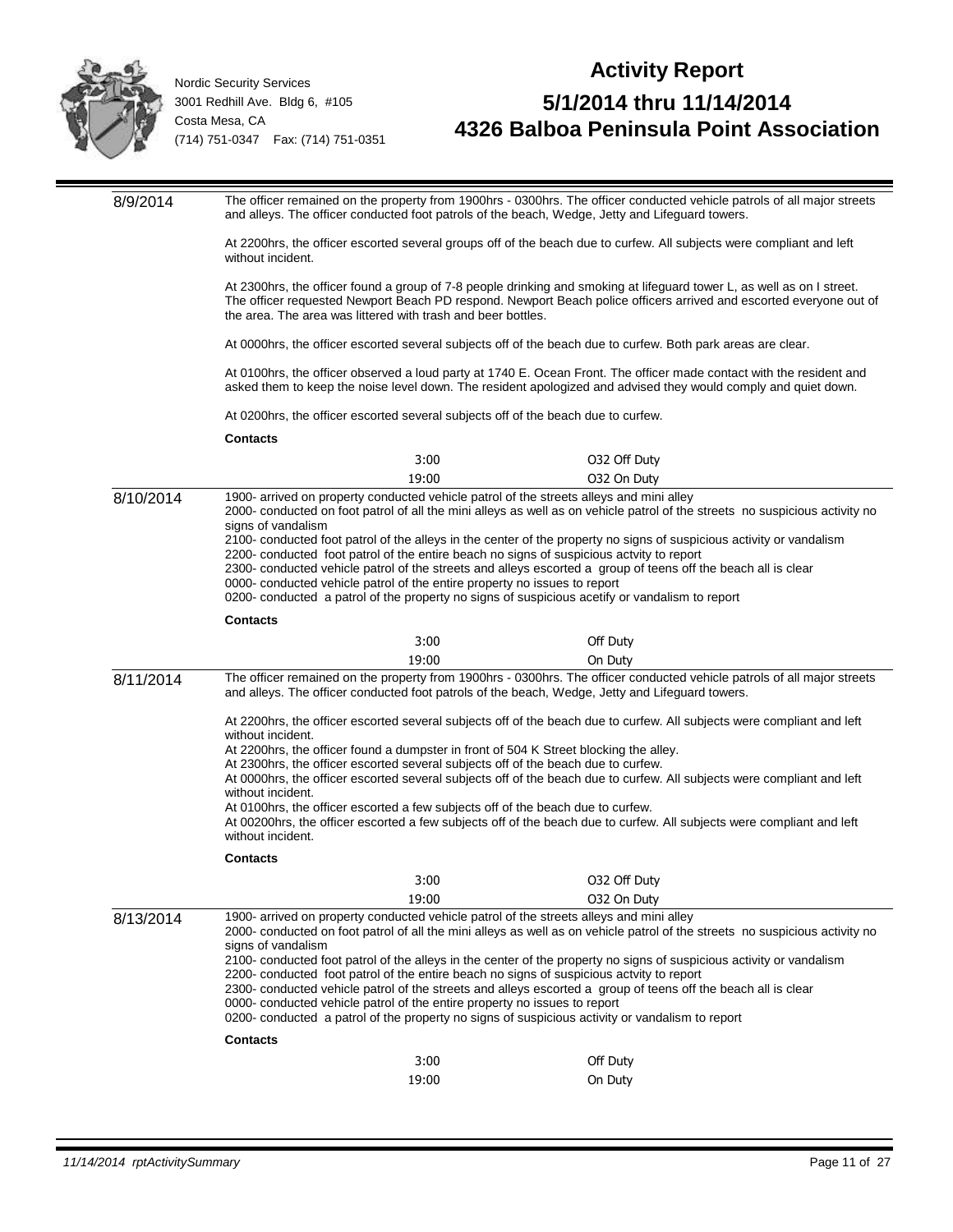

### **Activity Report 5/1/2014 thru 11/14/2014 4326 Balboa Peninsula Point Association**

8/14/2014 The dedicated officer remained on the property from 1900hrs - 0300hrs. The officer checked all major streets, alleys, parks, boat launch area and public beach area. At 2200hrs, the officer escorted several groups off of the beach due to curfew. All subjects were compliant and left the area without incident. At 2200hrs, the ofifcer observed the outside garage light out at 423 Belvue Ave. At 2300hrs, the officer escorted several groups off of the beach due to curfew. At 0040hrs, the officer observed a black Chevy truck license# 6M81572 circle the area of I. Street. The officer observed the vehicle park and the driver place a sun reflector in the windshield. The driver never exited the vehicle. The officer requested Newport Beach PD respond and make contact with the subject in the vehicle. Newport Beach PD arrived and made contact with the driver. The driver advised police officers that he lives in Corona, was too tired to keep driving home and pulled over to rest before continuing his drive home. Newport Beach PD advised the driver that he is parked on private property and asked the subject to leave. The subject left the property with out incident. At 00100hrs, the officer escorted several groups off of the beach due to curfew. At 0200hrs, the officer escorted several groups off of the beach due to curfew. All subjects complied and left the area without incident. **Contacts** 3:00 O32 Off Duty 19:00 O32 On Duty 8/15/2014 The dedicated officer remained on the property from 1900hrs - 0300hrs. The officer checked all major streets, alleys, parks, boat launch area and public beach area. At 2200hrs, the officer escorted several groups off of the beach due to curfew. All subjects were compliant and left the area without incident. At 2200hrs, the officer observed 2 large party yachts near the Wedge; Belport was alerted and handled. At 2300hrs, the officer escorted several groups off of the beach due to curfew. All subjects were compliant and left the area without incident. At 2300hrs, the officer observed the garage door left open at 2161 E. Ocean Front. No signs of damage, tampeirng or suspicious activity was observed. At 0000hrs, the officer escorted several groups off of the beach due to curfew. All subjects were compliant and left the area without incident. At 0100hrs, the officer escorted several groups off of the beach due to curfew. All subjects were compliant and left the area without incident. At 00200hrs, the officer escorted several groups off of the beach due to curfew. All subjects were compliant and left the area without incident. **Contacts** 3:00 O32 Off Duty 19:00 O32 On Duty 8/16/2014 1900- officer 108 on property conducted vehicle patrol of the major streets alleys and sub alleys all is clear conducted vehicle patrol of L and M street parks all is clear 2000- conducted vehicle patrol of the streets alleys and their smaller sub alleys all is clear conducted vehciel patrol of the L and M street parks all is clear codnucted patrol of the wedge jetty park and public beach all is clear 2100- conducted vehicle patrol of the streets alleys and sub alleys all is clear conducted vehicle patrol of L and M street parks all is clear 2200- conducted foot patrol sweep of the wedge jetty bay beach public beach and life gurard towers escorted many people off complied conducted vehicle patrol of the streets alleys and both parks no suspicious activity or property observed all is clear 2300- conducted foot patrol of the wedge jetty parks bay beach public beach lifeguard towers escorted several off one group of 3 none complaint 0000- conducted foot patrol of wedge jetty bay beach public beach and life guard towers escorted may off all clear complaints conducted vehicles patrol of the streets alleys and their sub alleys all is clear 0100-conducted foot patrol of the wedge jetty bay beach public beach and life guard towers escorted many off property conducted vehicles patrol of the streets alleys sub alleys and both L and M streets all is clear 0200- conducted foot patrol of the public beach lifeguard towers bay beach wedge and jetty escorted few off all is clear 0300- officer 107 off duty

#### **Contacts**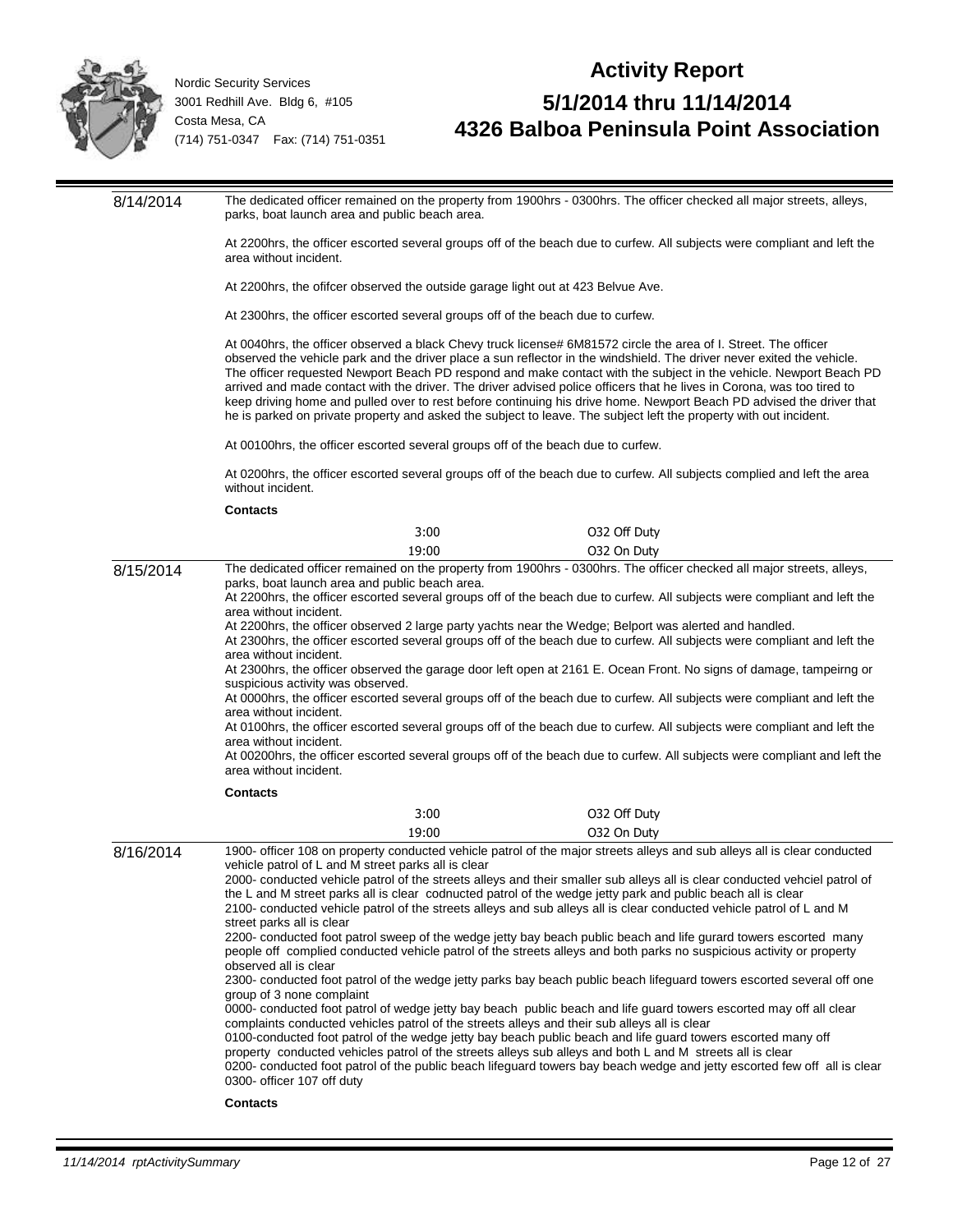

| 8/17/2014 | street parks all is clear<br>vehicle patrol of the streets alleys sub alleys and both park's all is clear<br>conducted vehicle patrol of the streets alleys sub alleys and both parks all is clear<br>0300- office off duty | 1900- officer 108 on property conducted vehicle patrol of the streets alleys and sub alleys all is clear conducted patrol<br>of the L and M street parks all is clear conducted foot patrol of the wedge jetty park and public beach all is clear<br>200- conducted vehicle patrol of the streets alleys and sub alleys all clear conducted vehicles patrol of the L and M<br>2100-conducted vehicle patrol of the streets alleys and sub alleys all clear conducted vehicles patrol of the L and M<br>street parks all is clear conducted patrol of the wedge jetty and public beach all is clear<br>2300-conducted foot patrol of the wedge jetty bay beach and life guard towers escorted few off all clear conducted<br>0000- conducted foot patrol sweep of the beach life guard towers wedge jetty and bay beach no activity all is clear<br>0200- conducted foot patrol sweep of the wedge jetty bay beach and lifeguard towers no activity on property                                                                                                                                                                                              |
|-----------|-----------------------------------------------------------------------------------------------------------------------------------------------------------------------------------------------------------------------------|-------------------------------------------------------------------------------------------------------------------------------------------------------------------------------------------------------------------------------------------------------------------------------------------------------------------------------------------------------------------------------------------------------------------------------------------------------------------------------------------------------------------------------------------------------------------------------------------------------------------------------------------------------------------------------------------------------------------------------------------------------------------------------------------------------------------------------------------------------------------------------------------------------------------------------------------------------------------------------------------------------------------------------------------------------------------------------------------------------------------------------------------------------------|
|           | <b>Contacts</b>                                                                                                                                                                                                             |                                                                                                                                                                                                                                                                                                                                                                                                                                                                                                                                                                                                                                                                                                                                                                                                                                                                                                                                                                                                                                                                                                                                                             |
| 8/20/2014 | 1900- arrived on property conducted vehicle patrol of the streets alleys and mini alley<br>signs of vandalism<br>0000- conducted vehicle patrol of the entire property no issues to report                                  | 2000- conducted on foot patrol of all the mini alleys as well as on vehicle patrol of the streets no suspicious activity no<br>2100- conducted foot patrol of the alleys in the center of the property no signs of suspicious activity or vandalism<br>2200- conducted foot patrol of the entire beach no signs of suspicious actvity to report<br>2300- conducted vehicle patrol of the streets and alleys escorted a group of teens off the beach all is clear<br>0200- conducted a patrol of the property no signs of suspicious activity or vandalism to report                                                                                                                                                                                                                                                                                                                                                                                                                                                                                                                                                                                         |
|           | <b>Contacts</b>                                                                                                                                                                                                             |                                                                                                                                                                                                                                                                                                                                                                                                                                                                                                                                                                                                                                                                                                                                                                                                                                                                                                                                                                                                                                                                                                                                                             |
|           | 3:00                                                                                                                                                                                                                        | Off Duty                                                                                                                                                                                                                                                                                                                                                                                                                                                                                                                                                                                                                                                                                                                                                                                                                                                                                                                                                                                                                                                                                                                                                    |
|           | 19:00                                                                                                                                                                                                                       | On Duty                                                                                                                                                                                                                                                                                                                                                                                                                                                                                                                                                                                                                                                                                                                                                                                                                                                                                                                                                                                                                                                                                                                                                     |
| 8/21/2014 | parks, boat launch area and public beach area.                                                                                                                                                                              | The dedicated officer remained on the property from 1900hrs - 0300hrs. The officer checked all major streets, alleys,<br>At 1900hrs, the officer was flagged down by a resident named Ed. Ed advised the officer that his boat was missing.<br>The Nordic officer contacted Harbor Patrol. Harbor Patrol responded and helped Ed locate his boat.<br>At 2100hrs, the officer found the side gate left open at 1537 Miramar. The officer closed and secured the gate.<br>At 2200hrs, The officer escorted a group off of the beach. All subjects complied and left without incident.<br>At 2300hrs, The officer escorted a group off of the beach due to curfew. All subjects complied and left without incident.<br>At 0000hrs, The officer escorted a group off of the beach. All subjects complied and left without incident.<br>At 0100hrs, The officer escorted a group off of the beach. All subjects complied and left without incident.<br>At 0200hrs, The officer escorted a group off of the beach. All subjects complied and left without incident.<br>At 0250hrs, the officer observed the street light out in front of 1759 Miramar. No pole #. |
|           | <b>Contacts</b>                                                                                                                                                                                                             |                                                                                                                                                                                                                                                                                                                                                                                                                                                                                                                                                                                                                                                                                                                                                                                                                                                                                                                                                                                                                                                                                                                                                             |
|           | 3:00                                                                                                                                                                                                                        | Off Duty                                                                                                                                                                                                                                                                                                                                                                                                                                                                                                                                                                                                                                                                                                                                                                                                                                                                                                                                                                                                                                                                                                                                                    |
|           | 19:00                                                                                                                                                                                                                       | On Duty                                                                                                                                                                                                                                                                                                                                                                                                                                                                                                                                                                                                                                                                                                                                                                                                                                                                                                                                                                                                                                                                                                                                                     |
| 8/22/2014 | parks, boat launch area and public beach area.                                                                                                                                                                              | The dedicated officer remained on the property from 1900hrs - 0300hrs. The officer checked all major streets, alleys,                                                                                                                                                                                                                                                                                                                                                                                                                                                                                                                                                                                                                                                                                                                                                                                                                                                                                                                                                                                                                                       |
|           | had been set up on the beach near tower P and were drinking alcohol.                                                                                                                                                        | 2200hrs - The officer escorted a group off of the beach. All subjects complied and left without incident.<br>2300hrs - The officer escorted a group of teenagers off of the beach. All subjects complied and left without incident.<br>0000hrs - The officer escorted a group off of the beach. All subjects complied and left without incident.<br>0100hrs - The officer escorted a group of teenagers off of the beach. All subjects complied and left without incident.<br>0200hrs - The officer escorted a group off of the beach. All subjects complied and left without incident. The subjects                                                                                                                                                                                                                                                                                                                                                                                                                                                                                                                                                        |
|           | <b>Contacts</b>                                                                                                                                                                                                             |                                                                                                                                                                                                                                                                                                                                                                                                                                                                                                                                                                                                                                                                                                                                                                                                                                                                                                                                                                                                                                                                                                                                                             |
|           | 3:00                                                                                                                                                                                                                        | Off Duty                                                                                                                                                                                                                                                                                                                                                                                                                                                                                                                                                                                                                                                                                                                                                                                                                                                                                                                                                                                                                                                                                                                                                    |
|           | 19:00                                                                                                                                                                                                                       | On Duty                                                                                                                                                                                                                                                                                                                                                                                                                                                                                                                                                                                                                                                                                                                                                                                                                                                                                                                                                                                                                                                                                                                                                     |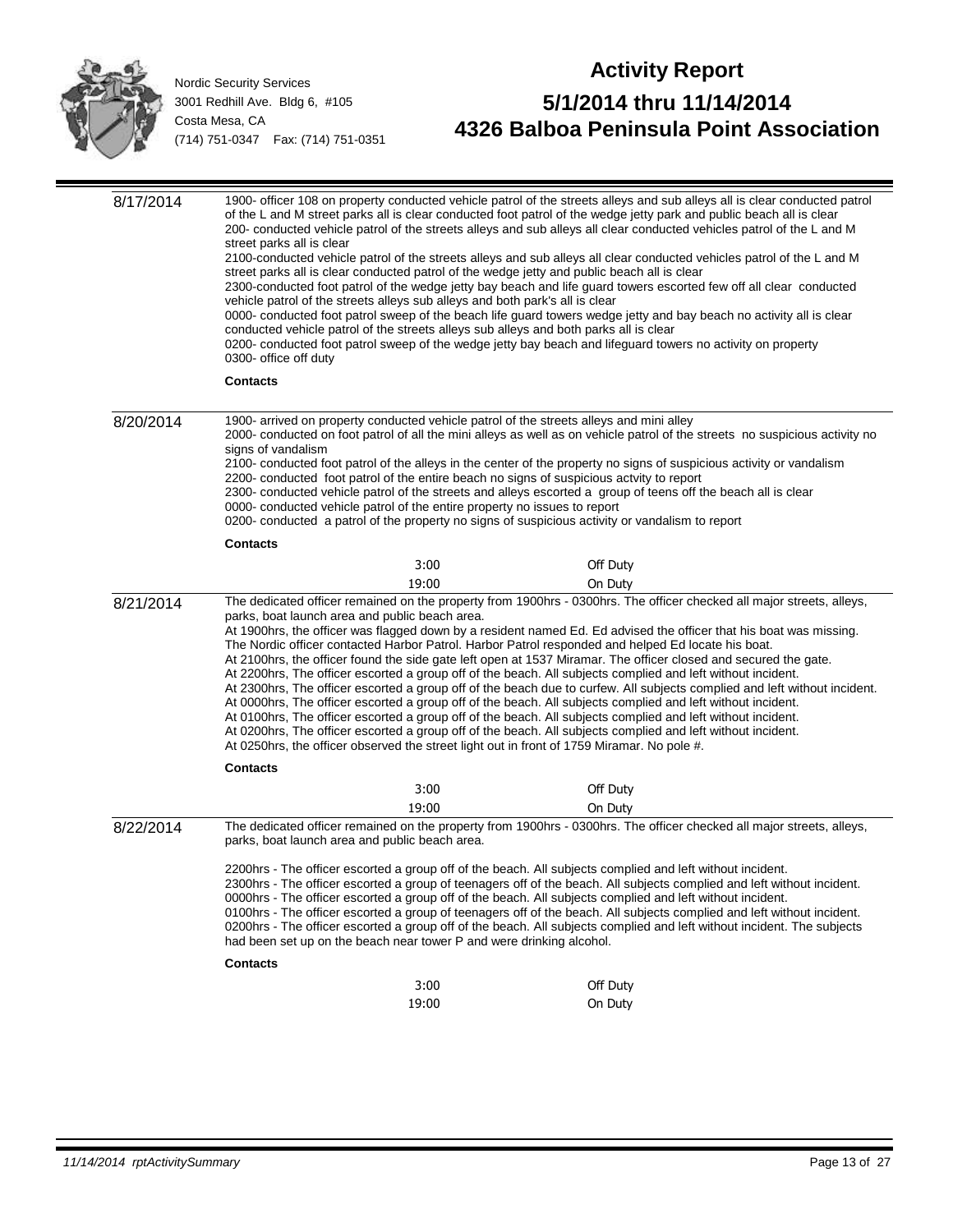

# **Activity Report 5/1/2014 thru 11/14/2014 4326 Balboa Peninsula Point Association**

8/23/2014 The dedicated officer remained on the property from 1900hrs - 0300hrs. The officer checked all major streets, alleys, parks, boat launch area and public beach area. At 2300hrs, the officer made contact with 2 males fishing on the pier. Both subjects were asked to leave due to curfew. Both subjects complied and left without incident. At 0000hrs, the officer made contact with 3 males and 1 female swimming next to the rocks. The officer asked the subjects to leave due to curfew. All subjects were uncooperative with the officer. The officer requested dispatch contact Newport Beach PD to respond. All subjects were advised that police were on the way. The subjects left prior to police arriving on scene. At 0200hrs, The officer escorted a group off of the beach. All subjects complied and left without incident. **Contacts** 3:00 Off Duty 19:00 On Duty 8/24/2014 The dedicated officer remained on the property from 1900hrs - 0300hrs. The officer checked all major streets, alleys, parks, boat launch area and public beach area. At 2200hrs, the officer escorted a group off of the beach due to curfew. All subjects complied and left without incident. At 2200hrs, the officer made contact with a male individual named Oscar Valdez. Oscar had lost his keys on the beach. The officer assisted Oscar with the search and located the keys. Mr. Valdez then left the area without incident. At 2300hrs, The officer escorted a group off of the beach. All subjects complied and left without incident. At 0000hrs, The officer escorted a group off of the beach. All subjects complied and left without incident. At 0100hrs, The officer located a male and female near tower G. Both subjects were wearing very little clothing and did not appear to be getting ready for a swim. Both subjects were asked to leave the area due to curfew. Both subjects got dressed, complied and left the area. **Contacts** 3:00 Off Duty 19:00 On Duty 8/25/2014 1900- arrived on property conducted a vehicle patrol of the property no signs of vandalism no suspicious activity 2000-condjucted vehicle patrol of the property no signs of vandalism no suspicious activity visitor area leaving the property check the abandon structure no changes 2100- conducted in vehicle and foot patrol of the property of the streets and alleys lamp post on a public doc right before M street is functioning well no damage to property reminded residents and visitor at the beach is closed at 10pm 2200- conducted In vehicle patrol of the property escorted individuals off beach some groups were under the influences no issues one person age 36 refused to leave the beach was under the possible influence was about to contact new port PD but it wasn't needed eventfully the subject complied and left nothing further 2300- conducted in vehicle and foot patrol no damage to the property no suspicious activity was to be reported 0000- conducted in on foot of the beach from tower G to tower W no trespassers nor any suspicious activity no signs of vandalism all is clear no further to report 0100- conducted in on foot patrol of the major alleys no suspicious activity no damage to the property nothing future to report **Contacts** 8/27/2014 The dedicated officer remained on the property from 1900hrs - 0300hrs. The officer checked all major streets, alleys, parks, boat launch area and public beach area. At 2200hrs, the officer cleared out the beach area due to curfew. All subjects complied and left the area. At 2300hrs, the officer escorted several subjects off of the beach and towers. At 0000hrs, Two homes had wide open doors in back alley on east bay ave 1410 east bay had side garage door open. Next to 1410 was another house unknowns address which had the garage wide open exposing two vehicles inside side door was left open as well closed the side gate unknown if residents were home. At 0000hrs, the officer observed the street light flickering off and on in front of 2201 Channel St. At 0100hrs, the officer observed an open garage door at 2001 E. Ocean Front. No signs of damage or tampering. **Contacts** 3:00 Off Duty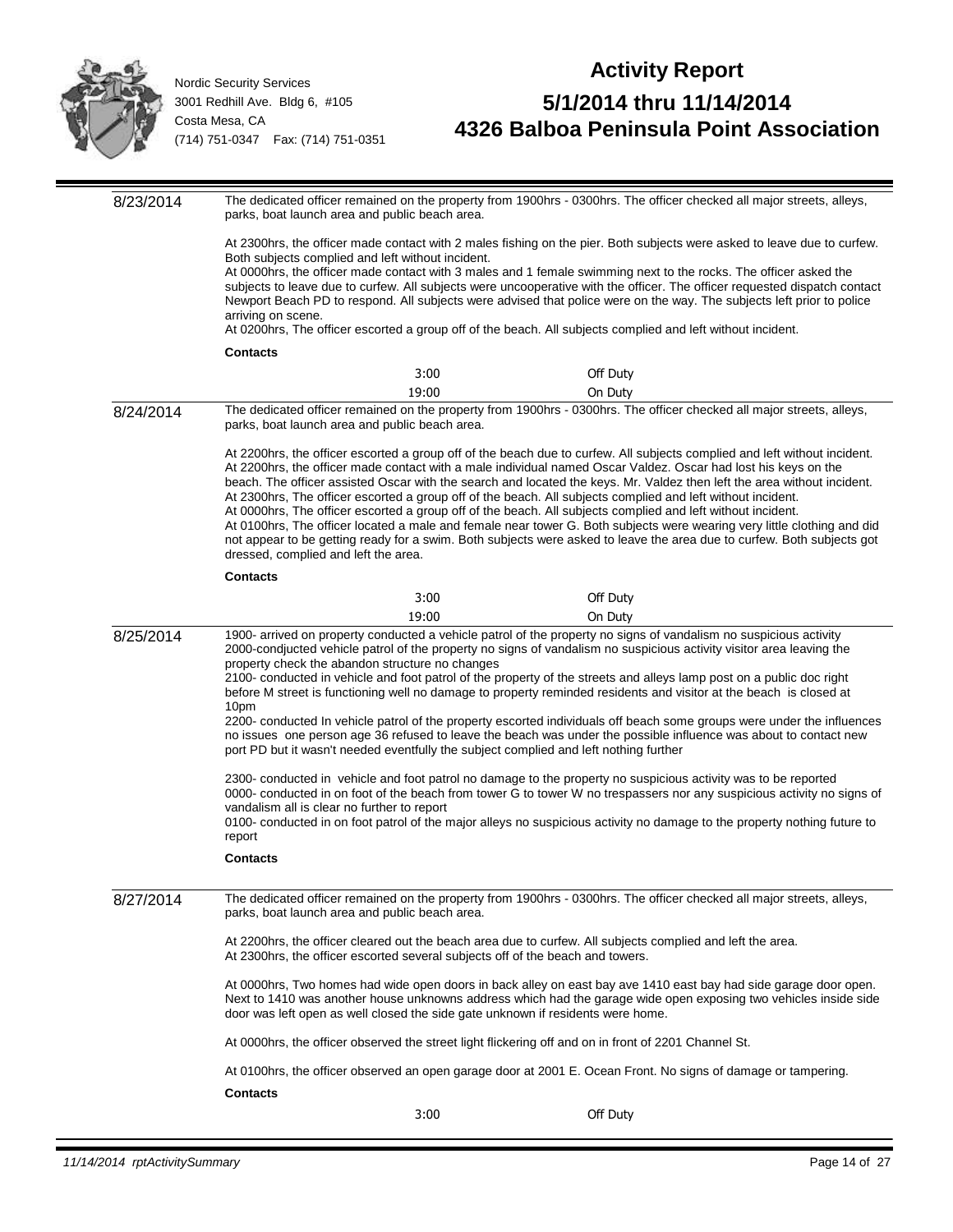

|                                                                                         | 19:00                                                                                                                                                                                                                                                       | On Duty                                                                                                                                                                                                                                    |  |  |
|-----------------------------------------------------------------------------------------|-------------------------------------------------------------------------------------------------------------------------------------------------------------------------------------------------------------------------------------------------------------|--------------------------------------------------------------------------------------------------------------------------------------------------------------------------------------------------------------------------------------------|--|--|
| 8/28/2014                                                                               |                                                                                                                                                                                                                                                             | The officer remained on the property from 1900hrs - 0300hrs. The officer conducted vehicle patrols of all major streets<br>and alleys. The officer conducted foot patrols of the beach, Wedge, Jetty and Lifeguard towers.                 |  |  |
|                                                                                         |                                                                                                                                                                                                                                                             | At 2200hrs, the officer escorted several groups off of the beach due to curfew. The Nordic officer is advising that the<br>beach was unusually crowded and Newport Beach police officers were also clearing out the beach area.            |  |  |
|                                                                                         | At 2300 hrs, the officer escorted a male and female off of the beach.                                                                                                                                                                                       |                                                                                                                                                                                                                                            |  |  |
|                                                                                         | At 0000hrs, the officer escorted a groupd of teenagers off of the beach due to curfew. All teens were cooperative and                                                                                                                                       |                                                                                                                                                                                                                                            |  |  |
| At 0100hrs, the officer escorted a group of 4 teenagers off of the beach due to curfew. |                                                                                                                                                                                                                                                             |                                                                                                                                                                                                                                            |  |  |
|                                                                                         | <b>Contacts</b>                                                                                                                                                                                                                                             |                                                                                                                                                                                                                                            |  |  |
|                                                                                         | 3:00                                                                                                                                                                                                                                                        | P76 Off Duty                                                                                                                                                                                                                               |  |  |
|                                                                                         | 19:00                                                                                                                                                                                                                                                       | P76 On Duty                                                                                                                                                                                                                                |  |  |
| 8/29/2014                                                                               |                                                                                                                                                                                                                                                             | The officer remained on the property from 1900hrs - 0300hrs. The officer conducted vehicle patrols of all major streets<br>and alleys. The officer conducted foot patrols of the beach, Wedge, Jetty and Lifeguard towers.                 |  |  |
|                                                                                         | when the officer advised them Newport Beach Police would respond if they did not leave.                                                                                                                                                                     | At 2200hrs, the officer escorted several subjects off of the beach. Subjects were not compliant with the officer but left                                                                                                                  |  |  |
|                                                                                         | without incident.                                                                                                                                                                                                                                           | At 2300hrs, the officer escorted several groups off of the beach due to curfew. All subjects were compliant and left                                                                                                                       |  |  |
|                                                                                         | At 0000hrs, the officer escorted a male and female off of lifeguard tower G. Both subjects were compliant and left<br>without incident.                                                                                                                     |                                                                                                                                                                                                                                            |  |  |
|                                                                                         | At 0100hrs, another group of subjects were escorted off of lifeguard tower G. All subjects were cooperative with the<br>officer.                                                                                                                            |                                                                                                                                                                                                                                            |  |  |
|                                                                                         | <b>Contacts</b>                                                                                                                                                                                                                                             |                                                                                                                                                                                                                                            |  |  |
|                                                                                         | 3:00                                                                                                                                                                                                                                                        | P76 Off Duty                                                                                                                                                                                                                               |  |  |
|                                                                                         | 19:00                                                                                                                                                                                                                                                       | P76 On Duty                                                                                                                                                                                                                                |  |  |
| 8/30/2014                                                                               |                                                                                                                                                                                                                                                             | The officer remained on the property from 1900hrs - 0300hrs. The officer conducted vehicle patrols of all major streets<br>and alleys. The officer conducted foot patrols of the beach, Wedge, Jetty and Lifeguard towers.                 |  |  |
|                                                                                         | At 2200hrs, the officer began to escort groups off of the beach due to curfew.                                                                                                                                                                              |                                                                                                                                                                                                                                            |  |  |
|                                                                                         | At 2300hrs, the officer made contact with 3 males on the beach. The males were asked to pick up their trash and leave<br>due to curfew. All subjects were cooperative, cleaned up their trash and left without incident.                                    |                                                                                                                                                                                                                                            |  |  |
|                                                                                         | At 0100hrs, the officer escorted several subjects off of the beach.                                                                                                                                                                                         |                                                                                                                                                                                                                                            |  |  |
|                                                                                         | <b>Contacts</b>                                                                                                                                                                                                                                             |                                                                                                                                                                                                                                            |  |  |
|                                                                                         | 3:00                                                                                                                                                                                                                                                        | P76 Off Duty                                                                                                                                                                                                                               |  |  |
|                                                                                         | 19:00                                                                                                                                                                                                                                                       | P76 On Duty                                                                                                                                                                                                                                |  |  |
| 8/31/2014                                                                               | Officer arrived on site chedked the alleys and major streets for anythignt unusual or suspicious all secured, checked<br>the proeprty for any unusual activity all fine. At 2200hrs, the officer escorted several groups off of the beach due to<br>curfew. |                                                                                                                                                                                                                                            |  |  |
|                                                                                         | property in a vehicle, all fine. The officer contacted Newport PD.                                                                                                                                                                                          | At 0000hrs, the officer made contact with 2 males and 1 female drinking alcohol on the Wedge. The subjects left the<br>At 0100hrs, the officer escorted 2 uncooperative subjects off of the beach due to curfew. They didn't want to leave |  |  |
|                                                                                         | then I attempted to contact PD and they complied.                                                                                                                                                                                                           |                                                                                                                                                                                                                                            |  |  |
|                                                                                         | <b>Contacts</b>                                                                                                                                                                                                                                             |                                                                                                                                                                                                                                            |  |  |
|                                                                                         | 3:00                                                                                                                                                                                                                                                        | Off Duty                                                                                                                                                                                                                                   |  |  |
|                                                                                         | 19:00                                                                                                                                                                                                                                                       | On Duty                                                                                                                                                                                                                                    |  |  |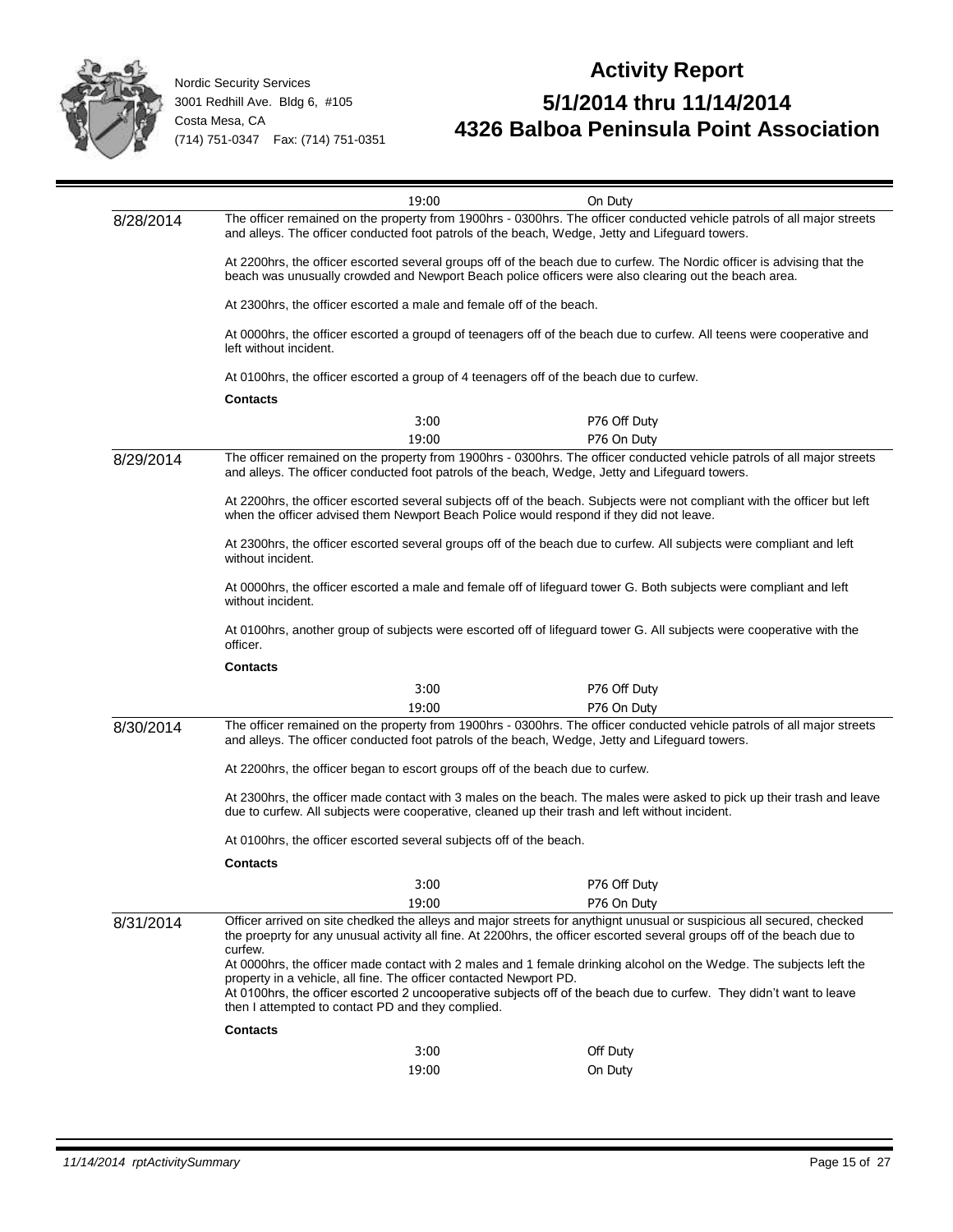

| 9/3/2014  | officer arrived on site checked for anything unusual or suspicious all secured, checked the property for any unmusual<br>activity checked the park areas, beach areas and alleys all cler no loitering or any activity to repoty at this time.<br>Checked the major streets all fine checked for any illegal acivity nothing to report at this time all secured.                                                                                                                                                                                                                                                                                                                                                                                                                                                                                                                                                                                                                                                                                                                                                           |       |                                                                                                                                                                                                                                                                                                                                                                         |
|-----------|----------------------------------------------------------------------------------------------------------------------------------------------------------------------------------------------------------------------------------------------------------------------------------------------------------------------------------------------------------------------------------------------------------------------------------------------------------------------------------------------------------------------------------------------------------------------------------------------------------------------------------------------------------------------------------------------------------------------------------------------------------------------------------------------------------------------------------------------------------------------------------------------------------------------------------------------------------------------------------------------------------------------------------------------------------------------------------------------------------------------------|-------|-------------------------------------------------------------------------------------------------------------------------------------------------------------------------------------------------------------------------------------------------------------------------------------------------------------------------------------------------------------------------|
|           | <b>Contacts</b>                                                                                                                                                                                                                                                                                                                                                                                                                                                                                                                                                                                                                                                                                                                                                                                                                                                                                                                                                                                                                                                                                                            |       |                                                                                                                                                                                                                                                                                                                                                                         |
|           |                                                                                                                                                                                                                                                                                                                                                                                                                                                                                                                                                                                                                                                                                                                                                                                                                                                                                                                                                                                                                                                                                                                            | 3:00  | Off Duty                                                                                                                                                                                                                                                                                                                                                                |
|           |                                                                                                                                                                                                                                                                                                                                                                                                                                                                                                                                                                                                                                                                                                                                                                                                                                                                                                                                                                                                                                                                                                                            | 19:00 | On Duty                                                                                                                                                                                                                                                                                                                                                                 |
| 9/4/2014  | and alleys. The officer conducted foot patrols of the beach, Wedge, Jetty and Lifeguard towers.<br>At 2200hrs, the officer escorted several groups off of the beach due to curfew.<br>responded, pulled over the vehicle and arrested the driver.<br>At 0100hrs, the officer escorted 2 uncooperative subjects off of the beach due to curfew.<br><b>Contacts</b>                                                                                                                                                                                                                                                                                                                                                                                                                                                                                                                                                                                                                                                                                                                                                          |       | The officer remained on the property from 1900hrs - 0300hrs. The officer conducted vehicle patrols of all major streets<br>At 0000hrs, the officer made contact with 2 males and 1 female drinking alcohol on the Wedge. The subjects appeared<br>to be intoxicated and left the property in a vehicle, possibly DUI. The officer contacted Newport PD. Police officers |
|           |                                                                                                                                                                                                                                                                                                                                                                                                                                                                                                                                                                                                                                                                                                                                                                                                                                                                                                                                                                                                                                                                                                                            |       |                                                                                                                                                                                                                                                                                                                                                                         |
| 9/5/2014  | 1900- conducted patrol of the property no signs of suspicious activity or vandalism observed<br>unusual<br>to designed issues was resolved                                                                                                                                                                                                                                                                                                                                                                                                                                                                                                                                                                                                                                                                                                                                                                                                                                                                                                                                                                                 |       | 2000- conducted in on foot patrol of the mini alleys and vehicles patrol of the alleys checked the structure nothing<br>2100- conducted in vehicle patrol of the streets and alleys reminded indicial about the beach closes at 10pm<br>2200- conducted patrol of the beach large group of people refused to corporate and leave the beach NPPD was called              |
|           | 0000- conducted foot patrol of the entire beach nothing further<br>0100- conducted vehicle patrol of all the alleys no signs of suspicious activity or vandalism<br>0200- conducted patrol no signs of suspicious activity or vandalism                                                                                                                                                                                                                                                                                                                                                                                                                                                                                                                                                                                                                                                                                                                                                                                                                                                                                    |       | 2300- conducted vehicle and foot patrol of the property no signs of vandalism or suspicious activity was observed                                                                                                                                                                                                                                                       |
|           | <b>Contacts</b>                                                                                                                                                                                                                                                                                                                                                                                                                                                                                                                                                                                                                                                                                                                                                                                                                                                                                                                                                                                                                                                                                                            |       |                                                                                                                                                                                                                                                                                                                                                                         |
| 9/6/2014  | 1900- conducted vehicle patrol of the streets and alleys no signs of suspicious activity or vandalism<br>2000- conducted vehicles and foot patrol of the property except the beach checked on the structure lights at the<br>staircase were on for unknown reason turned the lights off and seeped the area no suspicious activity nor damage to<br>property<br>2100- conducted vehicle and foot patrol of the streets reminded individual patrol of the streets re minded indicial on the<br>beach that the beach closed at 1000 no suspicious activity or damage<br>2200- conducted foot patrol of the beach from tower W to G no suspicious activity or vandalism<br>2300- conducted in vehicle patrol of all streets and alley no suspicious activity or vandalism<br>0000- conducted vehicle patrol of the streets and alleys and in short patrol of the beach no suspicious activity or<br>vandalism<br>0100- conducted a patrol of the property no signs of suspicious activity or vandalism to report<br>0200- conducted patrol of the streets no suspicious activity no visible sigs vandalism<br><b>Contacts</b> |       |                                                                                                                                                                                                                                                                                                                                                                         |
| 9/7/2014  | Beach area all clear.                                                                                                                                                                                                                                                                                                                                                                                                                                                                                                                                                                                                                                                                                                                                                                                                                                                                                                                                                                                                                                                                                                      |       | Officer patrolled the community for signs of criminal activity and property damage. No unusual incidents to report.                                                                                                                                                                                                                                                     |
|           | <b>Contacts</b>                                                                                                                                                                                                                                                                                                                                                                                                                                                                                                                                                                                                                                                                                                                                                                                                                                                                                                                                                                                                                                                                                                            |       |                                                                                                                                                                                                                                                                                                                                                                         |
|           |                                                                                                                                                                                                                                                                                                                                                                                                                                                                                                                                                                                                                                                                                                                                                                                                                                                                                                                                                                                                                                                                                                                            | 2:35  | C88                                                                                                                                                                                                                                                                                                                                                                     |
| 9/10/2014 | 22:32<br>C88<br>The officer remained on the property from 1900hrs - 0300hrs. The officer conducted vehicle patrols of all major streets<br>and alleys. The officer conducted foot patrols of the beach, Wedge, Jetty and Lifeguard towers.<br>At 2200hrs, the officer escorted several groups off of the beach due to curfew.<br>At 0000hrs, the officer made contact with 2 males and 1 female drinking alcohol on the Wedge. I escorted them off<br>property made sure they knew not to come back or PD would be notified.<br>At 0100hrs, the officer escortedsome kids off the beach due to curfew.                                                                                                                                                                                                                                                                                                                                                                                                                                                                                                                     |       |                                                                                                                                                                                                                                                                                                                                                                         |
|           | <b>Contacts</b>                                                                                                                                                                                                                                                                                                                                                                                                                                                                                                                                                                                                                                                                                                                                                                                                                                                                                                                                                                                                                                                                                                            | 3:00  | Off Duty                                                                                                                                                                                                                                                                                                                                                                |
|           |                                                                                                                                                                                                                                                                                                                                                                                                                                                                                                                                                                                                                                                                                                                                                                                                                                                                                                                                                                                                                                                                                                                            | 19:00 | On Duty                                                                                                                                                                                                                                                                                                                                                                 |
|           |                                                                                                                                                                                                                                                                                                                                                                                                                                                                                                                                                                                                                                                                                                                                                                                                                                                                                                                                                                                                                                                                                                                            |       |                                                                                                                                                                                                                                                                                                                                                                         |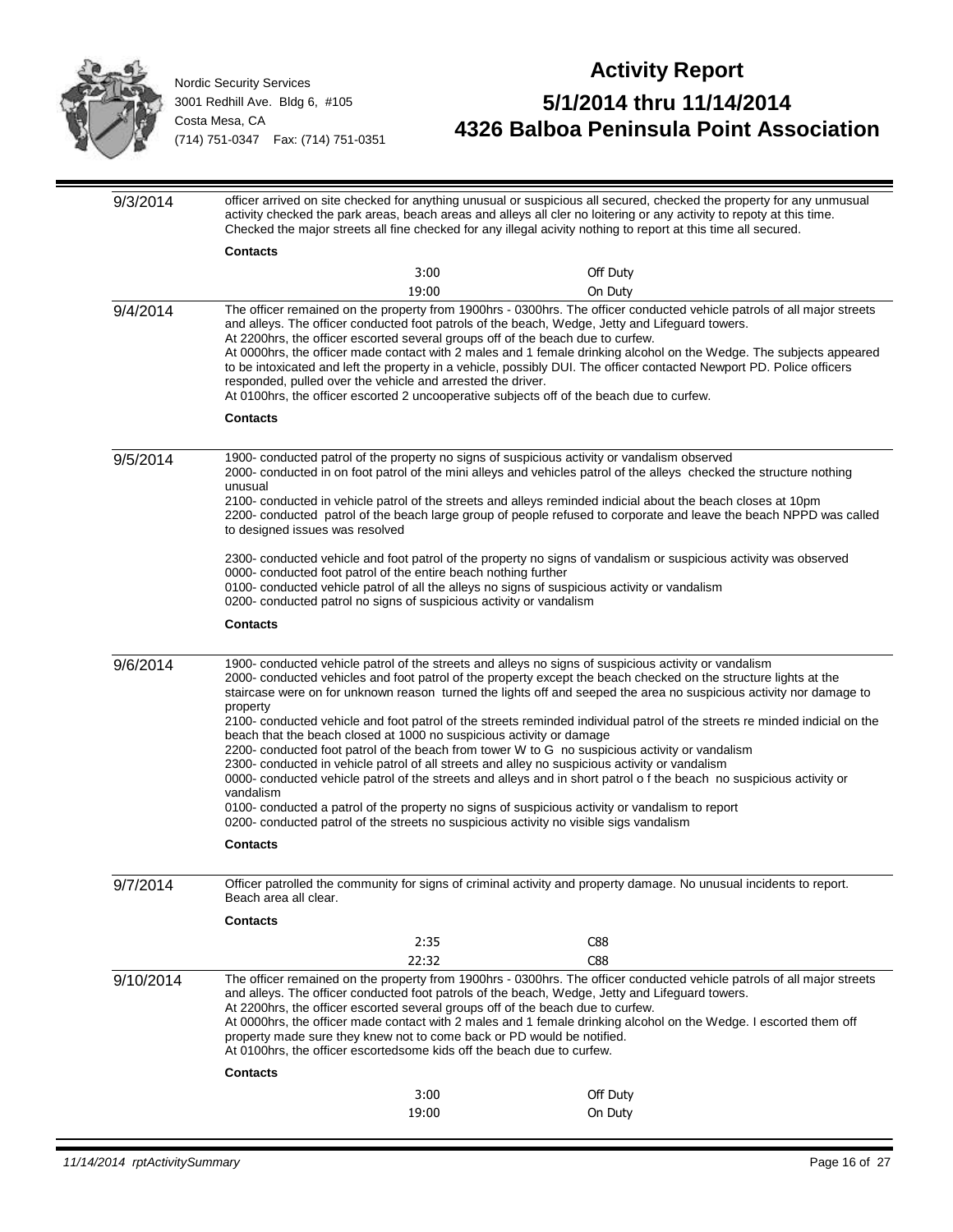

#### **Activity Report 5/1/2014 thru 11/14/2014 4326 Balboa Peninsula Point Association**

| 9/11/2014 | The officer remained on the property from 1900hrs - 0300hrs. The officer conducted vehicle patrols of all major streets<br>and alleys. The officer conducted foot patrols of the beach, Wedge, Jetty and Lifeguard towers. |       |                                                                                                                                                                                                                                                                                                                                                                                                                                                                                                                                                                    |
|-----------|----------------------------------------------------------------------------------------------------------------------------------------------------------------------------------------------------------------------------|-------|--------------------------------------------------------------------------------------------------------------------------------------------------------------------------------------------------------------------------------------------------------------------------------------------------------------------------------------------------------------------------------------------------------------------------------------------------------------------------------------------------------------------------------------------------------------------|
|           |                                                                                                                                                                                                                            |       | At 2000hrs, the officer found the abandoned building on Balboa Blvd has been vandalized. The officer was informed by<br>neighbors that the owner of the building has been attempting to demolish the building.                                                                                                                                                                                                                                                                                                                                                     |
|           |                                                                                                                                                                                                                            |       | At 2200 hrs, the officer escorted 5 groups of people off of the beach due to curfew.                                                                                                                                                                                                                                                                                                                                                                                                                                                                               |
|           | At 2300hrs, the officer escorted 2 teenagers off of the beach due to curfew.                                                                                                                                               |       |                                                                                                                                                                                                                                                                                                                                                                                                                                                                                                                                                                    |
|           | <b>Contacts</b>                                                                                                                                                                                                            |       |                                                                                                                                                                                                                                                                                                                                                                                                                                                                                                                                                                    |
|           |                                                                                                                                                                                                                            | 3:00  | P76 Off Duty                                                                                                                                                                                                                                                                                                                                                                                                                                                                                                                                                       |
|           |                                                                                                                                                                                                                            | 19:00 | P76 On Duty                                                                                                                                                                                                                                                                                                                                                                                                                                                                                                                                                        |
| 9/12/2014 | arrived and escorted all subjects out of the area.                                                                                                                                                                         |       | The officer remained on the property from 1900hrs - 0300hrs. The officer conducted vehicle patrols of all major streets<br>and alleys. The officer conducted foot patrols of the beach, Wedge, Jetty and Lifeguard towers.<br>At 2300hrs, the officer escorted a group of 3 males off of the beach due to curfew.<br>At 0100hrs, the officer made contact with severa surfers who refused to get out of the water. Newport Beach PD                                                                                                                                |
|           | <b>Contacts</b>                                                                                                                                                                                                            |       |                                                                                                                                                                                                                                                                                                                                                                                                                                                                                                                                                                    |
|           |                                                                                                                                                                                                                            | 3:00  | P76 Off Duty                                                                                                                                                                                                                                                                                                                                                                                                                                                                                                                                                       |
| 9/13/2014 |                                                                                                                                                                                                                            | 19:00 | P76 On Duty<br>1900- arrived on property conducted vehicle patrol of the streets alleys and mini alley                                                                                                                                                                                                                                                                                                                                                                                                                                                             |
|           | signs of vandalism<br>0000- conducted vehicle patrol of the entire property no issues to report                                                                                                                            |       | 2000- conducted on foot patrol of all the mini alleys as well as on vehicle patrol of the streets no suspicious activity no<br>2100- conducted foot patrol of the alleys in the center of the property no signs of suspicious activity or vandalism<br>2200- conducted foot patrol of the entire beach no signs of suspicious actvity to report<br>2300- conducted vehicle patrol of the streets and alleys escorted a group of teens off the beach all is clear<br>0200- conducted a patrol of the property no signs of suspicious acetify or vandalism to report |
|           | <b>Contacts</b>                                                                                                                                                                                                            |       |                                                                                                                                                                                                                                                                                                                                                                                                                                                                                                                                                                    |

#### **Alarm Summary (No Activity)**

#### **Dispatch Call Summary**

| Date      | Time  | CR#       | <b>Problem/Outcome</b>                                                                                                      |
|-----------|-------|-----------|-----------------------------------------------------------------------------------------------------------------------------|
| 6/6/2014  | 23:27 | 061406-13 | there is people out on the bay beach pier being loud.                                                                       |
|           |       |           | the officer arrived and removed two people from the pier.                                                                   |
| 7/25/2014 | 13:26 | 071425-04 | RESIDENT CALLED TO STATE THAT THERE WAS A<br>SUSPICIOUS WHITE MALE ON MIRAMAR STREET                                        |
|           |       |           | officer arrived on property and found no suspicious<br>people on property or any one matching the description<br>of subject |
| 8/7/2014  | 23:00 | 081407-24 | there is a group of kids playing basketball in the alley way in the<br>area of 1730 Marimar                                 |
|           |       |           | the officer arrived and spoke with the juveniles and they<br>stated they would comply and quiet down.                       |
|           |       |           |                                                                                                                             |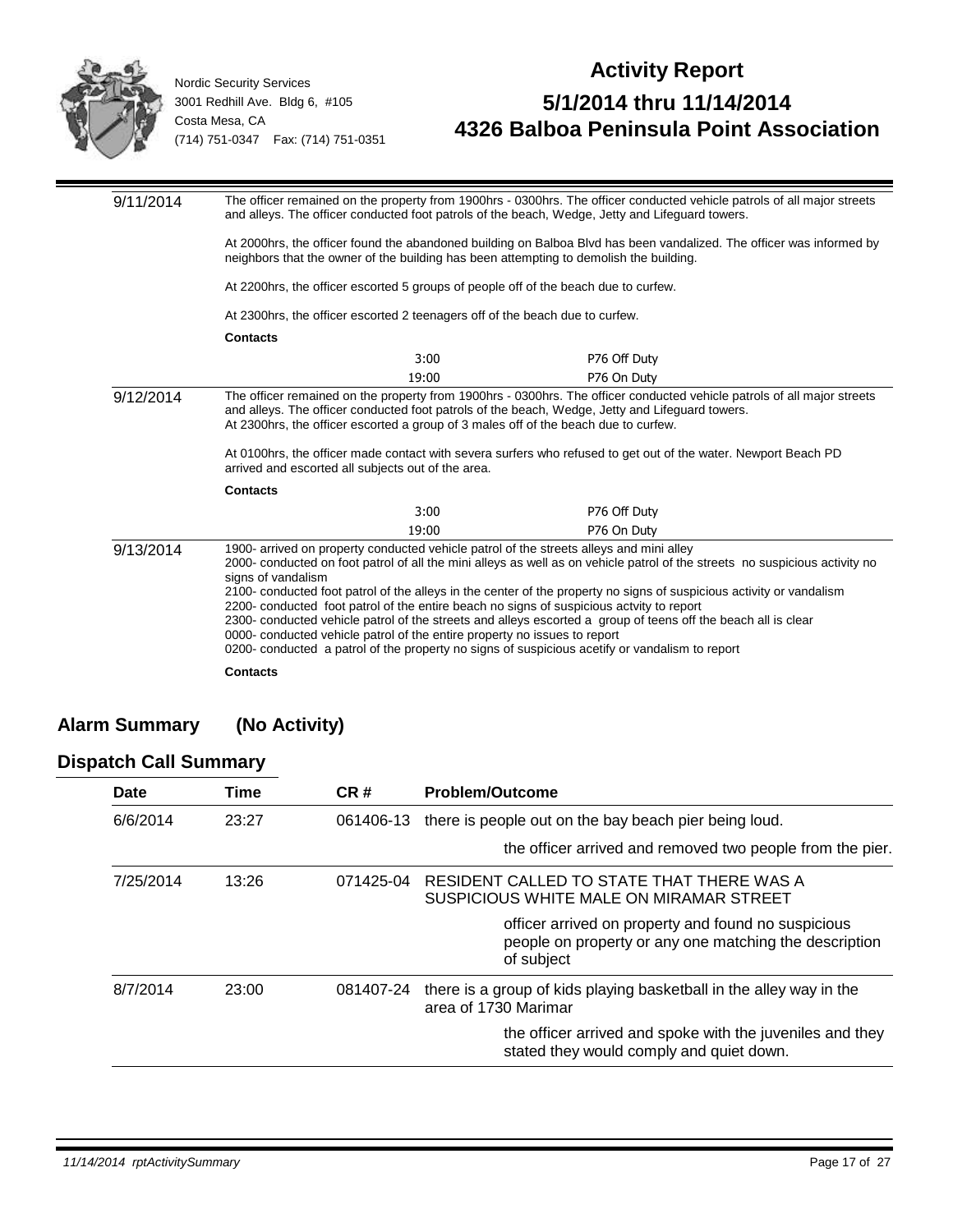

| 8/17/2014               | 4:24                                                     |                                      |                             |                       |                      | 081417-05 Resident called about kids on the beach at G street.                                                                                                                                                |  |
|-------------------------|----------------------------------------------------------|--------------------------------------|-----------------------------|-----------------------|----------------------|---------------------------------------------------------------------------------------------------------------------------------------------------------------------------------------------------------------|--|
|                         |                                                          |                                      |                             |                       |                      | Our Officer was off duty control contacted Newport<br>Beach Police Department about the call from the<br>resident. Newport Beach Police Deparmtent advised will<br>take care of the call and will be enroute. |  |
| <b>Citation Summary</b> |                                                          | (No Activity)                        |                             |                       |                      |                                                                                                                                                                                                               |  |
|                         | <b>Tow Request Summary</b>                               |                                      |                             |                       |                      |                                                                                                                                                                                                               |  |
|                         | Date / Time / Location                                   |                                      | <b>Vehicle</b>              | Lic./VIN              |                      | Reason                                                                                                                                                                                                        |  |
| 7/12/2014               | 19:00                                                    |                                      |                             |                       |                      |                                                                                                                                                                                                               |  |
| <b>Hotlist Summary</b>  |                                                          | (No Activity)                        |                             |                       |                      |                                                                                                                                                                                                               |  |
| <b>Safelist Summary</b> | <b>Work Order Summary</b><br><b>Visitor List Summary</b> | (No Activity)                        | (No Activity)               |                       |                      |                                                                                                                                                                                                               |  |
| Ctl#                    | <b>Log Date</b>                                          | License#                             | <b>Make</b>                 | <b>Model</b>          | Color                | Permit#                                                                                                                                                                                                       |  |
| 415351                  |                                                          | 7/1/2014 7CSP114                     | Ford                        | Fusion                | White                |                                                                                                                                                                                                               |  |
| 415352                  |                                                          | 7/1/2014 5TAJ059                     | Toyota                      | Corolla               | Red                  |                                                                                                                                                                                                               |  |
| 415353                  |                                                          | 7/1/2014 6ZZX316                     | Mazda                       | 3                     | Gray                 |                                                                                                                                                                                                               |  |
| 415354                  |                                                          | 7/1/2014 5TJH552                     | Toyota                      | Corolla               | White                |                                                                                                                                                                                                               |  |
| 415355<br>415356        |                                                          | 7/1/2014 6ZMS681<br>7/1/2014 7DCM113 | Lexus                       | 4 Door Sedan<br>Jetta | Gray<br><b>Black</b> |                                                                                                                                                                                                               |  |
|                         | <b>Missing Permit Summary</b>                            |                                      | Volkswagen<br>(No Activity) |                       |                      |                                                                                                                                                                                                               |  |
|                         | <b>Field Observations Summary</b>                        |                                      |                             |                       |                      |                                                                                                                                                                                                               |  |
| Date                    | <b>Time</b>                                              |                                      | <b>Problem/Observation</b>  |                       |                      |                                                                                                                                                                                                               |  |

| 6/21/2014 | 23:40 | <b>Field Patrol</b>                                                                                                                                                                           |
|-----------|-------|-----------------------------------------------------------------------------------------------------------------------------------------------------------------------------------------------|
|           |       | G street and Ocean street, white subaru outback plate# 1 vdr444 vheicle<br>has been toilet papered and marked with kiss lipstick marks and writing<br>at address 125 Ocean blyd and G street. |
| 6/23/2014 | 1:44  | <b>Field Patrol</b>                                                                                                                                                                           |
|           |       | Grey lincoln Mercury LT Nevada Plate 934XLY located at 2020 Ocaen<br>Street. Vehicle had left drivers side view mirror broken                                                                 |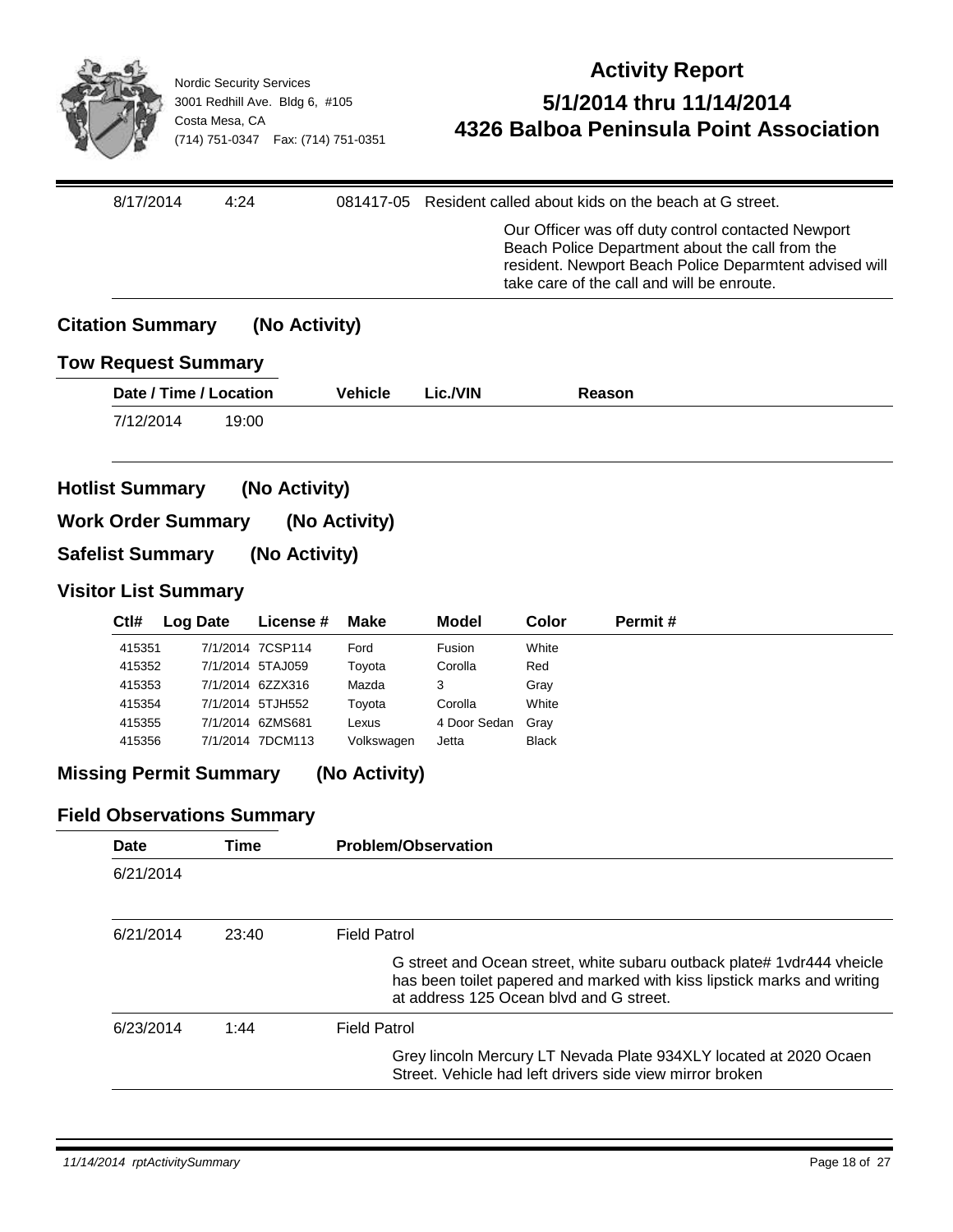

| 6/30/2014 | 20:00 | <b>Field Patrol</b>                                                                                                                                                    |
|-----------|-------|------------------------------------------------------------------------------------------------------------------------------------------------------------------------|
| 6/30/2014 | 20:00 | <b>Field Patrol</b>                                                                                                                                                    |
|           |       | Resident light is out at 2041 East Ocean Blvd.                                                                                                                         |
| 6/30/2014 | 21:00 | <b>Field Patrol</b>                                                                                                                                                    |
|           |       | On Ocean blvd. In front of 1525 residence street light is going out<br>intermittently.                                                                                 |
| 7/1/2014  | 0:00  | <b>Field Patrol</b>                                                                                                                                                    |
|           |       | Outside light between 1526-1528 East Ocean front is out.                                                                                                               |
| 7/3/2014  | 21:30 | <b>Field Patrol</b>                                                                                                                                                    |
|           |       | Several vehicles parked in alley between Bellevue lane and Seville ave<br>greater then 6                                                                               |
| 7/3/2014  | 23:00 | <b>Field Patrol</b>                                                                                                                                                    |
|           |       | In front of 1565 e ocean blued there is a blue Volvo v70 license plate<br>7bdw123 ca that has had its hazard lights flashing for the entire night<br>vehicle is parked |
| 7/3/2014  | 23:50 | <b>Field Patrol</b>                                                                                                                                                    |
|           |       | Street light near 1501 e ocean Blvd. is out at the corner                                                                                                              |
| 7/4/2014  | 0:00  | <b>Field Patrol</b>                                                                                                                                                    |
|           |       | Water fountain near west jetty park is clogged and over flowing                                                                                                        |
| 7/4/2014  | 0:00  | <b>Field Patrol</b>                                                                                                                                                    |
|           |       | Corner street lamp in front of 2149 Seville is burnt out (Seville &<br>Channel)                                                                                        |
| 7/4/2014  | 1:00  | <b>Facility Locked</b>                                                                                                                                                 |
|           |       | 1554 Miramar street the corner light is half way out                                                                                                                   |
| 7/4/2014  | 22:00 | <b>Field Patrol</b>                                                                                                                                                    |
|           |       | Street lamps in front of 1521 and 1501 are going out intermittenly.                                                                                                    |
| 7/5/2014  | 1:00  | <b>Field Patrol</b>                                                                                                                                                    |
|           |       | Street sign is down on L. Street and E. Ocean front in bushes.                                                                                                         |
| 7/5/2014  | 2:00  | <b>Field Patrol</b>                                                                                                                                                    |
|           |       | 2107 G                                                                                                                                                                 |
| 7/5/2014  | 20:00 | <b>Field Patrol</b>                                                                                                                                                    |
|           |       | Street sign still down at L. Street and Ocean front.                                                                                                                   |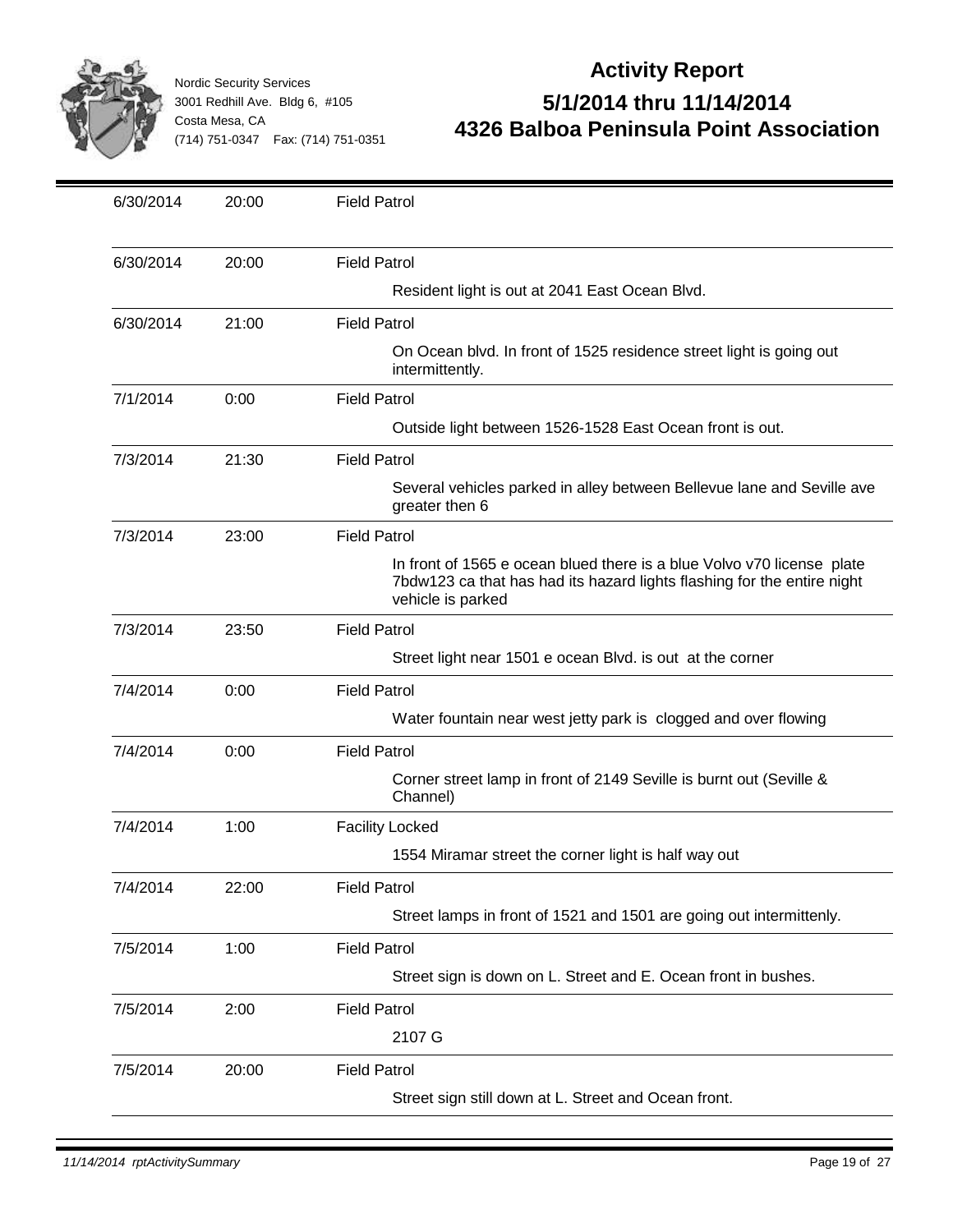

| 7/5/2014  | 21:00 | <b>Field Patrol</b>                                                          |
|-----------|-------|------------------------------------------------------------------------------|
|           |       | 1521 & 1501 Ocean blvd. Street lamps still burnt out.                        |
| 7/6/2014  | 2:00  | <b>Field Patrol</b>                                                          |
|           |       | 2107 Grenada resident lights is out (right window).                          |
| 7/6/2014  | 2:30  | <b>Field Patrol</b>                                                          |
|           |       | 2169 Ocean front resident light outside garage seems burnt out.              |
| 7/6/2014  | 20:30 | <b>Field Patrol</b>                                                          |
|           |       | private and public trash cans overflowing.                                   |
| 7/6/2014  | 21:00 | <b>Field Patrol</b>                                                          |
|           |       | 2161 East Ocean Front outside garage light is out.                           |
| 7/6/2014  | 21:10 | <b>Field Patrol</b>                                                          |
|           |       | 2148 East Ocean Front outside garage light is out.                           |
| 7/6/2014  | 21:20 | <b>Field Patrol</b>                                                          |
|           |       | 2140 East Ocean Front outside garage light is out.                           |
| 7/6/2014  | 22:30 | <b>Field Patrol</b>                                                          |
|           |       | L street & Miramar street light is going out in front of 1761 L street.      |
| 7/6/2014  | 23:00 | <b>Field Patrol</b>                                                          |
|           |       | 1409 East Bay Avenue mailbox pulled out of ground leaning against a<br>wall. |
| 7/7/2014  |       |                                                                              |
|           |       |                                                                              |
| 7/7/2014  | 20:30 | <b>Field Patrol</b>                                                          |
|           |       | 1911 East Bay avenue residents outside middle garage light is out.           |
| 7/7/2014  | 21:00 | <b>Field Patrol</b>                                                          |
|           |       | 1403 Easy Bay Avenue resident left outside garage light is out.              |
| 7/8/2014  | 0:30  | <b>Field Patrol</b>                                                          |
|           |       | 1607 East Bay Avenue residetn side yard spotlight is out.                    |
| 7/11/2014 | 1:00  | <b>Field Patrol</b>                                                          |
|           |       | The channel street light is going out on channel and Granada                 |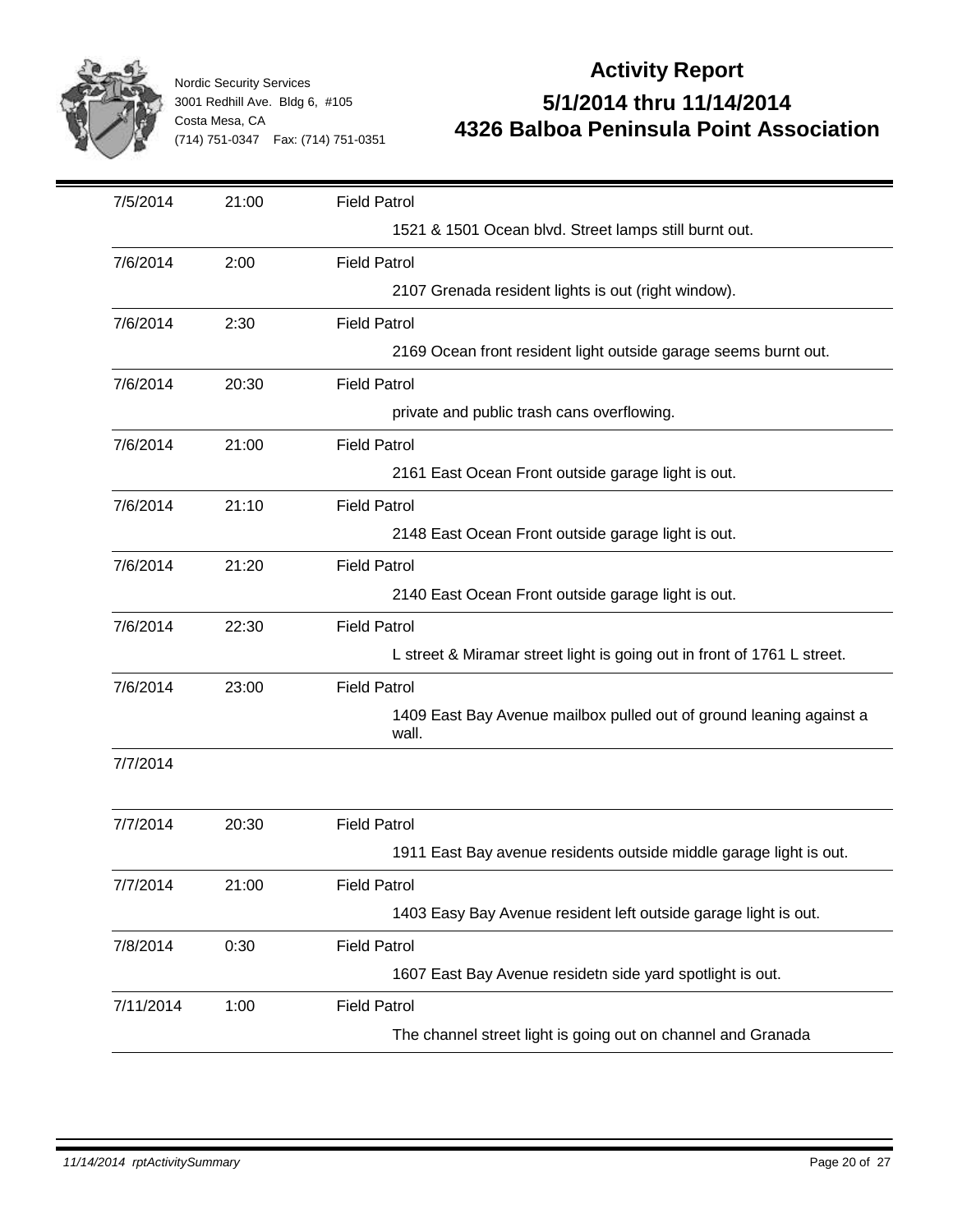

| 7/11/2014 | 1:30  | <b>Field Patrol</b>                                                                                                                                                                                                                                                                                                                         |
|-----------|-------|---------------------------------------------------------------------------------------------------------------------------------------------------------------------------------------------------------------------------------------------------------------------------------------------------------------------------------------------|
|           |       | Two homes had wide open doors in back alley on east bay ave 1410<br>east bay had side garage door open. Next to 1410 was another house<br>unknowns address which had the garage wide open exposing two<br>vehicles inside side door was left open as well closed the side gate<br>unknowns where residents were house between 1410 and 1404 |
| 7/11/2014 | 2:00  | <b>Field Patrol</b>                                                                                                                                                                                                                                                                                                                         |
|           |       | 2001 east ocean front garage left open                                                                                                                                                                                                                                                                                                      |
| 7/11/2014 | 20:00 | <b>Field Patrol</b>                                                                                                                                                                                                                                                                                                                         |
|           |       | 1410 East bay side garage door still left open unknown if residents are<br>home.                                                                                                                                                                                                                                                            |
| 7/12/2014 | 0:00  | <b>Field Patrol</b>                                                                                                                                                                                                                                                                                                                         |
|           |       | 1403 east bay avenue residents left outside garage light is out.                                                                                                                                                                                                                                                                            |
| 7/12/2014 | 0:30  | <b>Field Patrol</b>                                                                                                                                                                                                                                                                                                                         |
|           |       | 1752 east ocean front side gate left open closed it and proceeded.                                                                                                                                                                                                                                                                          |
| 7/12/2014 | 1:00  | <b>Field Patrol</b>                                                                                                                                                                                                                                                                                                                         |
|           |       | 1711 & 1813 east bay had their garages wide open with no one inside<br>from 20:00 - 00:00 hrs (unknown were residents were, advise to keep<br>closed for safety).                                                                                                                                                                           |
| 7/12/2014 | 19:00 | <b>Field Patrol</b>                                                                                                                                                                                                                                                                                                                         |
|           |       | 2148 East Ocean front residents right garage light is out.                                                                                                                                                                                                                                                                                  |
| 7/12/2014 | 21:00 | <b>Field Patrol</b>                                                                                                                                                                                                                                                                                                                         |
|           |       | Street lamp with "Plaza Del Sur" sign is going out (Plaza Del Sur & L<br>street near park)                                                                                                                                                                                                                                                  |
| 7/13/2014 | 1:00  | <b>Field Patrol</b>                                                                                                                                                                                                                                                                                                                         |
|           |       | 1513 resident left outside garage light is out.                                                                                                                                                                                                                                                                                             |
| 7/13/2014 | 2:30  | <b>Field Patrol</b>                                                                                                                                                                                                                                                                                                                         |
|           |       | 1724 East Ocean front residents left garage was left wide open-<br>unknown where residents are.                                                                                                                                                                                                                                             |
| 7/13/2014 | 21:00 | <b>Field Patrol</b>                                                                                                                                                                                                                                                                                                                         |
|           |       | 1570 East Ocean Front trash over flowing.                                                                                                                                                                                                                                                                                                   |
| 7/13/2014 | 21:30 | <b>Field Patrol</b>                                                                                                                                                                                                                                                                                                                         |
|           |       | 2004 East Ocean Front left outside garage light has bulbs going out.                                                                                                                                                                                                                                                                        |
| 7/13/2014 | 23:00 | <b>Field Patrol</b>                                                                                                                                                                                                                                                                                                                         |
|           |       | Paramedics on property at 2038 East Ocean Front for Margaret.                                                                                                                                                                                                                                                                               |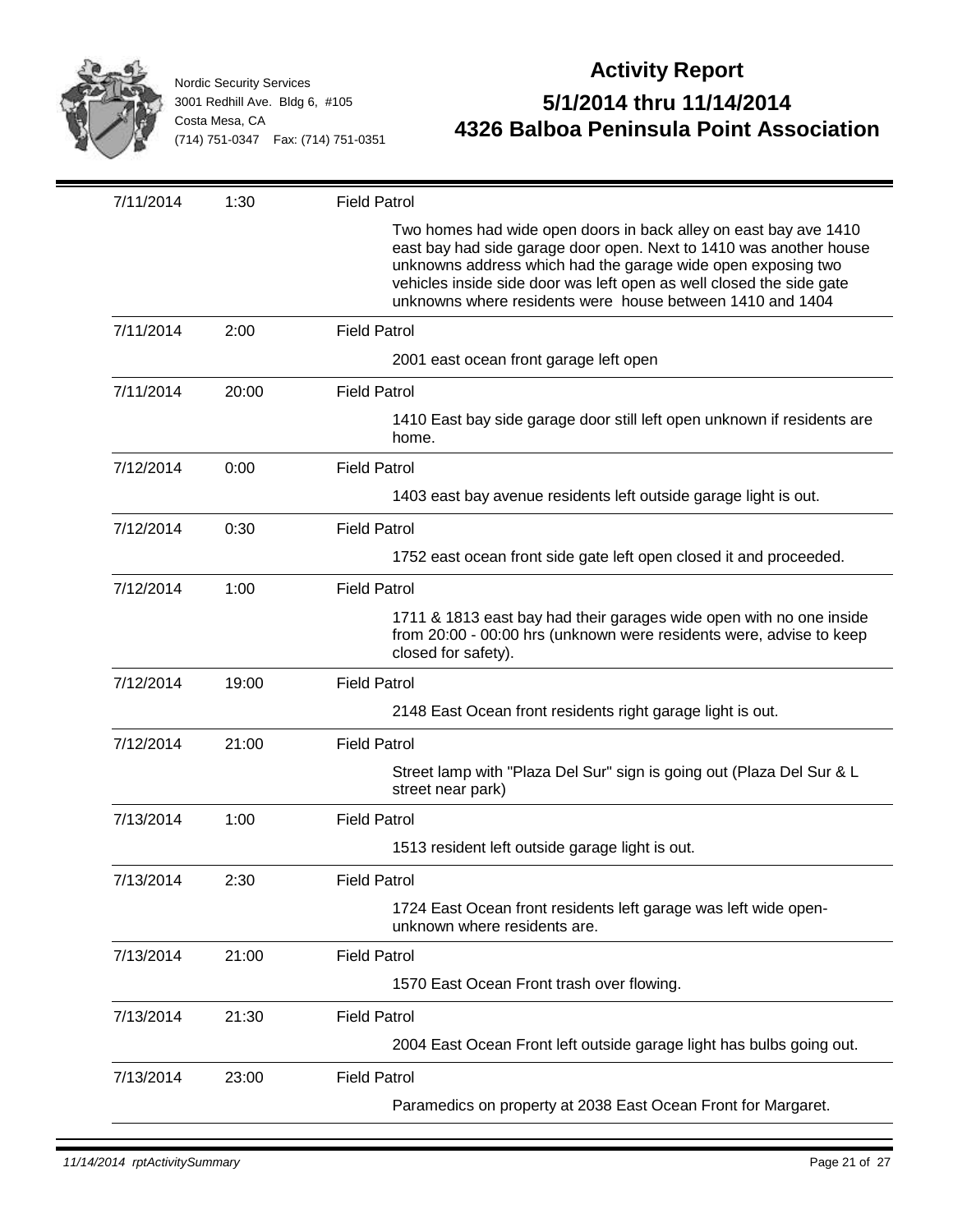

| 7/13/2014 | 23:30 | Police/Sheriffs/Ambulance                                                                                                                                           |
|-----------|-------|---------------------------------------------------------------------------------------------------------------------------------------------------------------------|
|           |       | Newport Police department dispatched for (4) minors consuming alcohol<br>and trespassing on the beach and minors were residents.                                    |
| 7/14/2014 | 20:00 | <b>Field Patrol</b>                                                                                                                                                 |
|           |       | 1526 east ocean front residents right outside light has bulbs going out.                                                                                            |
| 7/14/2014 | 21:00 | <b>Field Patrol</b>                                                                                                                                                 |
|           |       | 422 seville residents left and right outside light is going out (in alley near<br>garage).                                                                          |
| 7/14/2014 | 23:00 | <b>Field Patrol</b>                                                                                                                                                 |
|           |       | 1730 east ocean front residetns left yard spotlight is out.                                                                                                         |
| 7/15/2014 | 1:00  | <b>Field Patrol</b>                                                                                                                                                 |
|           |       | 1515 east bay resident has had package slip on side door for 2 days-<br>please advise resident.                                                                     |
| 7/17/2014 | 22:00 | <b>Field Patrol</b>                                                                                                                                                 |
|           |       | 1752 e ocean front resident side gate was left open shut it and<br>proceeded                                                                                        |
| 7/18/2014 | 0:00  | <b>Field Patrol</b>                                                                                                                                                 |
|           |       | 322 I street residents property under construction electrical breaker with<br>alley is open with wires hanging also 2nd story doors were left wide open<br>in front |
| 7/18/2014 | 1:00  | <b>Field Patrol</b>                                                                                                                                                 |
|           |       | 344 I street residents side door is damage significantly                                                                                                            |
| 7/18/2014 | 2:00  |                                                                                                                                                                     |
| 7/18/2014 | 20:00 | <b>Field Patrol</b>                                                                                                                                                 |
|           |       | 1752 E Ocean front residents left has bulbs going out left on porch                                                                                                 |
| 7/18/2014 | 20:00 | <b>Field Patrol</b>                                                                                                                                                 |
|           |       | 1621 East Balboa residents garage is always wide open-advise keeping<br>closed.                                                                                     |
| 7/18/2014 | 21:00 | <b>Field Patrol</b>                                                                                                                                                 |
|           |       | There is a couch left on the beach at the m street                                                                                                                  |
| 7/18/2014 | 21:00 | <b>Field Patrol</b>                                                                                                                                                 |
|           |       | 2161 East Ocean front residents right outside garage light is out.                                                                                                  |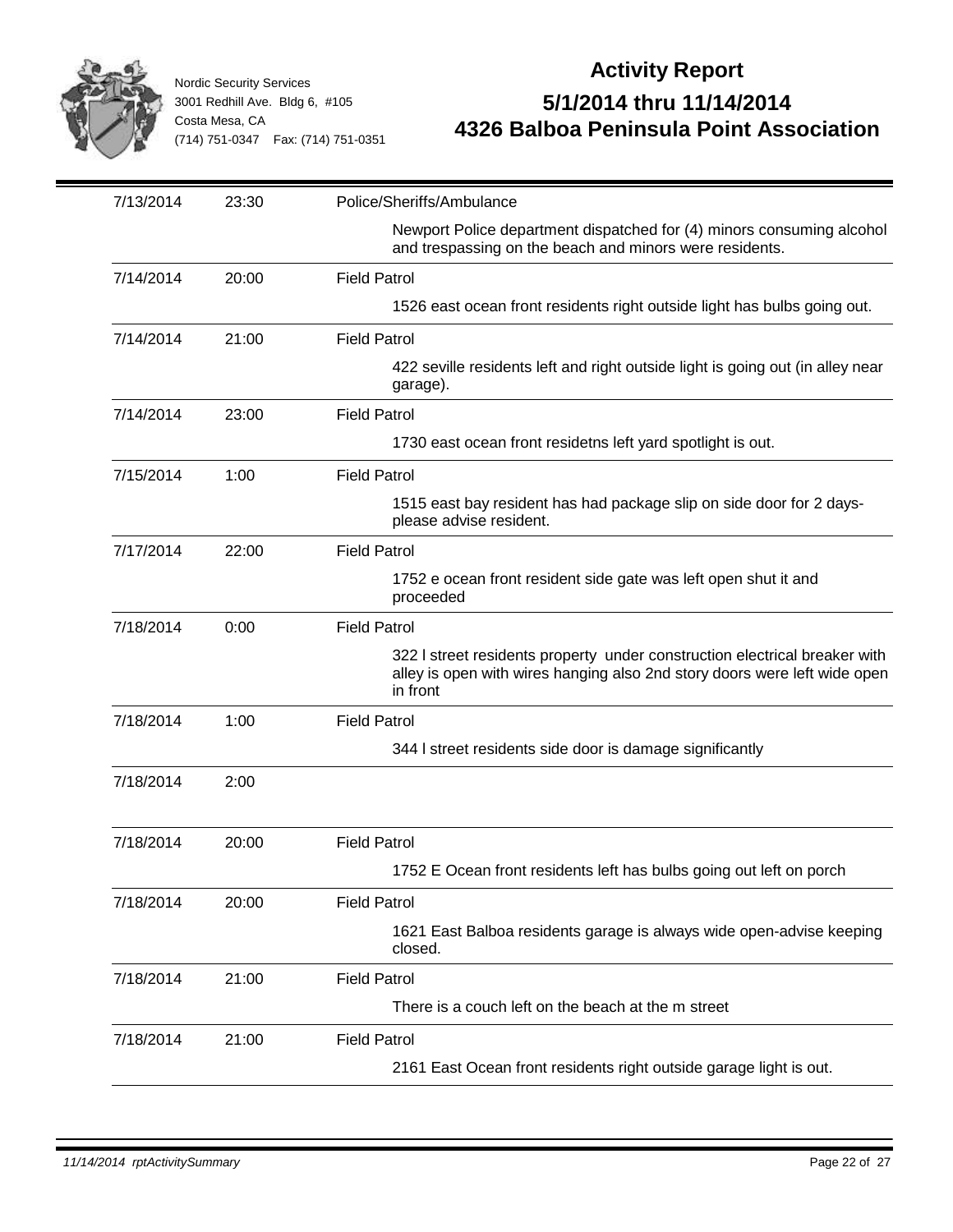

| 7/18/2014 | 23:00 | <b>Field Patrol</b>                                                                                                                                                                                                                                                                                                                                                                                                                                                                                                                                                                                                                                                                                                                                                                                                                                                                                                                                                       |
|-----------|-------|---------------------------------------------------------------------------------------------------------------------------------------------------------------------------------------------------------------------------------------------------------------------------------------------------------------------------------------------------------------------------------------------------------------------------------------------------------------------------------------------------------------------------------------------------------------------------------------------------------------------------------------------------------------------------------------------------------------------------------------------------------------------------------------------------------------------------------------------------------------------------------------------------------------------------------------------------------------------------|
|           |       | 2169 East Ocean front residents right outside garage light is out.                                                                                                                                                                                                                                                                                                                                                                                                                                                                                                                                                                                                                                                                                                                                                                                                                                                                                                        |
| 7/19/2014 | 2:00  | <b>Field Patrol</b>                                                                                                                                                                                                                                                                                                                                                                                                                                                                                                                                                                                                                                                                                                                                                                                                                                                                                                                                                       |
|           |       | 2149 Seville street light is burned out.                                                                                                                                                                                                                                                                                                                                                                                                                                                                                                                                                                                                                                                                                                                                                                                                                                                                                                                                  |
| 7/20/2014 | 20:00 | <b>Broken Light</b>                                                                                                                                                                                                                                                                                                                                                                                                                                                                                                                                                                                                                                                                                                                                                                                                                                                                                                                                                       |
|           |       | there is a light out at 1607 e bay side yard spot light.                                                                                                                                                                                                                                                                                                                                                                                                                                                                                                                                                                                                                                                                                                                                                                                                                                                                                                                  |
| 7/20/2014 | 21:00 | <b>Broken Light</b>                                                                                                                                                                                                                                                                                                                                                                                                                                                                                                                                                                                                                                                                                                                                                                                                                                                                                                                                                       |
|           |       | 2140 e ocean front residents outside middle garage light is out.                                                                                                                                                                                                                                                                                                                                                                                                                                                                                                                                                                                                                                                                                                                                                                                                                                                                                                          |
| 7/21/2014 | 0:00  | Open Door                                                                                                                                                                                                                                                                                                                                                                                                                                                                                                                                                                                                                                                                                                                                                                                                                                                                                                                                                                 |
|           |       | 1724 e ocean front had side gate wide open, officer shut it.                                                                                                                                                                                                                                                                                                                                                                                                                                                                                                                                                                                                                                                                                                                                                                                                                                                                                                              |
| 7/21/2014 | 1:30  | <b>Field Patrol</b>                                                                                                                                                                                                                                                                                                                                                                                                                                                                                                                                                                                                                                                                                                                                                                                                                                                                                                                                                       |
|           |       | while conducting a foot patrol of the public beaches officer came across<br>a resident walking his dog on M street beach after hours. Officer<br>followed him and tried to make contact and the subject continued<br>walking, officer followed him from M to L street were he entered his<br>property at 2040 Ocean Blvd.                                                                                                                                                                                                                                                                                                                                                                                                                                                                                                                                                                                                                                                 |
| 7/21/2014 | 3:44  | <b>Field Patrol</b>                                                                                                                                                                                                                                                                                                                                                                                                                                                                                                                                                                                                                                                                                                                                                                                                                                                                                                                                                       |
|           |       | While on foot patrol on the wedge, observed a three Arial fireworks<br>shoot up close. Office got into his vehicle and drove down the street<br>parked, conducted foot patrol, until he saw a gray GMC truck 5ESM505<br>drive by on ocean blvd eastbound. Officer observed a male in the<br>passenger seat rear throw a fire work out of the vehicle while in motion,<br>officer immediately followed maintain a safe distance from the vehicle,<br>turned on spot like to see how many people were in the unit. The GMC<br>drove east bound from ocean where they made a left on channel rd.<br>then continued on Balboa blvd toward G street,. Officer followed until<br>driver pulled over on Balboa and Miramar. Officer requested Newport<br>PD to come out and make contact with the subjects. Officer spoke with<br>the kids<br>Driver: Kellie Rose, Melendres 117 G Street<br>Rear passenger: Matthew Stephen Melendres 1171 Ruth Dr<br>PD arrived and took over. |
| 7/31/2014 | 0:00  |                                                                                                                                                                                                                                                                                                                                                                                                                                                                                                                                                                                                                                                                                                                                                                                                                                                                                                                                                                           |
| 7/31/2014 | 23:00 | Management/Board                                                                                                                                                                                                                                                                                                                                                                                                                                                                                                                                                                                                                                                                                                                                                                                                                                                                                                                                                          |
|           |       | The officer was contacted by Jeff Dole and advised ab out last week's<br>property theft. The officer will remain vigilant throughout the property.                                                                                                                                                                                                                                                                                                                                                                                                                                                                                                                                                                                                                                                                                                                                                                                                                        |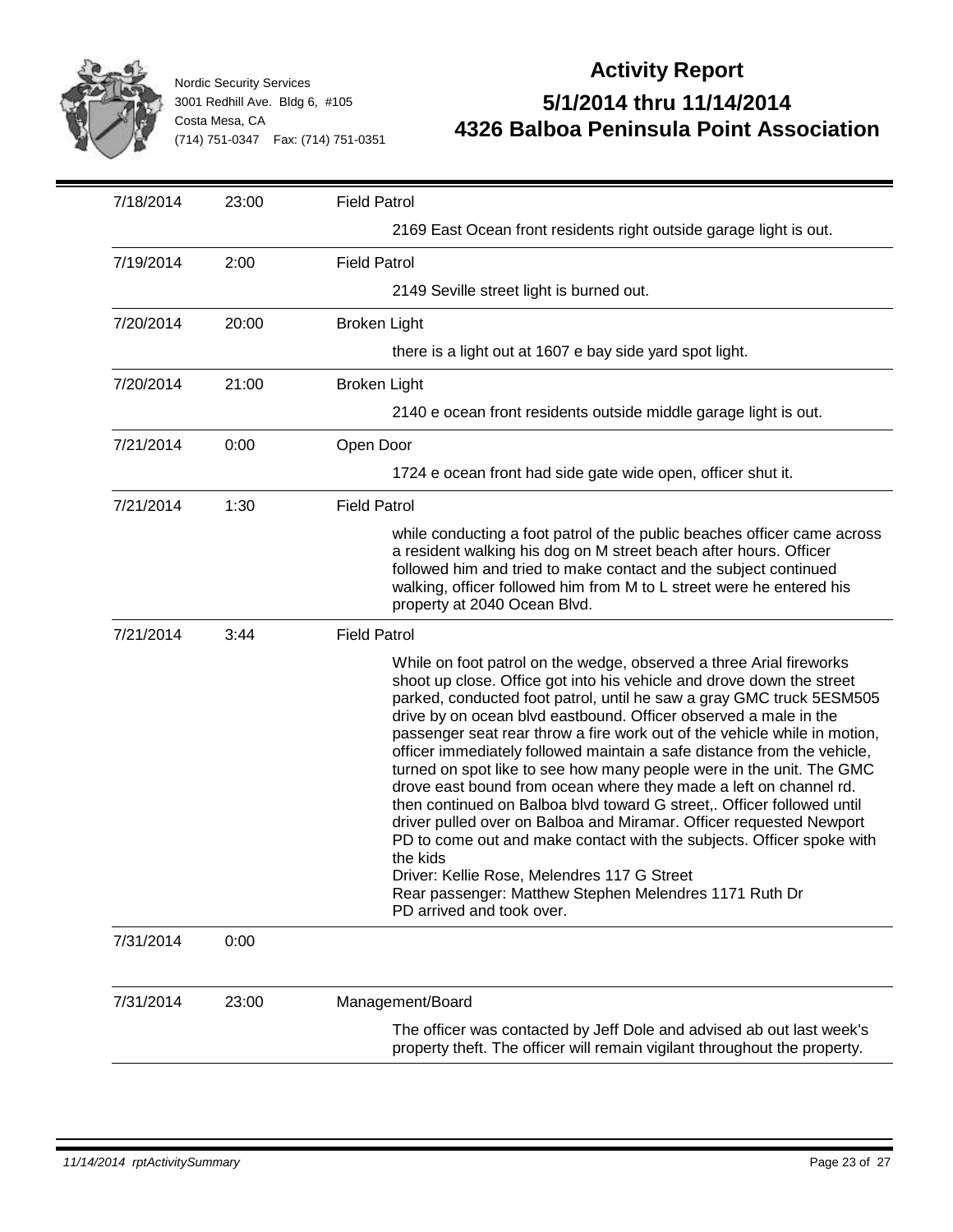

| 7/31/2014 | 23:30 | <b>Resident Contact</b>                                                                                                                                                                                                |
|-----------|-------|------------------------------------------------------------------------------------------------------------------------------------------------------------------------------------------------------------------------|
|           |       | The officer made contact with the resident, Jake at 2060 E Ocean Ave.<br>Jake was having a very loud party. Jake was advised to please keep the<br>noise level down. Jake was polite and advised that he would comply. |
| 8/1/2014  | 0:00  | Open Door                                                                                                                                                                                                              |
|           |       | The officer observed the side gate open at 1560 E Ocean Front. No<br>signs of damage, tampering or trespassing. The officer closed the gate.                                                                           |
| 8/1/2014  | 1:00  | <b>Property Damage</b>                                                                                                                                                                                                 |
|           |       | Lifeguard Tower "W" on the Wedge has signs that it has been<br>vandalized.                                                                                                                                             |
| 8/1/2014  | 23:00 | <b>Field Patrol</b>                                                                                                                                                                                                    |
|           |       | 1514 East Ocean Front residents garage wide open-no cars/activity<br>observed-advised closing for safety (open all night).                                                                                             |
| 8/2/2014  |       |                                                                                                                                                                                                                        |
| 8/2/2014  | 19:00 | <b>Field Patrol</b>                                                                                                                                                                                                    |
|           |       | Officer is on property.                                                                                                                                                                                                |
| 8/3/2014  | 0:00  | <b>Field Patrol</b>                                                                                                                                                                                                    |
|           |       | 1752 East Ocean front residents outside gas light is not lit (may be<br>emitting gas still) inform resident.                                                                                                           |
| 8/3/2014  | 0:20  | <b>Field Patrol</b>                                                                                                                                                                                                    |
|           |       | Officer conducted patrol of the dock area and all is clear at this time.                                                                                                                                               |
| 8/3/2014  | 0:41  | <b>Field Patrol</b>                                                                                                                                                                                                    |
|           |       | Officer conducted patrol of the property and all is clear at this time.                                                                                                                                                |
| 8/3/2014  | 2:00  | <b>Field Patrol</b>                                                                                                                                                                                                    |
|           |       | Officer now off duty and all is clear at this time.                                                                                                                                                                    |
| 8/3/2014  | 2:00  | <b>Field Patrol</b>                                                                                                                                                                                                    |
|           |       | Beach adjacent to M. Street is littered with beer cans as well as sandy<br>hill with a full box of new beers. Group of 4-5 Hispanics in 25-30 yrs of<br>age ran off before I could make contact with them.             |
| 8/3/2014  | 19:20 | <b>Field Patrol</b>                                                                                                                                                                                                    |
|           |       | Officer conducted patrol of the property and all is clear at this time.                                                                                                                                                |
| 8/3/2014  | 20:00 | <b>Field Patrol</b>                                                                                                                                                                                                    |
|           |       | 2120 Seville residents side gate left open-shut it for security and<br>proceeded.                                                                                                                                      |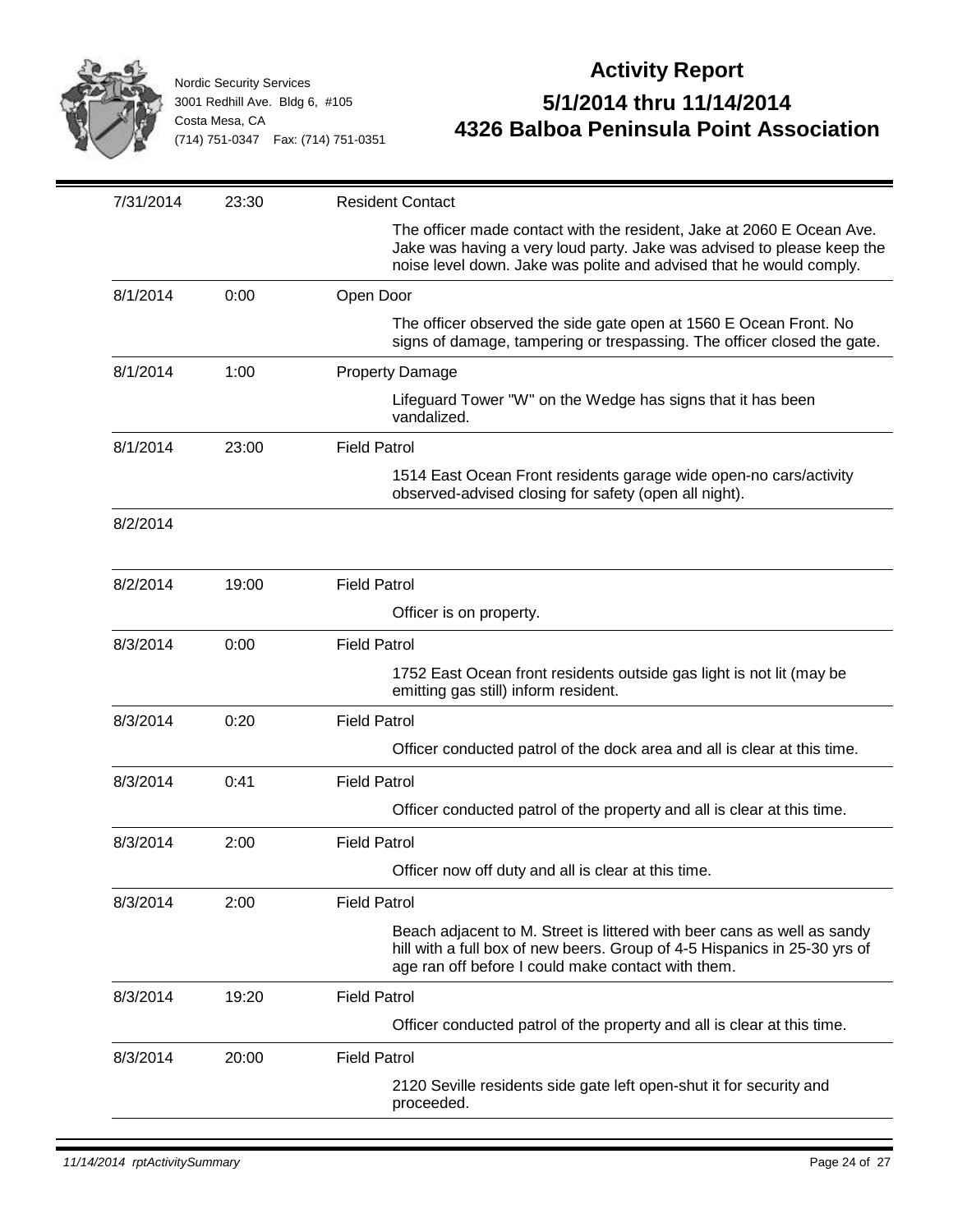

| 8/3/2014 | 21:00 | <b>Field Patrol</b>                                                                                                                                           |
|----------|-------|---------------------------------------------------------------------------------------------------------------------------------------------------------------|
|          |       | Resident said a house was lighting stuff on fire (fireworks etc.).                                                                                            |
| 8/3/2014 | 21:00 | <b>Field Patrol</b>                                                                                                                                           |
|          |       | 422 Belvue residents outside garage lights are burned out.                                                                                                    |
| 8/3/2014 | 21:05 | <b>Field Patrol</b>                                                                                                                                           |
|          |       | At east street & Balboa, checked the area and all is Clear at this time.                                                                                      |
| 8/3/2014 | 21:18 | <b>Field Patrol</b>                                                                                                                                           |
|          |       | Officer conducted patrol of the property and all is clear at this time.                                                                                       |
| 8/3/2014 | 23:00 | <b>Field Patrol</b>                                                                                                                                           |
|          |       | Officer conducted a patrol of the beach area and all is clear at this time.                                                                                   |
| 8/3/2014 | 23:43 | <b>Field Patrol</b>                                                                                                                                           |
|          |       | Officer checked vehicle a black jetta and conducted patrol of the<br>property and all is clear.                                                               |
| 8/3/2014 | 23:58 | <b>Field Patrol</b>                                                                                                                                           |
|          |       | Officer checked if the blakc jetta was still in the area and was gone.                                                                                        |
| 8/4/2014 | 23:00 | <b>Field Patrol</b>                                                                                                                                           |
|          |       | Newport Police Deaprtment on site on I. Street (assumed for suspicious<br>vehicle-white Toyota Tacoma).                                                       |
| 8/7/2014 |       |                                                                                                                                                               |
| 8/7/2014 | 1:00  | <b>Field Patrol</b>                                                                                                                                           |
|          |       | street lamp on sidewalk near M. Street pier is out.                                                                                                           |
| 8/7/2014 | 22:30 | <b>Field Patrol</b>                                                                                                                                           |
|          |       | 1549 east ocean front resident side gate is open-shut it for safety<br>proceeded(residents don't seem to be home).                                            |
| 8/8/2014 | 22:00 | <b>Field Patrol</b>                                                                                                                                           |
|          |       | street light on M. Street park is flickering out.                                                                                                             |
| 8/9/2014 | 1:00  | <b>Field Patrol</b>                                                                                                                                           |
|          |       | 1740 East Ocean front was having a loud party-informed themto keep it<br>down- all subjects were comliant.                                                    |
| 8/9/2014 | 23:00 | <b>Field Patrol</b>                                                                                                                                           |
|          |       | lifeguard tower "L" and beach outlet "I" are left little red with trash and<br>beer bottles. Newport PD didnot fine/arrest the two groups and let them<br>go. |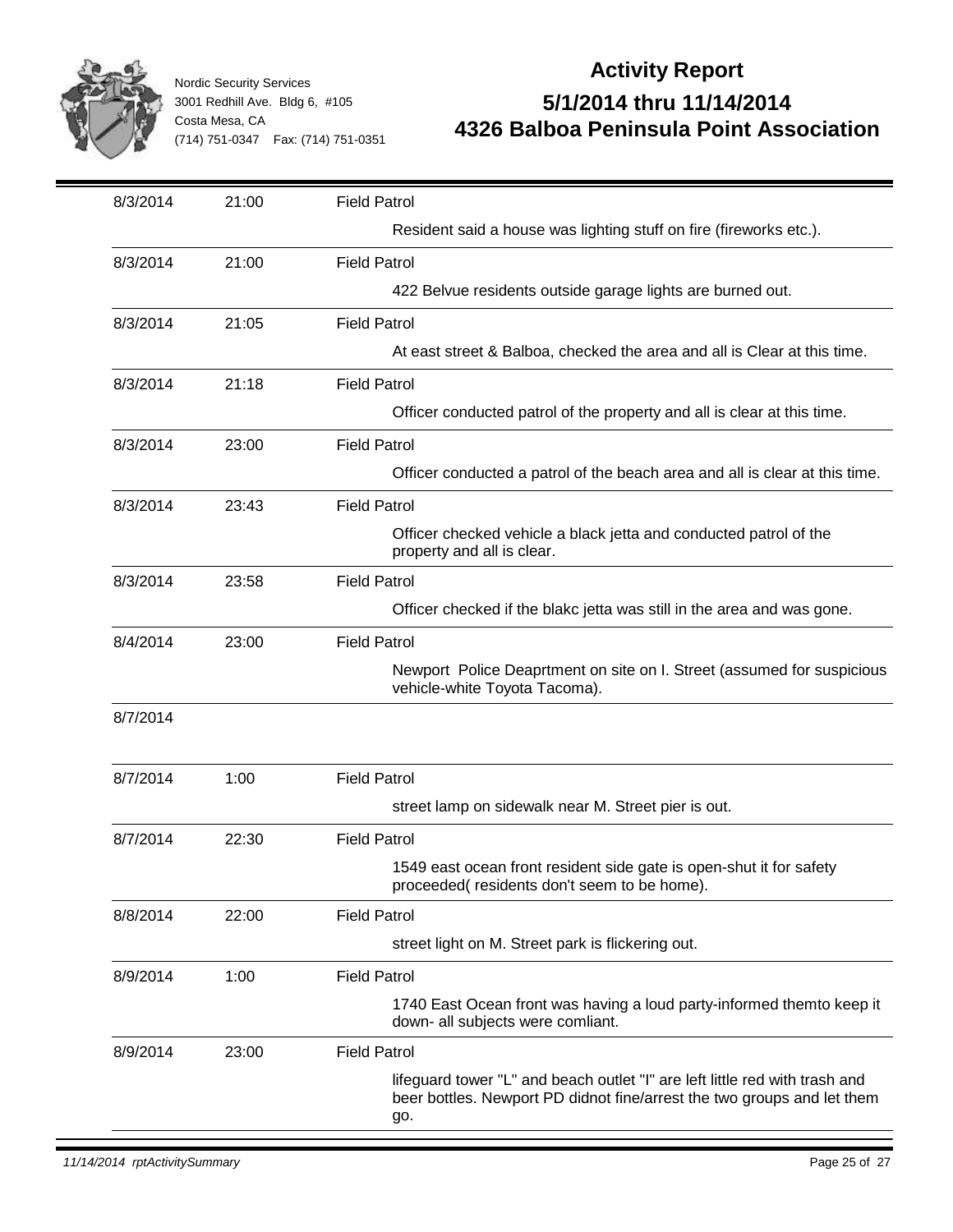

| 8/11/2014 | 1:30  | <b>Field Patrol</b>                                                                                                                                                                                                                                                                                                                                                                                                                                                                                                                                                                                                                                                                                                                                                                              |
|-----------|-------|--------------------------------------------------------------------------------------------------------------------------------------------------------------------------------------------------------------------------------------------------------------------------------------------------------------------------------------------------------------------------------------------------------------------------------------------------------------------------------------------------------------------------------------------------------------------------------------------------------------------------------------------------------------------------------------------------------------------------------------------------------------------------------------------------|
|           |       | Newport Police department on site at 9 Miramar and L street at 01:30<br>am (reason unknown).                                                                                                                                                                                                                                                                                                                                                                                                                                                                                                                                                                                                                                                                                                     |
| 8/11/2014 | 22:00 | <b>Field Patrol</b>                                                                                                                                                                                                                                                                                                                                                                                                                                                                                                                                                                                                                                                                                                                                                                              |
| 8/11/2014 | 22:00 | <b>Field Patrol</b>                                                                                                                                                                                                                                                                                                                                                                                                                                                                                                                                                                                                                                                                                                                                                                              |
|           |       | Dumpster in front of 504 K street is blocking part of the alley.                                                                                                                                                                                                                                                                                                                                                                                                                                                                                                                                                                                                                                                                                                                                 |
| 8/15/2014 | 0:40  | Vehicle found on property                                                                                                                                                                                                                                                                                                                                                                                                                                                                                                                                                                                                                                                                                                                                                                        |
|           |       | while on patrol the officer spotted a plack chevy truck with a camper, CA<br>lic # 6m81572, circling I street. Newport police was called for assistance.<br>The male driver placed a sun reflector on the windshield and sat in his<br>car for over 15 minutes. When police arrived they proceeded to question<br>the male. After questioning police deemed him a non threat. The driver<br>stated that he was from corona and just wanted to sleep to the sounds<br>of the beach. He was then escorted off property.                                                                                                                                                                                                                                                                            |
| 8/15/2014 | 22:00 | <b>Field Patrol</b>                                                                                                                                                                                                                                                                                                                                                                                                                                                                                                                                                                                                                                                                                                                                                                              |
|           |       | Two large party yachts were seen near wedge- Bel Port alerted and<br>handled it.                                                                                                                                                                                                                                                                                                                                                                                                                                                                                                                                                                                                                                                                                                                 |
| 8/15/2014 | 23:00 | <b>Field Patrol</b>                                                                                                                                                                                                                                                                                                                                                                                                                                                                                                                                                                                                                                                                                                                                                                              |
|           |       | 2161 East Ocean front residents garage has been left open all night<br>(since 19:00 hrs).                                                                                                                                                                                                                                                                                                                                                                                                                                                                                                                                                                                                                                                                                                        |
| 8/16/2014 | 0:00  | <b>Field Patrol</b>                                                                                                                                                                                                                                                                                                                                                                                                                                                                                                                                                                                                                                                                                                                                                                              |
|           |       | Public Beach bewteen G and I street is littered with beer cans and<br>bottles.                                                                                                                                                                                                                                                                                                                                                                                                                                                                                                                                                                                                                                                                                                                   |
| 8/16/2014 | 23:00 | <b>Field Patrol</b>                                                                                                                                                                                                                                                                                                                                                                                                                                                                                                                                                                                                                                                                                                                                                                              |
|           |       | Officer conducted patrol of the property and encountered a group of (3)<br>intoxicated individuals sitting on benches at Jetty park. I observed them<br>and made contact. I asked if they have been drinking-they couldn't give<br>me an answer and were very confrontational. I asked them to leave in<br>which they continued to confront and raise their voices. I continued to<br>inform them that they need to leave. One individual kept assuming a<br>fighting stance and appeared violent. Fortunately, a California game<br>warden was parked 30 ft. away and observed the altercation. He made<br>contact and detained the violent individual. We decided to release him<br>and the other (2) to go home off property. They left property at 23:40 hrs<br>approxiamatley - No further. |
| 8/16/2014 | 23:50 | <b>Field Patrol</b>                                                                                                                                                                                                                                                                                                                                                                                                                                                                                                                                                                                                                                                                                                                                                                              |
|           |       | Cockroach infestation in alley behind 2213 Channel road (address for<br>reference only).                                                                                                                                                                                                                                                                                                                                                                                                                                                                                                                                                                                                                                                                                                         |